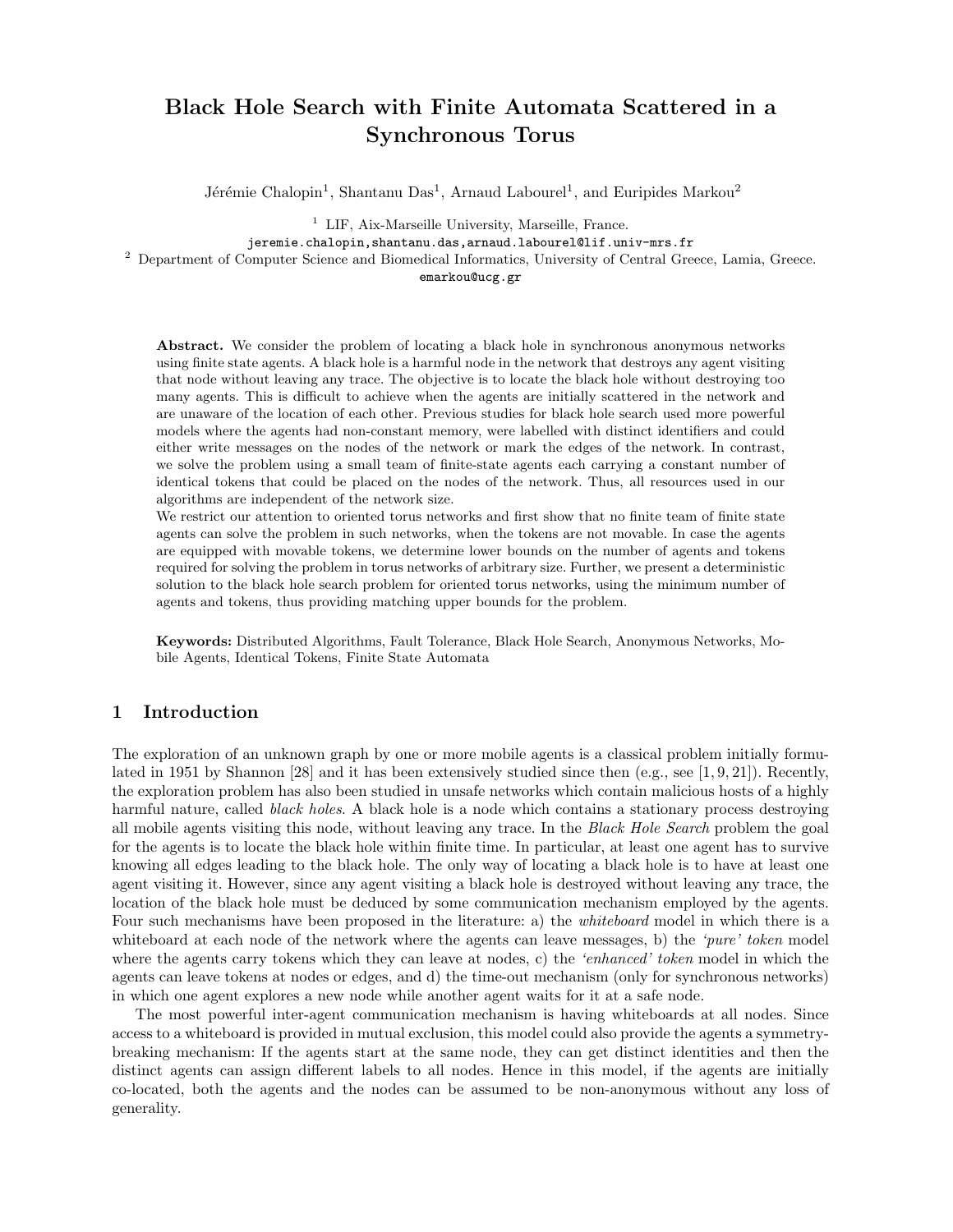In asynchronous networks and given that all agents initially start at the same safe node, the Black Hole Search (BHS) problem has been studied under the whiteboard model (e.g., [10, 13–15]), the 'enhanced' token model (e.g., [11, 16, 29]) and the 'pure' token model in [19]. It has been proved that the problem can be solved with a minimal number of agents performing a polynomial number of moves. Notice that in an asynchronous network the number of the nodes of the network must be known to the agents otherwise the problem is unsolvable ([14]). If the graph topology is unknown, at least  $\Delta + 1$  agents are needed, where  $\Delta$  is the maximum node degree in the graph ([13]). Furthermore the network should be 2-connected. It is also not possible to answer the question of whether a black hole exists in the network.

In asynchronous networks, with scattered agents (not initially located at the same node), the problem has been investigated for the ring topology  $([12, 14])$  and for arbitrary topologies  $([20, 3])$  in the whiteboard model while in the 'enhanced' token model it has been studied for rings ([17, 18]) and for some interconnected networks ([29]).

The consideration of synchronous networks makes a dramatic change to the problem. Now two colocated distinct agents can discover one black hole in any graph by using the time-out mechanism, without the need of whiteboards or tokens. Moreover, it is now possible to answer the question of whether a black hole actually exists or not in the network. No knowledge about the number of nodes is needed. Hence, with co-located distinct agents, the issue is not the feasibility but the time efficiency of black hole search. The issue of efficient black hole search has been studied in synchronous networks without whiteboards or tokens (only using the time-out mechanism) in  $[4, 5, 7, 8, 23-25]$  under the condition that all distinct agents start at the same node. However when the agents are scattered in the network, the time-out mechanism is not sufficient anymore.

Indeed the problem seems to be much more difficult in the case of scattered agents and there are very few known results for this scenario. In this paper we study this version of the problem using very simple agents that can be modeled as finite state automata. Our objective is to determine the minimum resources, such as number of agents and tokens, necessary and sufficient to solve the problem in a given class of networks. For the class of ring networks, recent results [2] show that having constant-size memory is not a limitation for the agents when solving BHS problem. We consider here the more challenging scenario of anonymous torus networks of unbounded size. We show that even in this case, finite state agents are capable of locating the black hole in all oriented torus networks using only a few tokens. Note that the exploration of anonymous torus networks is a challenging problem in itself, in the presence of multiple identical agents [27]. Since the tokens used by the agents are identical, they cannot be used to break the symmetry between agents. While the token model has been mostly used in the exploration of safe networks, the whiteboard model is commonly used in unsafe networks. The 'pure' token model can be implemented with  $O(1)$ -bit whiteboards, for a constant number of agents and a constant number of tokens, while the 'enhanced' token model can be implemented having a  $O(\log d)$ -bit whiteboard on a node with degree d. In the whiteboard model, the capacity of each whiteboard is always assumed to be of at least  $\Omega(\log n)$  bits, where  $n$  is the number of nodes of the network.

In all previous papers studying the Black Hole Search problem under a token model apart from [19] and [2], the authors have used the 'enhanced' token model with agents having non-constant memory. The weakest 'pure' token model has been used in [19] for co-located agents with non-constant memory in asynchronous networks.

The BHS problem has also been studied for co-located agents in asynchronous and synchronous directed graphs with whiteboards in [6, 25]. In [5] the authors study how to locate and repair faults (weaker than black holes) using co-located agents in synchronous known networks with whiteboards and in [22] they study the problem in asynchronous networks with whiteboards and co-located agents without the knowledge of incoming link. A different dangerous behavior is studied for co-located agents in [26], where the authors consider a ring and assume black holes with Byzantine behavior, which do not always destroy a visiting agent.

Our Contributions: We consider the problem of black hole search in an anonymous but oriented torus with a team of identical agents that are initially scattered within the torus. We focus our attention on very simple mobile agents. The agents have constant-size memory, they can communicate with other agents only when they meet at the same node and they carry a constant number of identical tokens which can be placed at nodes. The tokens may be movable or unmovable. We prove the following results: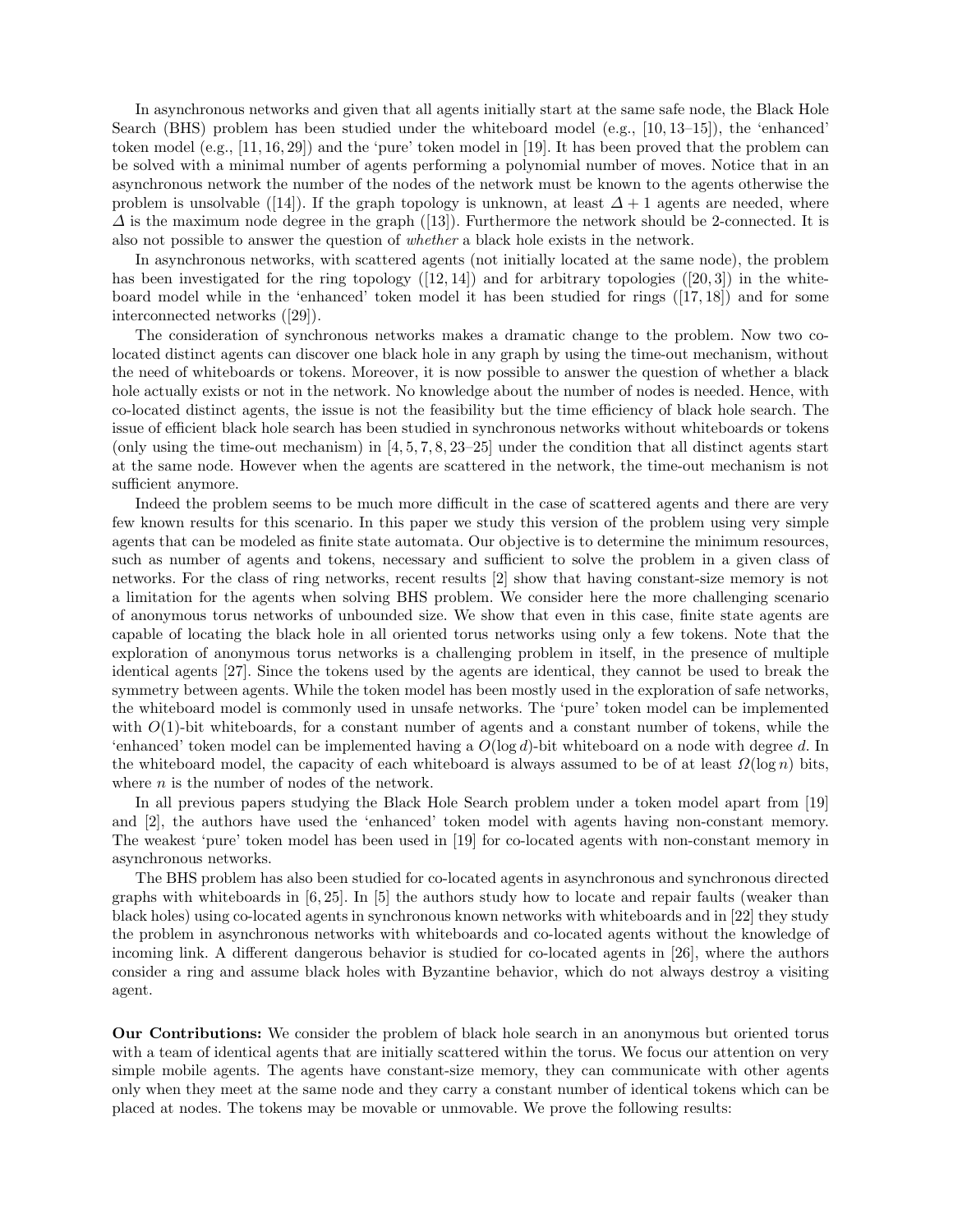- No finite team of agents can solve the BHS problem in all oriented torus networks using a finite number of unmovable tokens.
- $-$  For agents carrying any finite number of *movable* tokens, at least three agents are required to solve the problem.
- Any algorithm for solving BHS using 3 agents requires more than one movable token per agent.
- The BHS problem can be solved using three agents and only two movable tokens per agent, thus matching both the lower bounds mentioned above.

In Section 4, we present two deterministic algorithms for black hole search: (i) using  $k \geq 3$  agents carrying 3 movable tokens per agents, and (ii) using  $k \geq 4$  agents carrying 2 movable tokens per agent. We also present a more involved algorithm that uses exactly 3 agents and 2 tokens per agent. All our algorithms are time-optimal and since they do not require any knowledge about the dimensions of the torus, they work in any synchronous oriented torus, using only a finite number of agents having constant-size memory. Due to space limitations, proofs of some of theorems and formal descriptions of the algorithms have been moved to the appendix.

## 2 Our Model

Our model consists of  $k \geq 2$  anonymous and identical mobile agents that are initially placed at distinct nodes of an anonymous, synchronous torus network of size  $n \times m$ ,  $n \geq 3$ ,  $m \geq 3$ . We assume that the torus is oriented, i.e., at each node, the four incident edges are consistently marked as North, East, South and West. Each mobile agent owns a constant number of t identical tokens which can be placed at any node visited by the agent. In all our protocols a node may contain at most three tokens at the same time and an agent carries at most three tokens at any time. A token or an agent at a given node is visible to all agents on the same node, but is not visible to any other agents. The agents follow the same deterministic algorithm and begin execution at the same time and being at the same initial state.

At any single time unit, a mobile agent occupies a node  $u$  of the network and may 1) detect the presence of one or more tokens and/or agents at node  $u$ , 2) release/take one or more tokens to/from the node  $u$ , and 3) decide to stay at the same node or move to an adjacent node. We call a token *movable* if it can be moved by any mobile agent to any node of the network, otherwise we call the token *unmovable* in the sense that, once released, it can occupy only the node in which it has been released.

Formally we consider a mobile agent as a finite Moore automaton  $\mathcal{A} = (\mathcal{S}, S_0, \Sigma, \Lambda, \delta, \phi)$ , where  $\mathcal{S}$ is a set of  $\sigma \geq 2$  states;  $S_0$  is the *initial* state;  $\Sigma$  is the set of possible configurations an agent can see when it enters a node;  $\delta : \mathcal{S} \times \Sigma \to \mathcal{S}$  is the transition function; and  $\phi : \mathcal{S} \to \Lambda$  is the output function. Elements of  $\Sigma$  are quadruplets  $(D, x, y, b)$  where  $D \in \{\text{North}, \text{South}, \text{East}, \text{West}, \text{none}\}\$ is the direction through which the agent has arrived at the node, x is the number of tokens (at most 3) at that node, y is number of tokens (at most 3) carried by the agent and  $b \in \{true, false\}$  indicates whether there is at least another agent at the node or not. Elements of  $\Lambda$  are triplets  $(P, s, M)$  where  $P \in \{\text{put}, \text{pick}\}\$ is the action performed by the agent on the tokens,  $s \in \{0, 1, 2, 3\}$  is the number of tokens concerned by the action A, and  $M \in \{\text{North}, \text{South}, \text{East}, \text{West}, \text{none}\}\$  is the move performed by the agent. Note that the agent always performs the action before the move.

Note that all computations by the agents are independent of the size  $n \times m$  of the network and the number k of agents. The agents have no knowledge of  $n, m$  or k. There is exactly one black hole in the network. An agent can start from any node other than the black hole and no two agents are initially colocated<sup>3</sup>. Once an agent detects a link to the black hole, it marks the link permanently as dangerous (i.e., disables this link). Since the agents do not have enough memory to remember the location of the black hole, we require that at the end of a black hole search scheme, all links incident to the black hole (and only those links) are marked dangerous and that there is at least one surviving agent. Thus, our definition of a successful BHS scheme is slightly different from the original definition. The time complexity of a BHS scheme is the number of time units needed for completion of the scheme, assuming the worst-case location of the black hole and the worst-case initial placement of the scattered agents.

<sup>&</sup>lt;sup>3</sup> Since there is no symmetry-breaking mechanism at a node, two agents starting at the same node and in the same state, would behave as a single (merged) agent.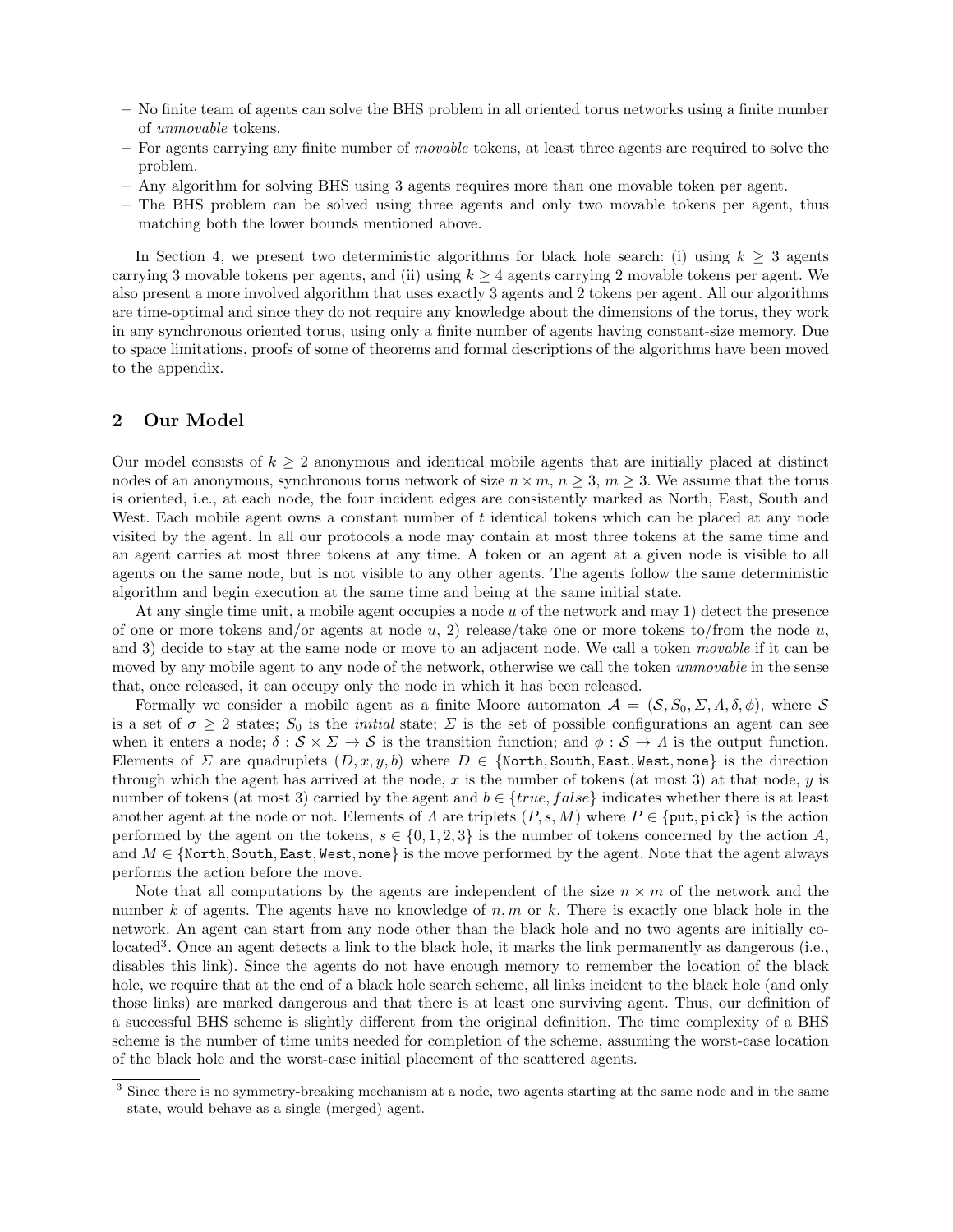## 3 Impossibility results

In this section we give lower bounds on the number of agents and the number and type of tokens needed for solving the BHS problem in any anonymous, synchronous and oriented torus.

## 3.1 Agents with unmovable tokens

We will prove that any constant number of agents carrying a constant number of unmovable tokens each, can not solve the BHS problem in an oriented torus. The idea of the proof is the following: We show that an adversary (by looking at the transition function of an agent) can always select a big enough torus and initially place the agents so that no agent visits nodes which contain tokens left by another agent, or meets with another agent. Moreover there are nodes on the torus never visited by any agent. Hence the adversary may place the black hole at a node not visited by any of the agents to make the algorithm fail.

**Theorem 1.** For any constant numbers  $k, t$ , there exists no algorithm that solves BHS in all oriented tori containing one black hole and k scattered agents, where each agent has a constant memory and t unmovable tokens.

## 3.2 Agents with movable tokens

We first show that the BHS problem is unsolvable in any synchronous torus by two scattered agents having any number of movable tokens even if the agents have unlimited memory.

Theorem 2. Two agents carrying any number of movable tokens cannot solve the BHS problem in an oriented torus even if the agents have unlimited memory.

Proof. Assume w.l.o.g. that the first move of the agents is going East. Suppose that the black hole has been placed by an adversary at the East neighbor of an agent. This agent vanishes into the black hole after its first move. The adversary places the second agent such that it vanishes into the black hole after its first vertical move, or it is in a horizontal ring not containing the black hole if the agent never performs vertical moves. Observe that the trajectories of the two agents intersect only at the black hole and neither can see any token left by the other agent. Neither of the agents will ever visit the East neighbor of the black hole and thus, they will not be able to correctly mark all links incident to the black hole.

Thus, at least three agents are needed to solve the problem. We now determine a lower bound on the number of tokens needed by three scattered agents to solve BHS.

Theorem 3. There exists no universal algorithm that could solve the BHS problem in all oriented tori using three agents with constant memory and one movable token each.

Proof. (Sketch) Clearly, in view of Theorem 1, an algorithm which does not instruct an agent to leave its token at a node, cannot solve the BHS problem. Hence any potentially correct algorithm should instruct an agent to leave its token down. Moreover this decision has to be taken after a finite number of steps (due to agents' constant memory). After that the agents visit new nodes until they see a token. Following a similar reasoning as in Theorem 1 we can show that if the agents visit only a constant number of nodes before returning to meet their tokens they cannot visit all nodes of the torus. If they move their tokens each time they see them and repeat the previous procedure (i.e., visit a constant number of nodes and return to meet their tokens), we can show that they will find themselves back at their initial locations and initial states without having met with other agents and leaving some nodes unvisited. An adversary may place the black hole at an unvisited node to make the algorithm fail. Now consider the case that at some point an algorithm instructs the agents to visit a non-constant number of nodes until they see a token (e.g., leave your token down and go east until you see a token). Again in a similar reasoning as in Theorem 1, we can show that an adversary may initially place the agents and the black hole, and select the size of the torus so that two of the agents enter the black hole without leaving their tokens close to it: The agent (say  $A$ ) that enters first into the black hole has been initially placed by an adversary so that it left its token more than a constant number of nodes away from the black hole. The adversary initially places another agent B so that it enters the black hole before it meets A's token. Furthermore B leaves its token more than a constant number of nodes away from the black hole. Hence the third agent, even if it meets the tokens left by A or B, it could not decide the exact location of the black hole.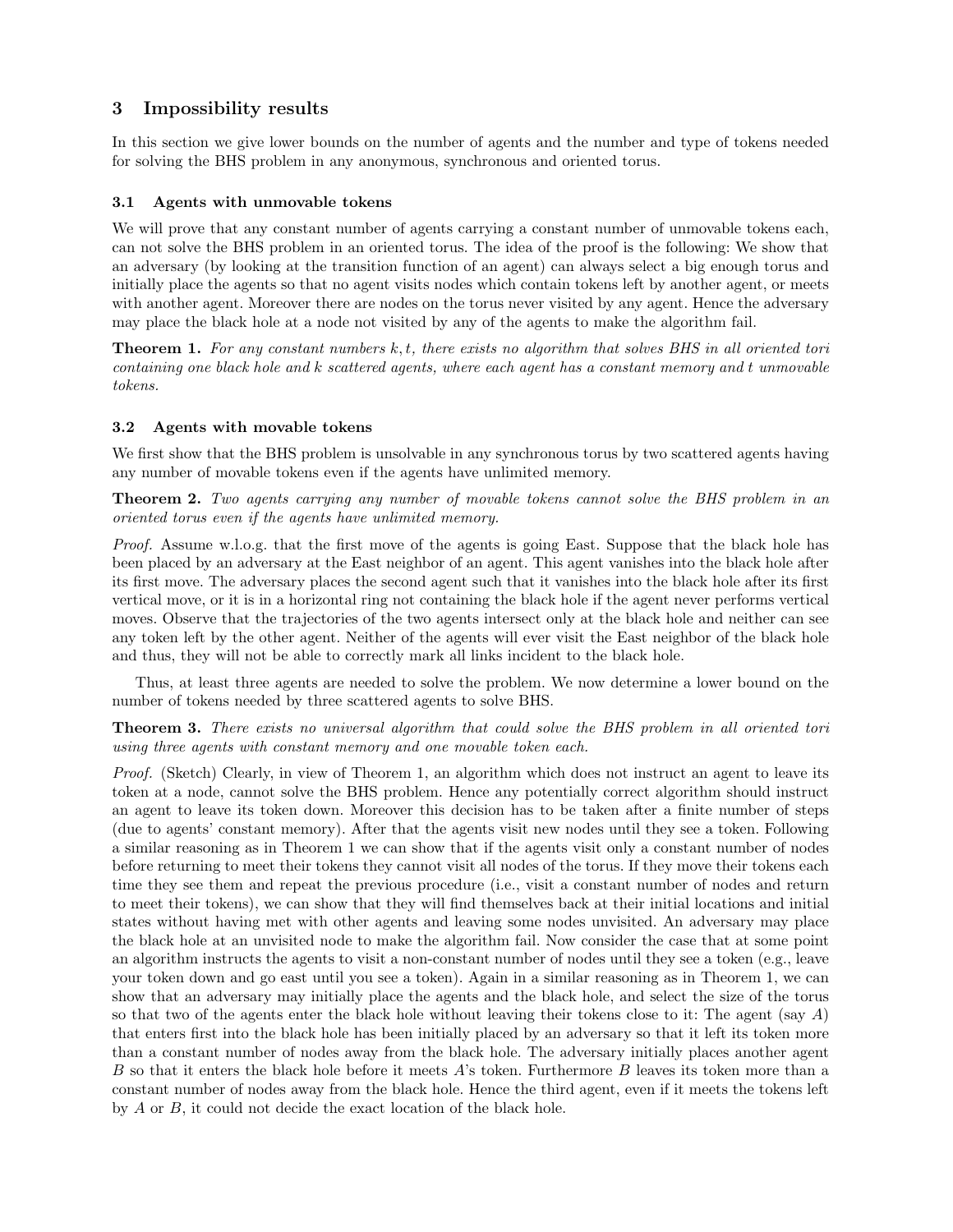Corollary 1. At least three agents, each carrying at least two moveable tokens, are necessary to solve the BHS problem in an oriented torus of arbitrary size.

## 4 Algorithms for BHS in a torus using moveable tokens

Due to the impossibility result from the previous section, we know that unmoveable tokens are not sufficient to solve BHS in a torus. In the following, we will use only moveable tokens. To explore the torus an agent uses the Cautious-Walk technique [14] using moveable tokens. In our algorithms, a Cautious-Walk in direction D with x tokens means the following: (i) the agent releases a sufficient number of tokens such that there are exactly x tokens at the current node, (ii) the agent moves one step in direction  $D$  and if it survives, the agent immediately returns to the previous node, (iii) the agent picks up the tokens released in step (i) and again goes one step in direction  $D$ . If an agent vanishes during step (ii), any other agent arriving at the same location sees x tokens and realizes a potential danger in direction  $D$ . Depending on the algorithm and agent may use 1, 2, or 3 tokens to implement the Cautious-Walk.

## 4.1 Solving BHS using  $k \geq 3$  agents and 3 tokens

We show that three agents suffice to locate the black hole if the agents are provided with three tokens. We present an algorithm (BHS-torus-33) that achieves this. (See Algorithm 1 in the appendix for details).

## Algorithm BHS-torus-33:

An agent explores one horizontal ring at a time and then moves one step South to the next horizontal ring and so on. When exploring a horizontal ring, the agent leaves one token on the starting node. This node is called the homebase of the agent and the token left (called homebase token) is used by the agent to decide when to proceed to the next ring. The agent then uses the two remaining tokens to repeat Cautious-Walk in the East direction until it has seen twice a node containing one token. Any node containing one token is a homebase either of this agent or of another agent. The agent moves to the next horizontal ring below after encountering two homebases. However before moving to the next ring, it does a cautious walk in the South direction with three tokens (the two tokens it carries plus the homebase token). If the agent survives and the node reached by the agent has one token, the agent repeats a cautious walk in the East direction (with two tokens) until it reaches an empty node. The agent can now use this empty node as its new homebase. It then repeats the same exploration process for this new ring leaving one token at its new homebase.

Whenever the agent sees two or three tokens at the end of a cautious-walk, the agent has detected the location of the black hole: If there are two (resp. three) tokens at the current node, the black hole is the neighboring node w to the East (resp. South). In this case, the agent stops its normal execution and then traverses a cycle around node w, visiting all neighbors of w and marking all the links leading to w as dangerous.

#### Theorem 4. Algorithm BHS-torus-33 correctly solves the black hole search problem with 3 or more agents.

Proof. An agent may visit an unexplored node only while going East or South. If one agent enters the black hole going East (resp. South), there will be two (resp. three) tokens on the previous node and thus, no other agent would enter the black hole through the same link. This implies that at least one agent always survives. Whenever an agent encounters two or three tokens at the end of a Cautious-Walk, the agent is certain of the location of the black hole since any alive agent would have picked up its Cautious-Walk tokens in the second step of the cautious walk (The agents move synchronously always using cautious walk and taking three steps for each move).

## 4.2 BHS using  $k \geq 4$  agents and 2 tokens each

We now present an algorithm that uses only two tokens per agent, but requires at least 4 agents to solve BHS. (See Algorithm 2 in the appendix.) During the algorithm, the agents put two tokens on a node  $u$  to signal that either the black hole is on the South or the East of node u. Eventually, both the North neighbor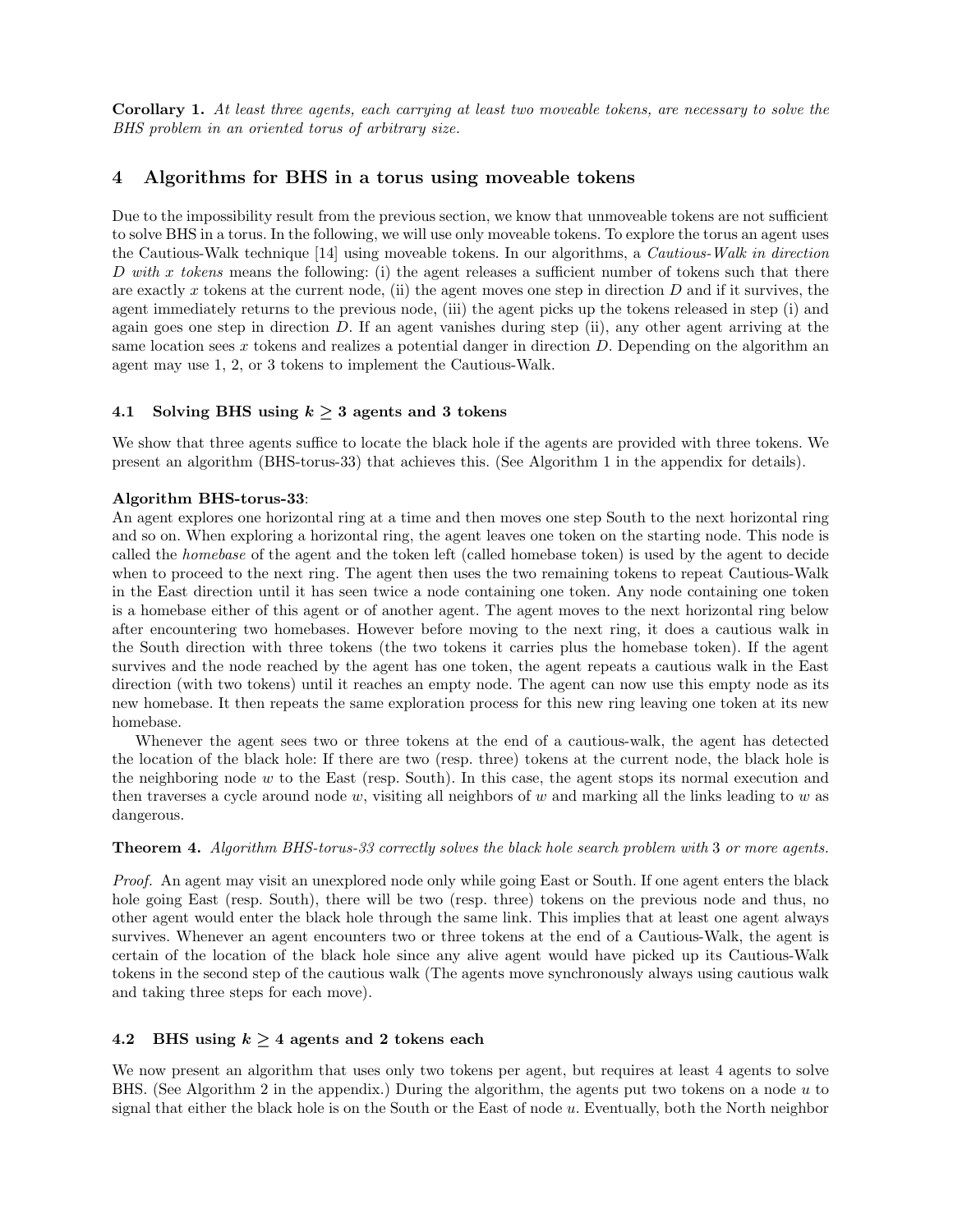and the West neighbor of the black hole are marked with two tokens. Whenever there is a node  $v$  such that there are exactly two tokens at both the West neighbor of  $v$  and the North neighbor of  $v$ , then we say that there exists a *Black-Hole-Configuration* (BHC) at  $v$ .

## Algorithm BHS-torus-42:

The agent puts one token on its starting node (homebase). It then performs a Cautious-Walk in the East direction with two tokens. If the agent survives, it repeats the Cautious-Walk with one token (leaving the other token on the homebase) until it reaches a node containing one or two tokens.

- $-$  If the agent reaches a node u containing two tokens, then the black hole is the next node on the East or on the South (See Property C of Proposition 1). The agent stops its exploration and checks whether the black hole is the East neighbor or the South neighbor.
- Whenever an agent reaches a node containing one token, it performs a Cautious-Walk in East direction with two tokens and then continues the Cautious-Walk in the same direction with one token. If the agent encounters three times a node containing one token, it moves to the next horizontal ring below. To do that it first performs a Cautious-Walk with two tokens in the South direction. If the agent survives and reaches the ring below, it can start exploring this horizontal ring. If the current node is not empty, the agent repeats a cautious walk with two token in the East direction until it reaches an empty node. Now the agent repeats the same exploration process using the empty node as its new homebase. Whenever the agent encounter a node with two tokens, it stops its exploration and checks whether the black hole is the East or South neighbor.

In order to check if the black hole is the East neighbor  $v$  or the South neighbor  $w$  of the current node  $u$ (containing two tokens), the agent performs the following actions: The agent reaches the West neighbor x of w in exactly three time units by going west and south (and waiting one step in between). If there are two tokens on this node  $x$  then  $w$  is the black hole. Otherwise, the agent performs a cautious walk in the East direction with one token (or with two tokens if there is already one token on node x). If it safely reaches node w, then the black hole is the other node v. Otherwise the agent would have fallen into the black hole leaving a BHC at node w. An agent that discovers the black hole, traverses a cycle around the black hole visiting all its neighbors and marking all the links leading to it as dangerous.

**Proposition 1.** During an execution of BHS-torus-42 with  $k \geq 4$  agents, the following properties hold:

- A When an agent checks the number of tokens at a node, all surviving agents have picked up their cautiouswalk token.
- B At most three agents can enter the black hole:
	- (a) at most one agent going South leaving two tokens at the previous node.
	- (b) at most two agents going East, each leaving one of its tokens at the previous node.
- C When an agent checks the number of tokens at a node, if there are two tokens then the black hole is either the East or the South neighbor of the current node.
- D After an agent starts exploring a horizontal ring, one of the following eventually occurs:
	- (a) If this ring is safe, the agent eventually moves to the next horizontal ring below.
	- (b) Otherwise, either all agents on this ring fall into the black hole or one of these agents marks all links to the black hole.

**Theorem 5.** Algorithm BHS-torus-42 correctly solves the black hole search problem with  $k \geq 4$  agents, each having two tokens.

Proof. Property B of Proposition 1 guarantees that at least one agent never enters the black hole. Property D ensures that one of the surviving agents will identify the black hole. Property  $C$  shows that if the links incident to a node  $w$  are marked as dangerous by the algorithm, then node  $w$  is the black hole.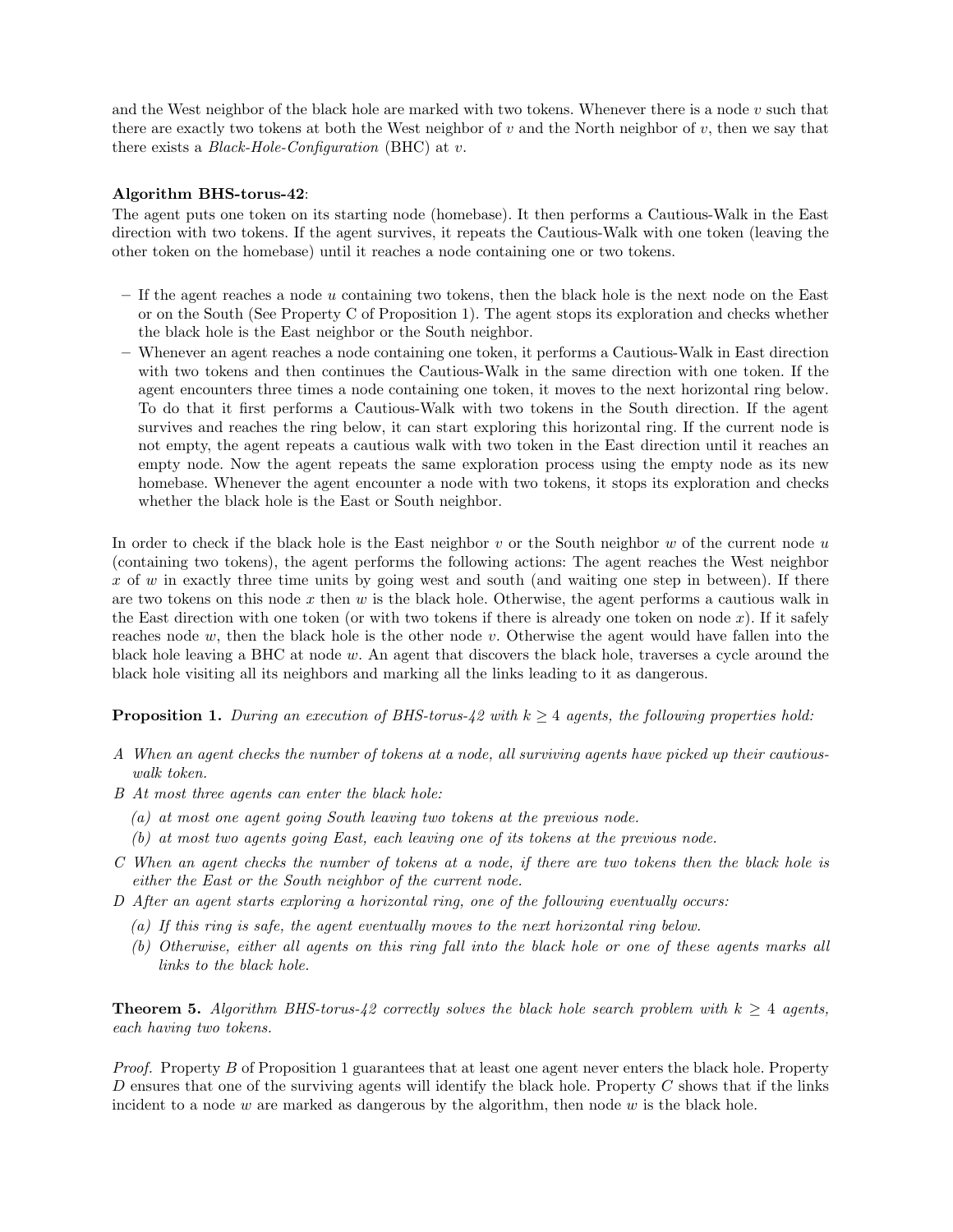#### 4.3 BHS with 3 agents and 2 movable tokens

Using the techniques presented so far, we now present the algorithm that uses exactly 3 agents and two tokens per agent. The algorithm is quite involved and we present here only the main ideas of the algorithm. The complete algorithm along with a proof of correctness can be found in the appendix (Appendix C and D).

Notice first that we can not prevent two of the three agents from falling into the black hole (see proof of Theorem 2). To ensure that no more than two agents enters the black hole, the algorithm should allow the agent to move only in two of the possible four directions (when visiting unexplored nodes). When exploring the first horizontal ring, an agent always moves in the East direction, using a Cautious-Walk as before and keeping one token on the starting node (homebase). This is called procedure First-Ring. Once an agent has completely explored one horizontal ring, it explores the ring below, using procedure Next-Ring. During procedure Next-Ring, an agent traverses the already explored ring and at each node u of this ring, the agent puts one token, traverses one edge South (to check the node just below node  $u$ ), and then immediately returns to node u and picks up the token. Note that an agent may fall into the black hole only when going South during procedure Next-Ring or when going East during procedure First-Ring. We ensure that at most one agent falls into the black hole from each of these two directions. The surviving agent must then identify the black hole from the tokens left by the other agents. For this algorithm, we redefine the Black-Hole-Configuration (BHC) as follows: If there is a node v such that there is one or two tokens at both the West neighbor of  $v$  and the North neighbor of  $v$ , then we say that a BHC exists at  $v$ . The algorithm should avoid forming a black hole configuration at any other node except the black hole. In particular, when the agents put tokens on their homebase, these tokens should not form a BHC. This requires coordination between any two agents that are operating close to each other (e.g. in adjacent rings of the torus) and it is not always possible to ensure that a BHC is never formed at a safe node.

The main idea of the algorithm is to make two agents meet whenever they are close to each other (this requires a complicated synchronization and checking procedure). If any two agents manage to gather at a node, we can easily solve BHS using the standard procedure for colocated agents<sup>4</sup> (see algorithm  $BHS$ with-colocated-agents in the appendix). On the other hand, if the agents are always far away from each other (i.e. more than a constant distance) then they do not interfere with the operations of each other until one of them falls into the black hole. The agents explore each ring, other than first ring, using procedure *Next-Ring.* We have another procedure called *Init-Next-Ring* that is always executed at the beginning of Next-Ring, where the agents check for certain special configurations and take appropriate action. If the tokens on the potential homebases of two agents would form a BHC on a safe node, then we ensure two agents meet.

#### Synchronization:

During the algorithm, we ensure that two agents meet if they start the procedure *Init-Next-Ring* from nearby locations. We achieve this by keeping the agents synchronized to each other, in the sense that they start executing the procedure at the same time, in each iteration. More precisely, we ensure the following property:

Property 1. When one agent starts procedure Init-Next-Ring, any other surviving agent either (i) starts procedure Init-Next-Ring at exactly the same time, or (ii) waits in its current homebase along with both its tokens during the time the other agent is executing the procedure or, (iii) has not placed any tokens at its homebase.

Notice that if there are more than one agent initially located at distinct nodes within the same horizontal ring, an agent cannot distinguish its homebase from the homebase of another agent, and thus an agent would not know when to stop traversing this ring and go down to the next one. We get around this problem by making each agent traverse the ring a sufficient number of times to ensure that every node in this ring is explored at least once by this agent. To be more precise, each agent will traverse the ring until it has encountered a homebase node six times (recall that there can be either one, two or three agents on the same ring). This implies that in reality the agent may traverse the same ring either twice, or thrice, or

<sup>&</sup>lt;sup>4</sup> Note that the agents meeting at a node can be assigned distinct identifiers since they would arrive from different directions.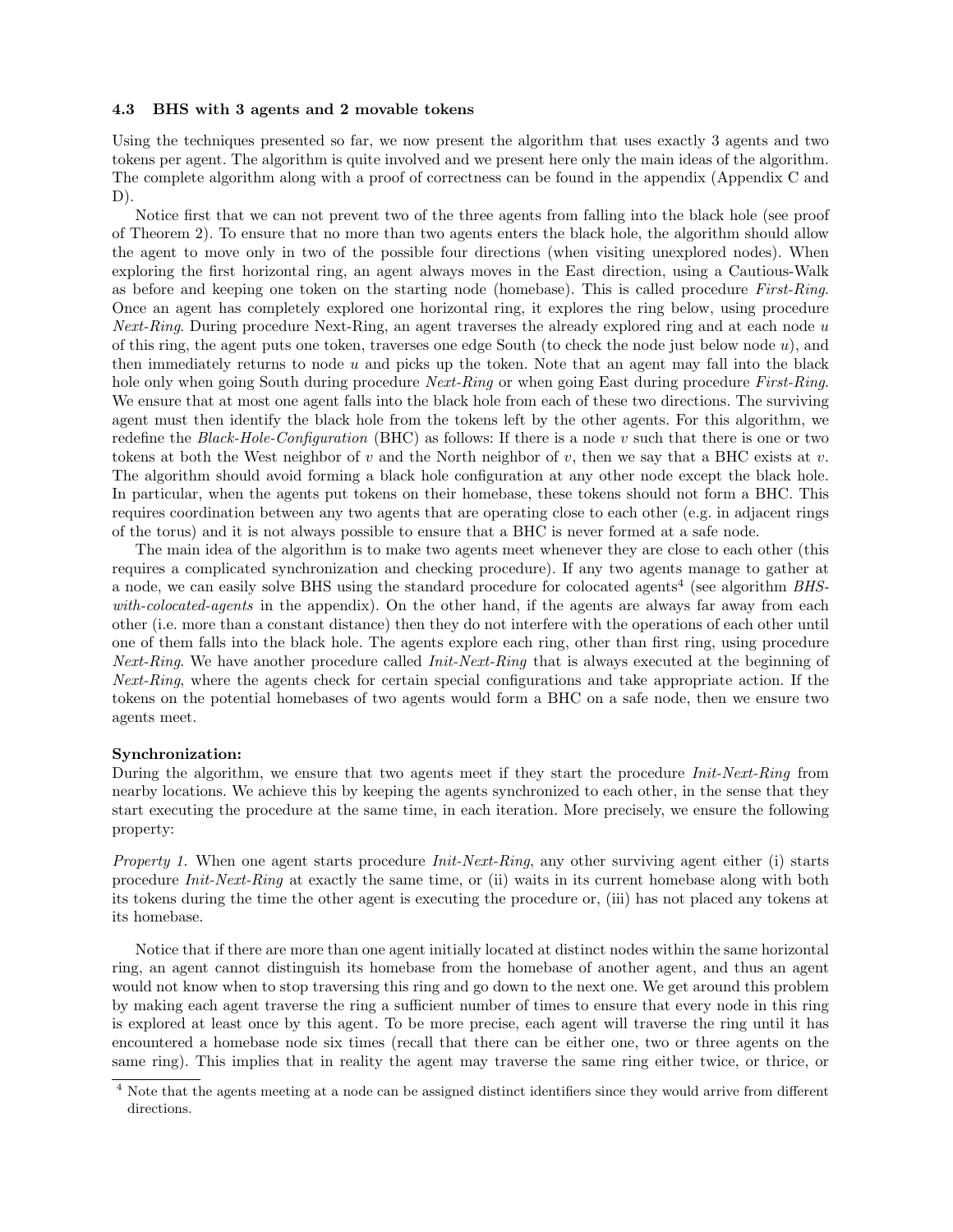six times. If either all agents start in distinct rings or if all start in the same ring then, the agents would always be synchronized with each other (i.e. each agent would start the next iteration of Next-Ring at the same time). The only problem occurs when two agents start on the same ring and the third agent is on a different ring. In this case, the first two agents will be twice as fast as the third agent. We introduce waiting periods appropriately to ensure that Property 1 holds.

For both the procedures First-Ring and Next-Ring, we define one big-step to be the period between when an agent arrives at a node v from the West with its token(s) and when it has left node v to the East with its token(s). In general the agent would move to an unsafe node (East or South), come back to pick its token, wait for some time at v before moving to the next node with its token. The waiting period is adjusted so that an agent can execute the whole procedure Init-Next-Ring during this time. Thus, the actual number of time units for each big-step is a constant  $D$  which we call the *magic number*.

#### Algorithm BHS-Torus-32:

#### Procedure First-Ring:

During this procedure the agent explores the horizontal ring that contains its starting location. The agent puts one token on its homebase and uses the other token to perform cautious-walk in the direction East, until it enters a node with some tokens. If it finds a node with two tokens then the next node is the black hole. Thus, the agent has solved BHS. Otherwise, if the agent finds a node with a single token this is the homebase of some agent (maybe itself). The agent puts the second token on this node and continues the walk without any token (i.e. it imitates the cautious-walk). If it again encounters a node with a single token, then the next node is the black hole and the algorithm terminates. Otherwise, the agent keeps a counter initialized to one and increments the counter whenever it encounters a node containing two tokens. When the counter reaches a value of six, the procedure terminates. At this point the agent is on a node with two tokens (which it can use for the next procedure).

Unless an agent enters or locates the black hole, the procedure  $First-Ring$  requires exactly  $6nD$  time units for an agent that is alone in the ring,  $3nD$  for two agents that start on the same ring, and  $2nD$  if all the three agents start on the same ring.

#### Procedure Init-Next-Ring:

An agent executes this procedure at the start of procedure Next-Ring in order to choose its new homebase for exploring the next ring. The general idea is that the agent checks the node  $u$  on the South of its current location, move its two tokens to the East, and then goes back to u. If there is another agent that has started Next-Ring on the West of u (i.e., without this Procedure, the homebases of the two agents would have formed a BHC), the agents can detect it, and *Init-Next-Ring* is designed in such a way that the two agents meet. More precisely, when an agent executes  $Init-Next\text{-}Ring$  on horizontal ring i without falling into the black hole, we ensure that either (i) it meets another agent, or (ii) it locates the black hole, or (iii) it detects that the black hole is on ring  $i + 2$ , or (iv) the token it leaves on its homebase does not form a BHC with a token on ring  $i + 1$ . In case (iii), the agent executes *Black-Hole-in-Next-Ring*; in case (iv), it continues the execution of Next-Ring.

#### Procedure Next-Ring:

The agent keeps one token on the homebase and with the other token performs a special cautious-walk during which it traverses the safe ring and at each node it puts a token, goes South to check the node below, returns back and moves the token to the East. The agent keeps a counter initialized to zero, which it increments whenever it sees a node with a token on the safe ring. When the agent sees a token on the safe ring, it does not go South, since this may be dangerous. Instead, the agent goes West and South, and if it does not see any token there, it puts a token and goes East. If the agent enters the black hole, it has left a BHC. When the counter reaches a value of six, the procedure terminates.

During the procedure, an agent keeps track of how many (1 or 2) tokens it sees in the safe ring and the ring below. This information is stored as a sequence (of length at most 24). At the end of the procedure, the agent analyzes this sequence using Procedure Analyze. During procedure Analyze, an agent in the horizontal ring i can detect whether (i) the Black hole lies in the horizontal ring  $i + 1$  or  $i + 2$ , or, (ii) there are two other agents in the ring i and ring  $i+1$  respectively, or, (iii) the ring  $i+1$  does not contain the black hole. In scenario (i), the agent executes procedure  $Black-Hole-in-Next-Ring$ ; in scenario (ii), the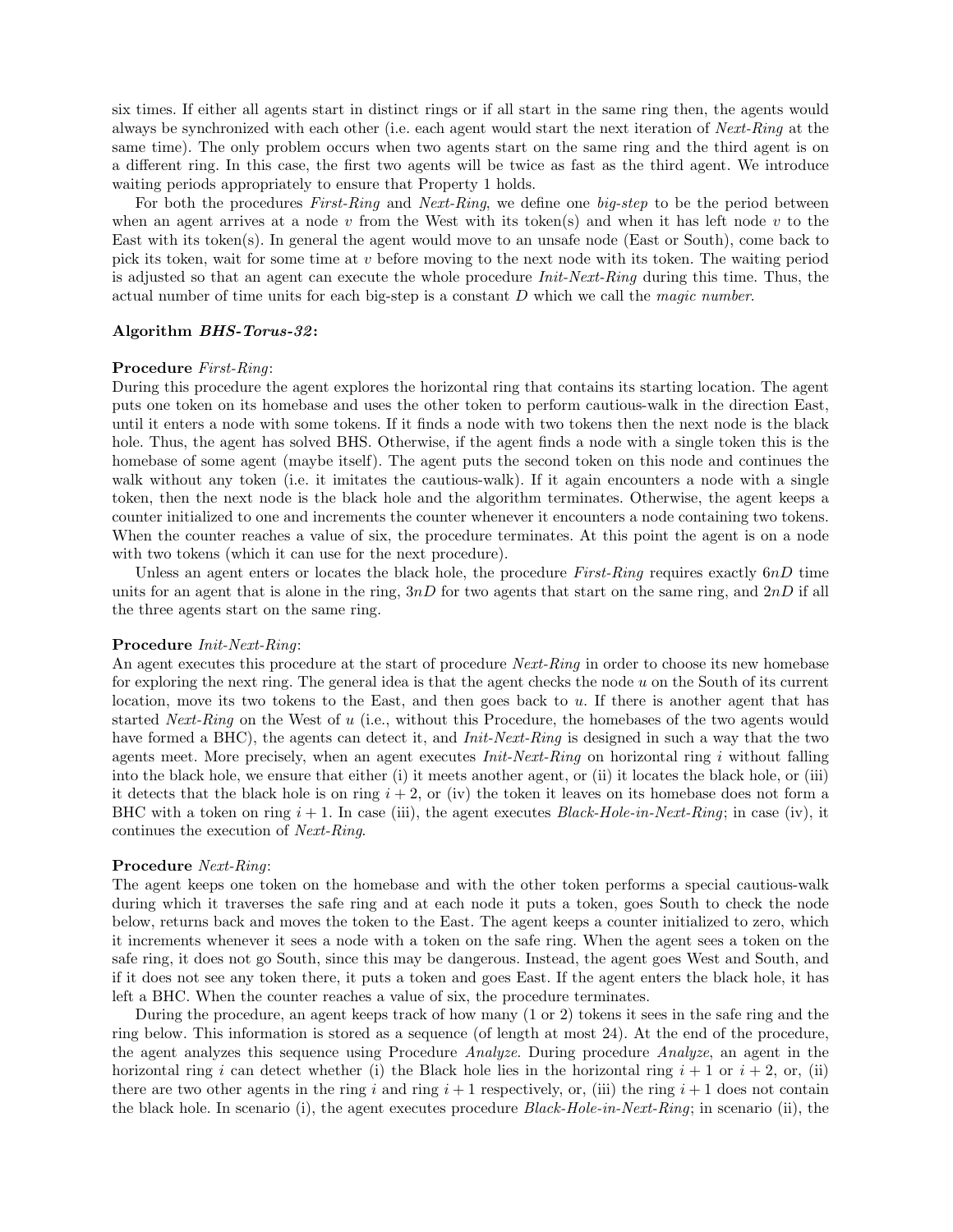agent meets with the other agent in the same ring; in scenario (iii), the agent moves to the next horizontal ring (i.e. ring  $i + 1$ ) to start procedure *Next-Ring* again.

#### Procedure Black-Hole-in-Next-Ring:

The agent executes this procedure only when it is certain that the black hole lies in the ring below its current position. During the procedure, either (i) the agent detects the location of the black hole and marks all links to the black hole or (ii) the agent falls into the black hole, forming a BHC at the black hole.

Theorem 6. Algorithm BHS-Torus-32 correctly solves the BHS problem in any oriented torus with exactly three agents carrying two tokens each.

## 5 Conclusions

We showed that at least three agents are needed to solve BHS in oriented torus networks and these three agents must carry at least two movable tokens each for marking the nodes. The algorithm BHS-Torus-32 uses the smallest possible team of agents (i.e., 3) carrying the minimum number of tokens (i.e., 2) and thus, it is optimal in terms of resource requirements. However, on the downside this algorithm works only for  $k = 3$  agents. In combination with algorithm BHS-Torus-42 (which solves the problem for any  $k \geq 4$  agents carrying 2 tokens each), these algorithms can solve the black hole search problem for any  $k \geq 3$ , if the value of k is known. Unfortunately, algorithms BHS-Torus-32 and BHS-Torus-42 cannot be combined to give an algorithm for solving the BHS problem for any  $k > 3$  agents without the knowledge of k: Algorithm BHS-Torus-32 for 3 agents will not correctly locate the black hole if the agents are more than 3, while in the algorithm BHS-Torus-42, 3 of the agents may fall into the black hole. Hence, whether the problem can be solved for  $k \geq 3$  agents equipped with 2 tokens, without any knowledge of k, remains an interesting (and we believe challenging) open question. Another interesting open problem is to determine the minimum size of a team of agents carrying one token each, that can solve the BHS problem. Note that the impossibility result for three agents carrying one token each, does not immediately generalize to the case of 4 or more agents, as in those cases, we cannot exclude the possibility that two surviving agents manage to meet.

It is interesting to compare our results with the situation in a synchronous, oriented, anonymous ring, which can be seen as a one dimensional torus  $([2])$ : The minimum trade-offs between the number of agents and the number of tokens, in this case, are 4 agents with 2 unmovable tokens or 3 agents with 1 movable token each. Additionally, in an unoriented ring the minimum trade-offs are 5 agents with 2 unmovable tokens or 3 agents with 1 movable token each whereas the situation in an unoriented torus has not been studied. Hence another open problem is solving the BHS problem in a d-dimensional torus,  $d > 3$ , as well as in other network topologies.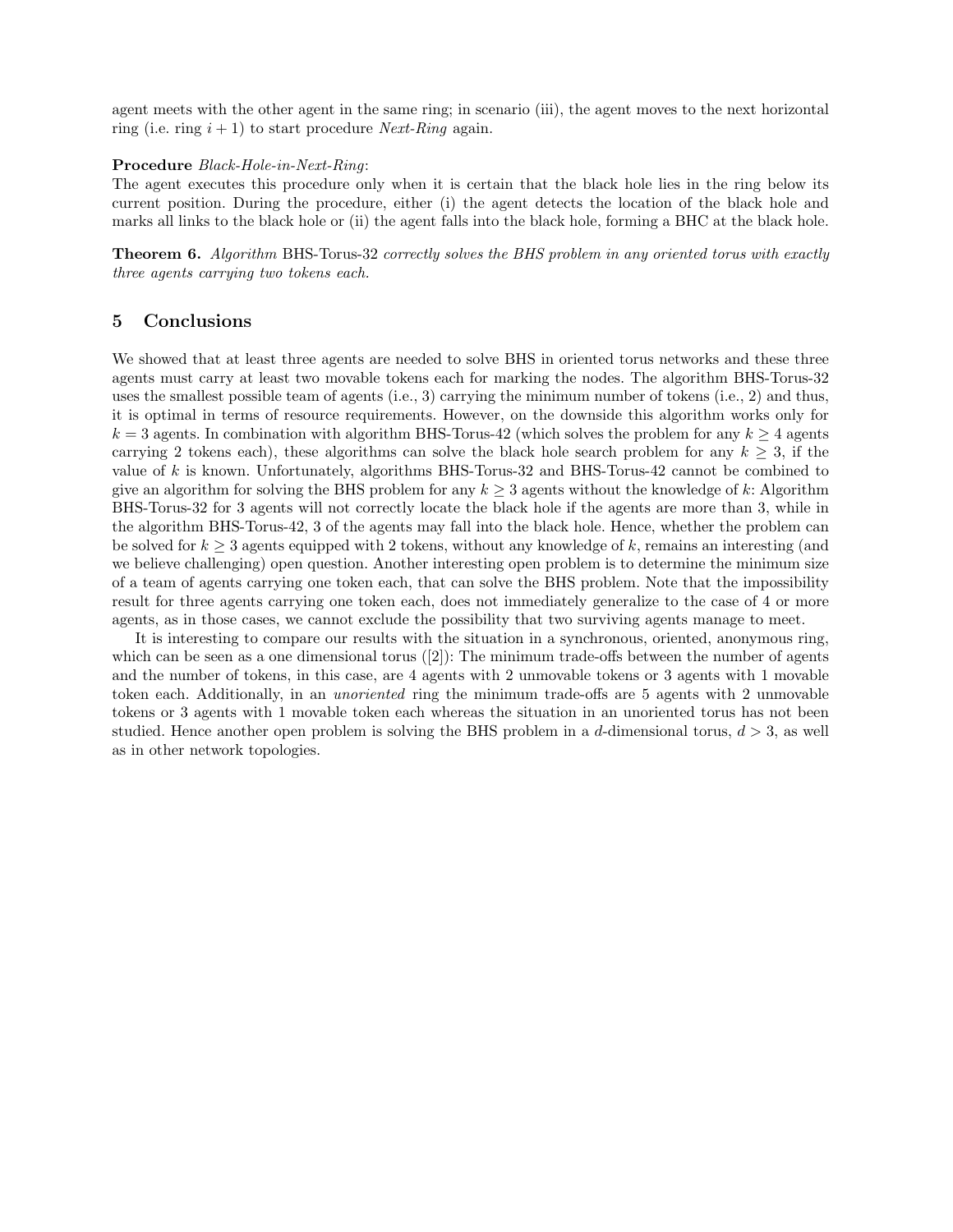## References

- 1. M. A. Bender and D. Slonim. The power of team exploration: Two robots can learn unlabeled directed graphs. In Proceedings of 35th Annual Symposium on Foundations of Computer Science, pages 75–85, 1994.
- 2. J. Chalopin, S. Das, A. Labourel, and E. Markou. Tight bounds for scattered black hole search in a ring. In Proceedings of 18th International Colloquium on Structural Information and Communication Complexity, to appear, 2011.
- 3. J. Chalopin, S. Das, and N. Santoro. Rendezvous of mobile agents in unknown graphs with faulty links. In Proceedings of 21st International Conference on Distributed Computing, pages 108–122, 2007.
- 4. C. Cooper, R. Klasing, and T. Radzik. Searching for black-hole faults in a network using multiple agents. In Proceedings of 10th International Conference on Principles of Distributed Systems, LNCS 4305, pages 320–332, 2006.
- 5. C. Cooper, R. Klasing, and T. Radzik. Locating and repairing faults in a network with mobile agents. Theoretical Computer Science, 411(14-15):1638–1647, 2010.
- 6. J. Czyzowicz, S. Dobrev, R. Kralovic, S. Miklik, and D. Pardubska. Black hole search in directed graphs. In Proceedings of 16th International Colloquium on Structural Information and Communication Complexity, pages 182–194, 2009.
- 7. J. Czyzowicz, D. Kowalski, E. Markou, and A. Pelc. Complexity of searching for a black hole. Fundamenta Informaticae, 71(2,3):229–242, 2006.
- 8. J. Czyzowicz, D. Kowalski, E. Markou, and A. Pelc. Searching for a black hole in synchronous tree networks. Combinatorics, Probability & Computing,  $16(4):595-619$ , 2007.
- 9. X. Deng and C. H. Papadimitriou. Exploring an unknown graph. Journal of Graph Theory, 32(3):265–297, 1999.
- 10. S. Dobrev, P. Flocchini, R. Kralovic, G. Prencipe, P. Ruzicka, and N. Santoro. Optimal search for a black hole in common interconnection networks. Networks, 47(2):61–71, 2006.
- 11. S. Dobrev, P. Flocchini, R. Kralovic, and N. Santoro. Exploring a dangerous unknown graph using tokens. In Proceedings of 5th IFIP International Conference on Theoretical Computer Science, pages 131–150, 2006.
- 12. S. Dobrev, P. Flocchini, G. Prencipe, and N. Santoro. Multiple agents rendezvous in a ring in spite of a black hole. In Proceedings of 6th International Conference on Principles of Distributed Systems, pages 34–46, 2003.
- 13. S. Dobrev, P. Flocchini, G. Prencipe, and N. Santoro. Searching for a black hole in arbitrary networks: Optimal mobile agents protocols. Distributed Computing, 19(1):1–19, 2006.
- 14. S. Dobrev, P. Flocchini, G. Prencipe, and N. Santoro. Mobile search for a black hole in an anonymous ring. Algorithmica, 48:67–90, 2007.
- 15. S. Dobrev, P. Flocchini, and N. Santoro. Improved bounds for optimal black hole search in a network with a map. In Proceedings of 10th International Colloquium on Structural Information and Communication Complexity, pages 111–122, 2004.
- 16. S. Dobrev, R. Kralovic, N. Santoro, and W. Shi. Black hole search in asynchronous rings using tokens. In Proceedings of 6th Conference on Algorithms and Complexity, pages 139–150, 2006.
- 17. S. Dobrev, N. Santoro, and W. Shi. Scattered black hole search in an oriented ring using tokens. In Proceedings of IEEE International Parallel and Distributed Processing Symposium, pages 1–8, 2007.
- 18. S. Dobrev, N. Santoro, and W. Shi. Using scattered mobile agents to locate a black hole in an un-oriened ring with tokens. International Journal of Foundations of Computer Science, 19(6):1355-1372, 2008.
- 19. P. Flocchini, D. Ilcinkas, and N. Santoro. Ping pong in dangerous graphs: Optimal black hole search with pure tokens. In Proceedings of 22nd International Symposium on Distributed Computing, LNCS 5218, pages 227–241, 2008.
- 20. P. Flocchini, M. Kellett, P. Mason, and N. Santoro. Map construction and exploration by mobile agents scattered in a dangerous network. In Proceedings of IEEE International Symposium on Parallel & Distributed Processing, pages 1–10, 2009.
- 21. P. Fraigniaud, L. Gasieniec, D. Kowalski, and A. Pelc. Collective tree exploration. Networks, 48:166–177, 2006.
- 22. P. Glaus. Locating a black hole without the knowledge of incoming link. In Proceedings of 5th International Workshop on Algorithmic Aspects of Wireless Sensor Networks, pages 128–138, 2009.
- 23. R. Klasing, E. Markou, T. Radzik, and F. Sarracco. Hardness and approximation results for black hole search in arbitrary graphs. Theoretical Computer Science, 384(2-3):201–221, 2007.
- 24. R. Klasing, E. Markou, T. Radzik, and F. Sarracco. Approximation bounds for black hole search problems. Networks, 52(4):216–226, 2008.
- 25. A. Kosowski, A. Navarra, and C. Pinotti. Synchronization helps robots to detect black holes in directed graphs. In Proceedings of 13th International Conference on Principles of Distributed Systems, pages 86–98, 2009.
- 26. R. Kràlovic and S. Miklìk. Periodic data retrieval problem in rings containing a malicious host. In Proceedings of 17th International Colloquium on Structural Information and Communication Complexity, pages 156–167, 2010.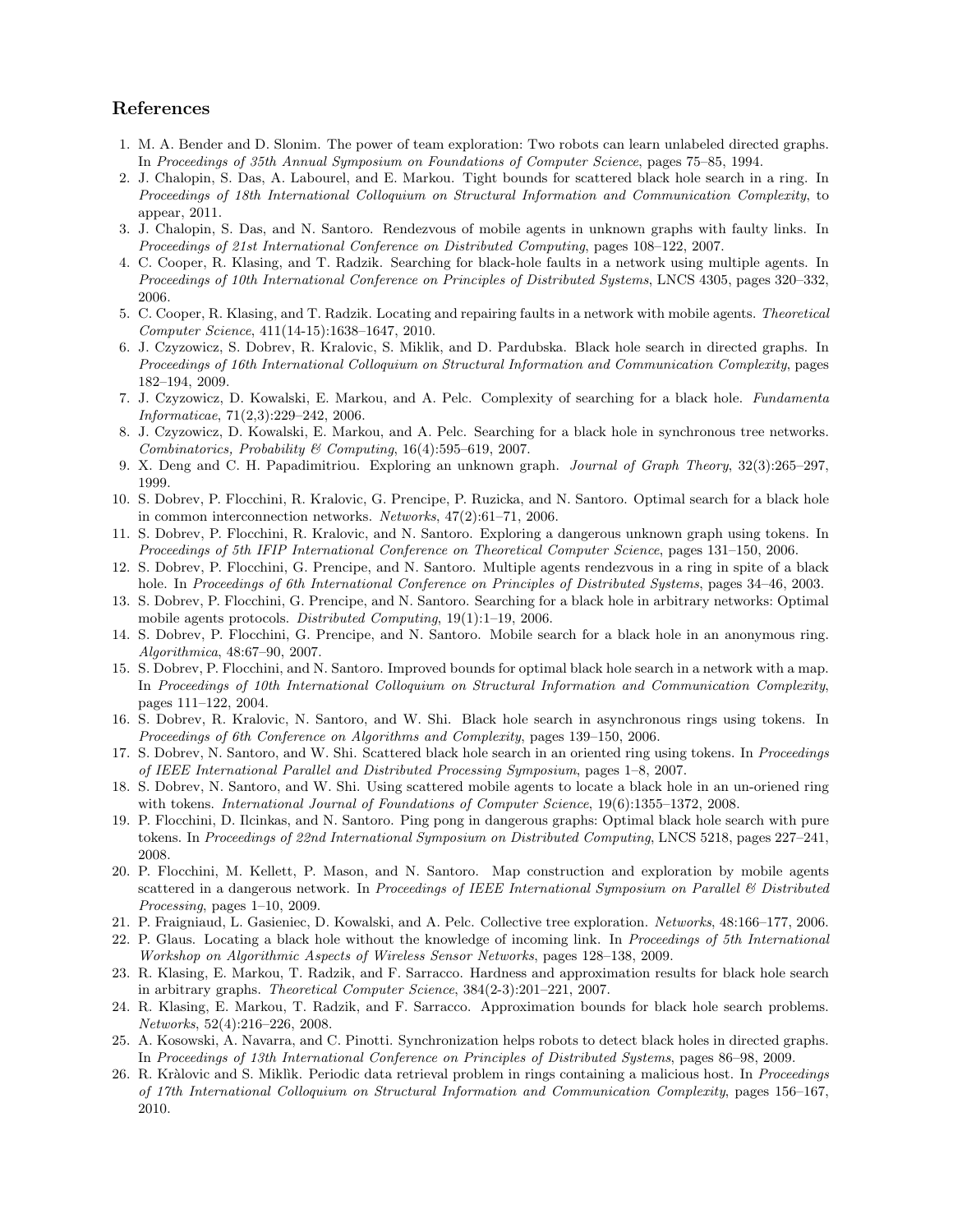- 27. E. Kranakis, D. Krizanc, and E. Markou. Deterministic symmetric rendezvous with tokens in a synchronous torus. Discrete Applied Mathematics, 159(9):896–923, 2011.
- 28. C. E. Shannon. Presentation of a maze-solving machine. In Proceedings of 8th Conference of the Josiah Macy Jr. Found. (Cybernetics), pages 173–180, 1951.
- 29. W. Shi. Black hole search with tokens in interconnected networks. In Proceedings of 11th International Symposium on Stabilization, Safety, and Security of Distributed Systems, pages 670–682, 2009.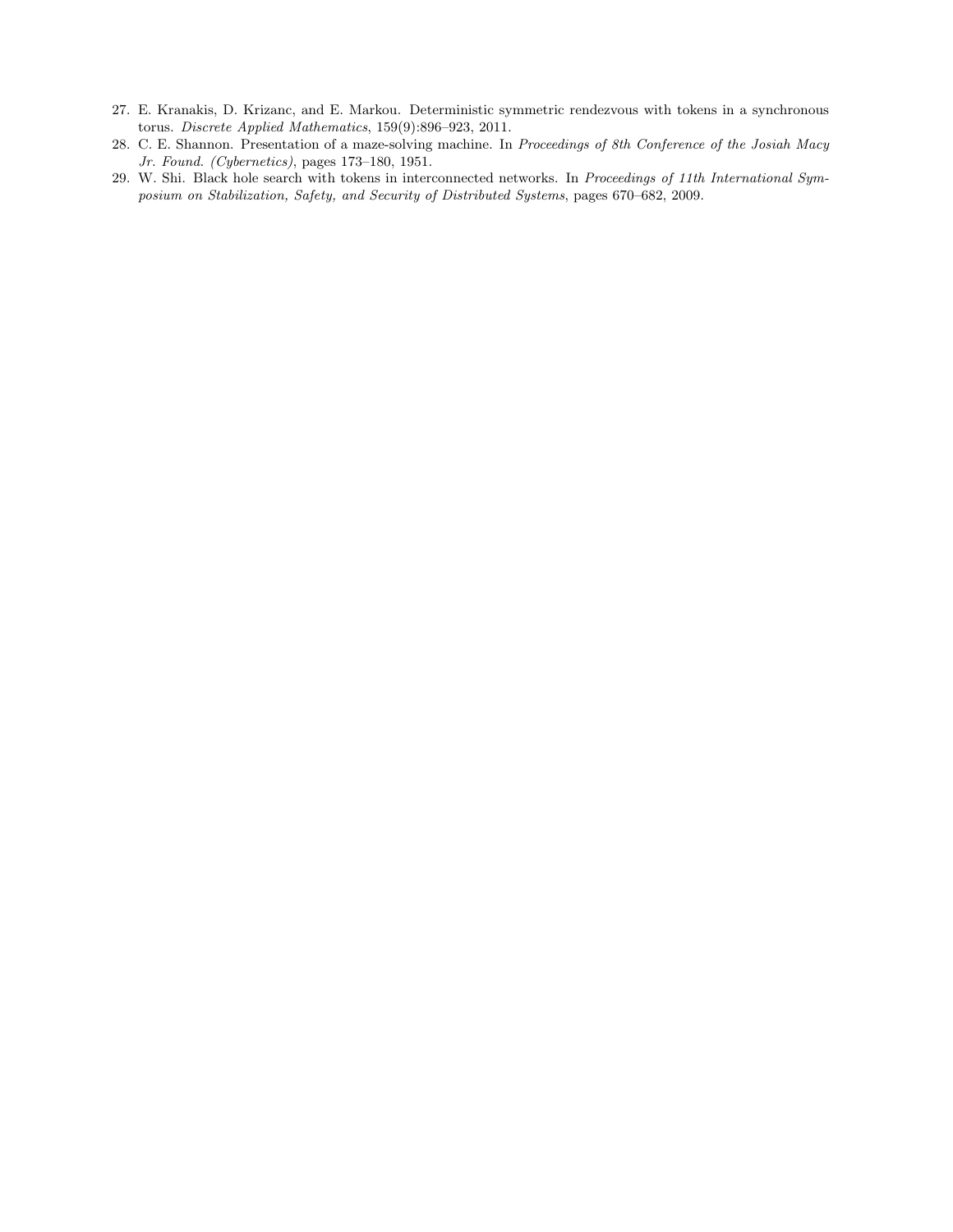## Appendix

## A Proofs of Theorems and Propositions

To prove Theorem 1 we will need the following two propositions which appeared in [27].

**Proposition 2.** [27] Consider one mobile agent with  $\sigma$  states and a constant number t of identical unmovable tokens. We can always (for any configuration of the automaton, i.e., states and transition function) select a  $n \times n$  oriented torus, where  $n > t\sigma^2$  so that no matter what is the starting position of the agent, it cannot visit all nodes of the torus. In fact, the agent will visit at most  $\sigma + t(\sigma - 1)^2(n+1) < n^2$  nodes.

**Proposition 3.** [27] Let A be an agent with  $\sigma$  states and a constant number t of identical unmovable tokens in a  $n \times n$  oriented torus, where  $n > t\sigma^2$  and let v be a node in that torus. There are at most  $\sigma + t(\sigma - 1)^2(n+1) < n^2$  different starting nodes that we could have initially placed A so that node v is always visited by A.

**Theorem 1** For any constant numbers  $k, t$ , there exists no algorithm that solves BHS in all oriented tori  $containing one black hole and k scattered agents, where each agent has a constant memory and t unmovable$ tokens.

*Proof.* Consider a constant number of k mobile agents with  $\sigma$  states and a constant number of t unmovable tokens each, in an  $n \times n$  oriented torus. We show that an adversary can always (for any configuration of the automatons, i.e., states and transition function) initially place the agents on the torus and select  $n$  so that there are nodes on the torus never visited by any agent.

Take a  $n \times n$  oriented torus, where  $n > 2kt^2\sigma^2$  and let  $s(A_1)$  be the starting node of agent  $A_1$ . If agent  $A_1$  was alone in the torus would release its tokens at nodes  $T_1(A_1), T_2(A_1), \ldots, T_t(A_1)$ . According to Proposition 3, there are at least  $n^2 - (\sigma + t(\sigma - 1)^2(n+1))$  starting nodes at which an adversary could place agent  $A_2$  so that  $A_2$  does not visit node  $T_1(A_1)$ . Among these starting nodes (applying again Proposition 3) there are at most  $\sigma + t(\sigma - 1)^2(n+1)$  nodes that would lead agent  $A_2$  to token  $T_2(A_1)$ , another at most  $\sigma + t(\sigma - 1)^2(n+1)$  nodes that would lead agent  $A_2$  to token  $T_3(A_1)$  and so on. Therefore there are at least  $n^2 - t(\sigma + t(\sigma - 1)^2(n+1))$  starting nodes at which the adversary could place agent  $A_2$  so that  $A_2$  does not visit any of the  $T_1(A_1), T_2(A_1), \ldots, T_t(A_1)$  nodes. The adversary still needs to place agent  $A_2$  at a starting node  $s(A_2)$  so that  $A_2$  releases its tokens at nodes  $T_1(A_2), T_2(A_2), \ldots, T_t(A_2)$  not visited by agent  $A_1$ .

Notice that an agent can decide to release a new token at a distance of at most  $\sigma$  nodes from a previously released token (an agent cannot count more than  $\sigma$  before it repeats a state). Since  $n > 2kt^2\sigma^2$ for every two different starting nodes  $s(A_2)$  and  $s'(A_2)$ , agent  $A_2$  would release its tokens to nodes  $T_1(A_2), T_2(A_2), \ldots, T_t(A_2)$  and  $T'_1(A_2), T'_2(A_2), \ldots, T'_t(A_2)$  respectively, where  $T_i(A_2) \neq T'_i(A_2), 1 \leq i \leq t$ .

Since in view of Proposition 2 agent  $A_1$  can visit at most  $\sigma + t(\sigma - 1)^2(n+1)$  nodes (if  $A_1$  was alone in the torus), there are at most  $\sigma + t(\sigma - 1)^2(n + 1)$  starting nodes for  $A_2$  for which  $A_2$  would place its first token at a node visited by agent  $A_1$ , another at most  $\sigma + t(\sigma - 1)^2(n + 1)$  starting nodes for  $A_2$  for which  $A_2$  would place its second token at a node visited by agent  $A_1$ , and so on. Hence we need to exclude another  $t(\sigma + t(\sigma - 1)^2(n + 1))$  starting nodes for agent  $A_2$ . Thus we have left with  $n^2 - 2t(\sigma + t(\sigma (1)^2(n+1)$  starting nodes at which the adversary can place agent  $A_2$  so that  $A_2$  does not visit any of the  $T_1(A_1), T_2(A_1), \ldots, T_t(A_1)$  nodes and agent  $A_1$  does not visit any of the  $T_1(A_2), T_2(A_2), \ldots, T_t(A_2)$  nodes.

For the placement of agent  $A_3$ , following the same reasoning, and using again Proposition 3, we have that there are at least  $n^2 - 2t(\sigma + t(\sigma - 1)^2(n+1))$  starting nodes at which the adversary could place agent  $A_3$  so that  $A_3$  does not visit any of the  $T_1(A_1), T_2(A_1), \ldots, T_t(A_1)$  or  $T_1(A_2), T_2(A_2), \ldots, T_t(A_2)$  nodes. And using Proposition 2 as above by excluding another  $2t(\sigma + t(\sigma - 1)^2(n + 1))$  starting nodes for agent A<sub>3</sub>, we have left with  $n^2 - 4t(\sigma + t(\sigma - 1)^2(n + 1))$  starting nodes at which the adversary can place agent  $A_3$  so that  $A_3$  does not visit any of the  $T_1(A_1), T_2(A_1), \ldots, T_t(A_1)$  or  $T_1(A_2), T_2(A_2), \ldots, T_t(A_2)$  nodes and agents  $A_1$  and  $A_2$  do not visit any of the  $T_1(A_3), T_2(A_3), \ldots, T_t(A_3)$  nodes.

Following the same reasoning, an adversary can select a node out of

$$
n^2 - 2(k-1)t(\sigma + t(\sigma - 1)^2(n+1))
$$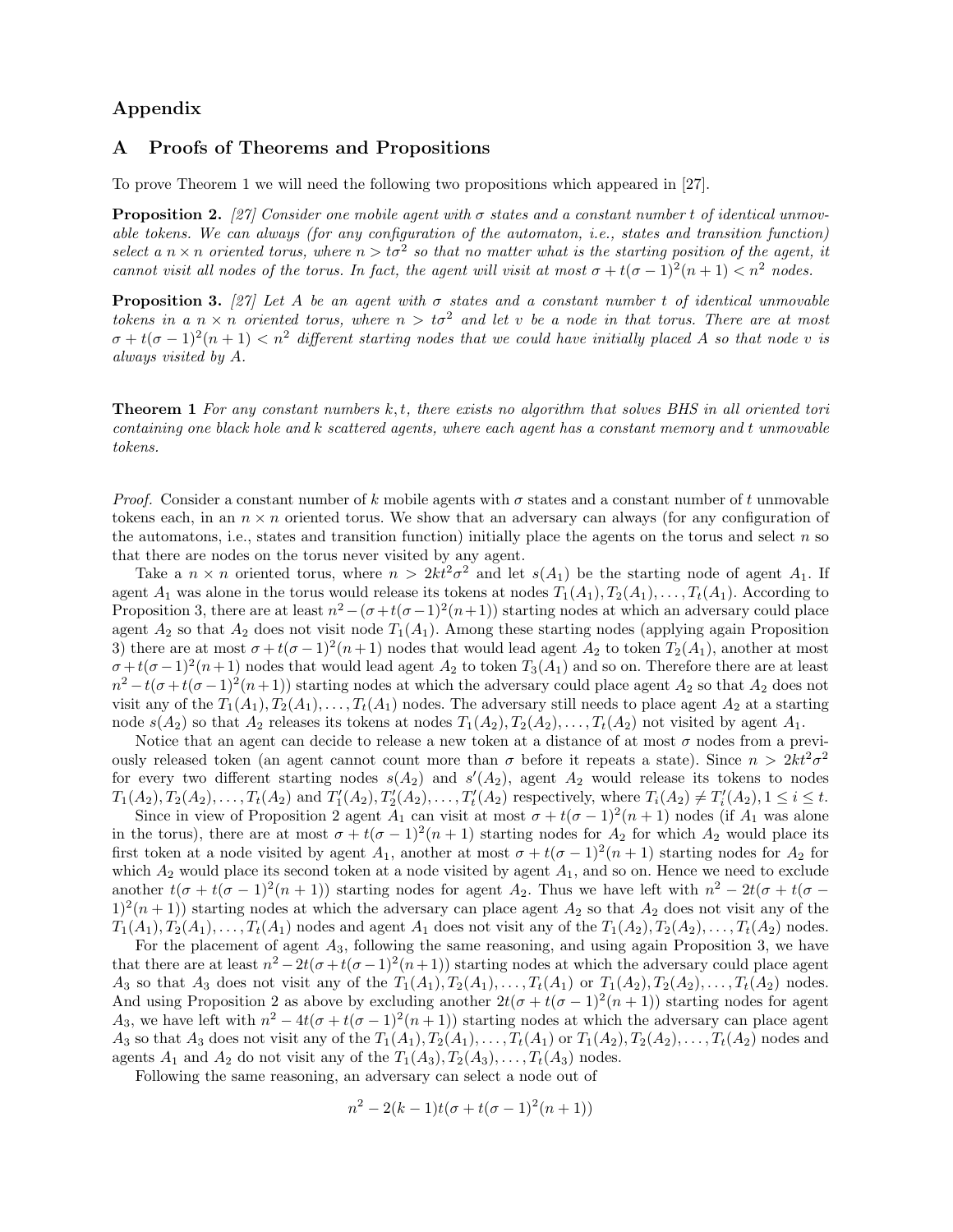nodes to place agent  $A_k$  so that  $A_k$  does not visit any of the  $T_1(A_i), T_2(A_i), \ldots, T_t(A_i)$  nodes, where  $1 \leq j \leq k-1$ , and agents  $A_j$  do not visit any of the  $T_1(A_k), T_2(A_k), \ldots, T_t(A_k)$  nodes.

Hence all agents may only visit their own tokens and they have to do it at the same time and being at the same states and therefore they maintain their initial distance forever. Since any agent may only see its own tokens, by Proposition 2, any agent can visit at most  $\sigma + t(\sigma - 1)^2(n+1)$  nodes on the torus and hence all agents will visit at most  $k(\sigma + t(\sigma - 1)^2(n + 1)) < n^2$  nodes when  $n > 2kt^2\sigma^2$ . Therefore there are nodes never visited by any agent and the adversary can place the black hole at such a node.

**Proposition 1** During an execution of BHS-torus-42 with  $k \geq 4$  agents, the following properties hold:

- A When an agent checks the number of tokens at a node, all surviving agents have picked up their cautiouswalk token.
- B At most three agents can enter the black hole:
	- (a) at most one agent going South leaving two tokens at the previous node.
	- (b) at most two agents going East, each leaving one of its tokens at the previous node.
- C When an agent check the number of tokens at a node, if there are two tokens then the black hole is either the East or the South neighbor of the current node.
- D After an agent starts exploring a horizontal ring, one of the following eventually occurs:
	- (a) If this ring is safe, the agent eventually moves to the next horizontal ring below.
	- (b) Otherwise, either all agents on this ring fall into the black hole or one of these agents marks all links to the black hole.

Proof. The network is synchronous and the agents take three time units for each move either while performing a Cautious-Walk or while checking for the black hole after finding two tokens. The agents always count the number of tokens at the end of these three time units while they always pick up their Cautious-Walk tokens at the end of the second time unit. Hence Property A holds.

Now for Property B, the agents explore new nodes by going either East or South. When an agent explores a node on the South, it always leaves two tokens as a signal for danger. When an agent explores a node on the East, it leaves at least one token as a signal for danger. If there are two tokens on the West neighbor and the South neighbor of a node  $u$ , no agent encountering these neighbors will enter node  $u$ . Thus, Property B is true.

Property C follows from Properties A and B, and the fact that an agent never leaves two tokens on a node except in the first step of a Cautious-Walk. In the latter case, the agent (if it survives) removes at least one of the tokens at the end of the Cautious-Walk.

An agent enters a horizontal ring only if it has seen once a node with two tokens, or three times a node with one token in the previous horizontal ring. In the former case, the agent checks the exact location of the black hole. Thus, it will either vanish into the black hole or mark all the links incident to the black hole as dangerous. In the later case or when the agent starts the execution of the algorithm, the agent will explore the current horizontal ring. If this ring does not contain the black hole, then the agent will eventually go to the next horizontal ring after seeing some tokens (three times its own homebase token if it is alone on the ring). Consider now an agent  $A_1$  that starts exploring the horizontal ring containing the black hole. If agent  $A_1$  sees two tokens at a node u when exploring the ring, it identifies the East neighbor of u as the black hole. Hence, property D holds in this case, or if agent  $A_1$  vanishes into the black hole during the exploration of the ring. Otherwise, agent  $A_1$  moves to the next ring after it has seen three times a node with one token. Assume for the sake of contradiction that these three tokens are owned by agents that vanish into the black hole during the execution of the algorithm. By Property B, at most two agents,  $A_2$  and  $A_3$ , can leave single tokens on this ring before vanishing into the black hole by going East. Hence, two of these three tokens are owned by the same agent  $A_2$ . One of these two tokens is a cautious walk token left on the west neighbor v of the black hole. The agent  $A_3$  must have vanished into the black hole before the tokens was seen by agent  $A_1$ . Hence, there must be another cautious walk token owned by agent  $A_3$  on the node  $v$  — a contradiction! It follows that at least one of the three tokens seen by agent  $A_1$  is the homebase token of a surviving agent, i.e., an agent that will not vanish into the black hole. This agent or any surviving agent that have entered the ring closer to the black hole, will mark all the links incident to the black hole as dangerous.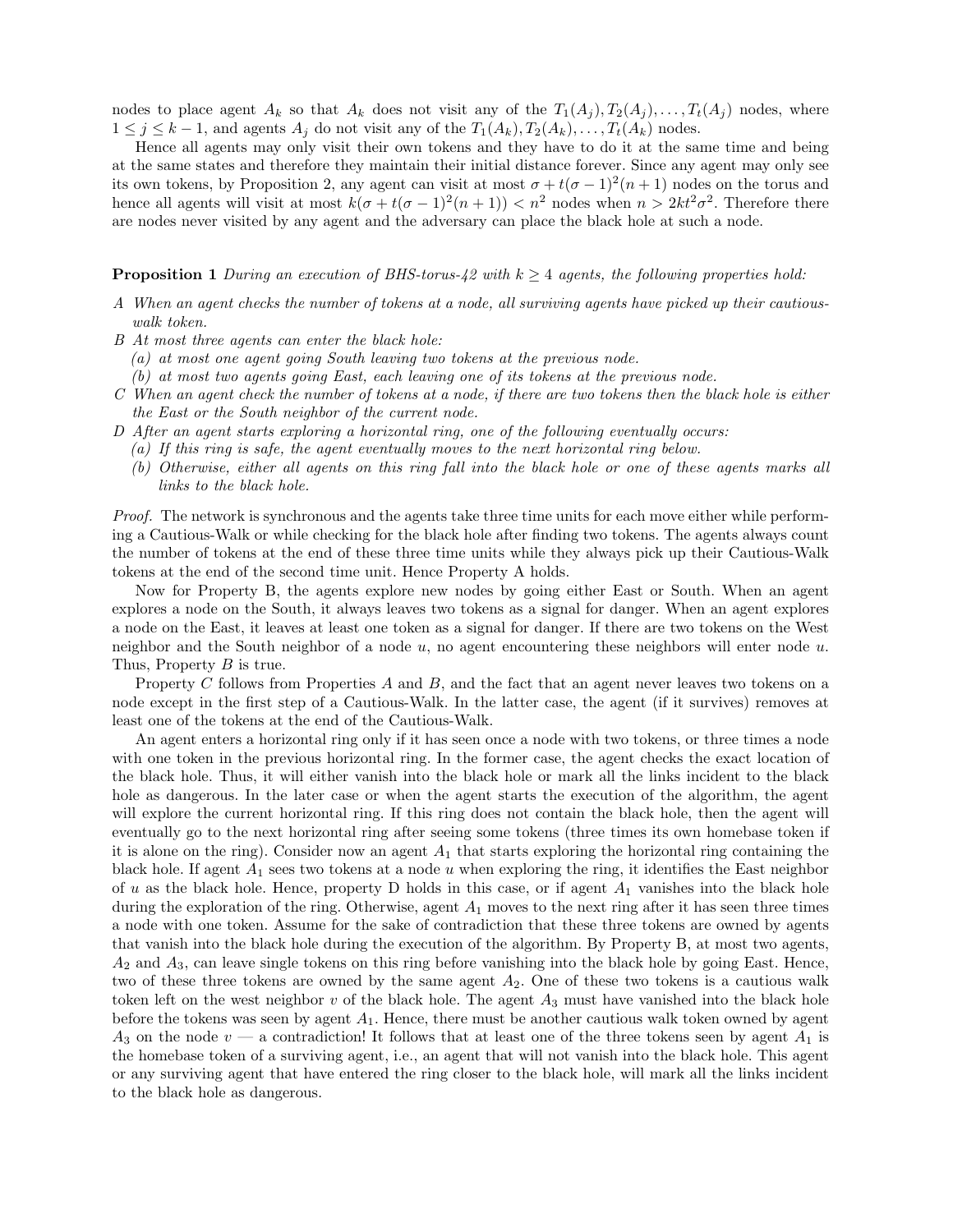## B Pseudo-code of Algorithms for Black Hole Search in Tori

The procedure  $Mark\_All(D)$  is executed by an agent when it deduces that the next node w in the direction  $D$  from current location is the black hole. The agent traverses a cycle around node  $w$ , visiting each neighbor of w and marking as "dangerous" all links leading to node w.

The subroutine  $Wait(x)$  requires the agent to take no action for x time units.

| <b>Procedure</b> Cautious-walk(Direction $D$ , integer $x$ ) |  |
|--------------------------------------------------------------|--|
| /* Procedure used by the agent to explore the nodes          |  |

- 1 Put tokens until there are x tokens;
- 2 Go one step along  $D$  and then go back; /\* test if the node in direction  $D$  is the black hole \*/
- 3 Pick up the tokens released in the first step;
- 4  $Go$  one step along  $D$ ;

### Algorithm 1: BHS-Torus-33

|    | /* Algorithm for BHS in Oriented Torus (using k=3 or more agents, 3 tokens each)  | */      |
|----|-----------------------------------------------------------------------------------|---------|
|    | $/*$ One token = Homebase                                                         | */      |
|    | $/*$ Two tokens = BlackHole in the East                                           | $\ast/$ |
|    | $/*$ Three tokens = BlackHole in the South                                        | $\ast/$ |
| 1  |                                                                                   |         |
|    | <b>2</b> Found: $=$ false;                                                        |         |
|    | 3 while not Found do                                                              |         |
| 4  | Count $:= 0$ ;                                                                    |         |
| 5  | Put two tokens;                                                                   |         |
| 6  | Go one step East and come back;                                                   |         |
| 7  | Pick one token and go one step East;<br>/* leaving one token at the homebase $*/$ |         |
| 8  | repeat                                                                            |         |
| 9  | <b>if</b> found single token <b>then</b> increment Count;                         |         |
| 10 | CautiousWalk( $East, 2$ );                                                        |         |
| 11 | <b>until</b> found one or no tokens and count $\lt 2$ ;                           |         |
| 12 | if found 2 or 3 tokens then Found:=true;                                          |         |
| 13 | else<br>/* The agent found 1 token and must move to the next horizontal ring $*/$ |         |
| 14 | /* Remove the homebase token $*/$<br>Pick one token;                              |         |
| 15 | CautiousWalk( $South, 3)$ ;<br>/* using the token at the current node $*/$        |         |
| 16 | while found one token do<br>/* Current node is the homebase of another agent */   |         |
| 17 | CautiousWalk $(East, 2)$ ;<br>/* using the token at the current node $*/$         |         |
| 18 | if found 2 or 3 tokens then Found:=true;                                          |         |
|    | 19 if found 2 tokens then Mark-All(East);                                         |         |
|    | 20 if found 3 tokens then Mark-All $(South)$ ;                                    |         |
|    |                                                                                   |         |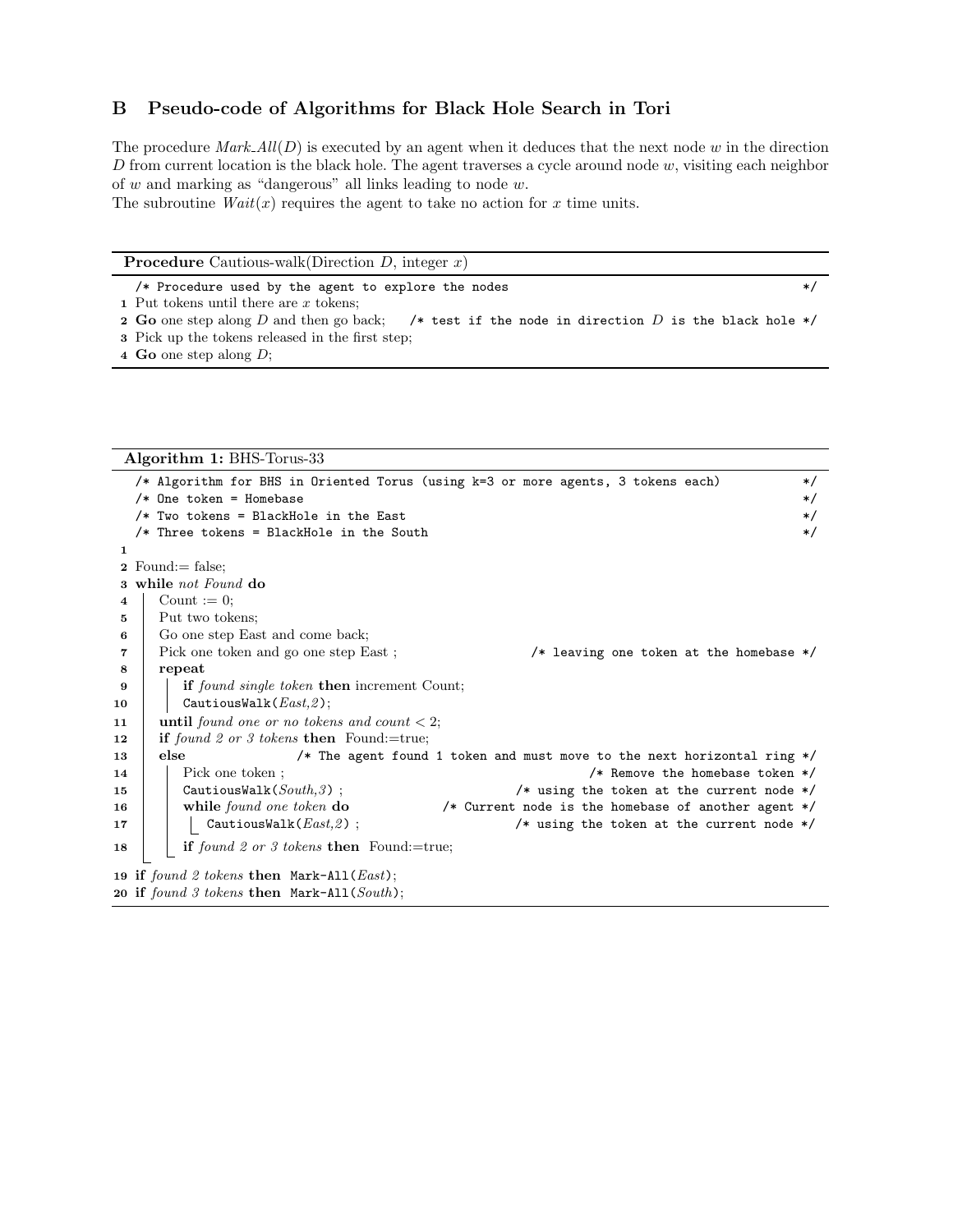### Algorithm 2: BHS-Torus-42

```
/* Algorithm for BHS in Oriented Torus (using k=4 or more agents, 2 tokens) */
  /* One token = Homebase (or Blackhole in the East) */<br>/* Two tokens = BlackHole either in the East or in the South */
  /* Two tokens = BlackHole either in the East or in the South
 1
2 Found:= false;
3 while not Found do
 4 \mid Count := 0;
 5 Put one token; \sqrt{\ast} mark your homebase \ast/
 6 CautiousWalk(East, 2);
 7 repeat
 8 if found single token then
 9 increment Count; CautiousWalk(East, 2);
10 else if found no tokens then
11 | \bigcup CautiousWalk(East, 1);
12 | until found two tokens or count = 3;
13 if found 2 tokens then
14 Found:=true;
15 else /* found 1 token (thrice), so move to the next horizontal ring */
16 Pick one token; \sqrt{*} Remove the homebase token */17 | CautiousWalk(South, 2);
18 while found one token do \prime* Search for an empty node \prime19 | CautiousWalk(East, 2);
20 if found 2 tokens then Found:=true;
  /* The agent found two tokens and knows that one of the neighbors is the black hole */
21 Go West;
22 \text{Wait}(1); \qquad \qquad /* To Synchronize with Cautious-Walk */
23 Go South;
24 if found two tokens then Mark-All(East);25 else
26 if found one token then
27 | CautiousWalk(East, 2);
28 else
29 \Box CautiousWalk(East, 1);
30 Go North;
31 Mark-All(East);
```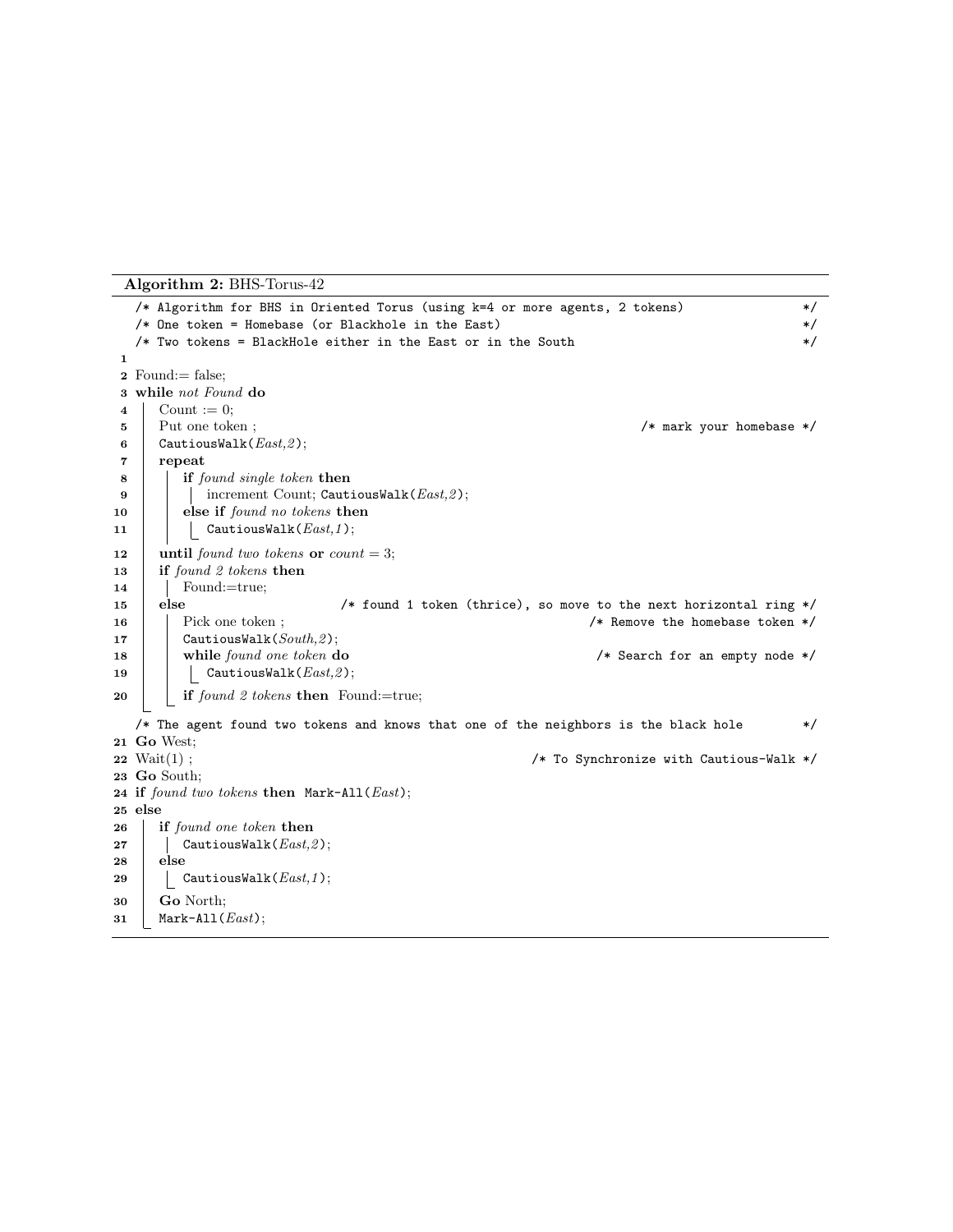## C BHS algorithm for 3 agents with 2 tokens each

We now present the different procedures that are used in Algorithm 3. As explained before, the agents use procedure FirstRing to explore the horizontal ring where they start and NextRing to explore the others horizontal rings.

| <b>Algorithm 3: BHS-Torus-32</b>                                    |  |  |
|---------------------------------------------------------------------|--|--|
| /* Algorithm for BHS in Oriented Torus (using k=3 agents, 2 tokens) |  |  |
| 1 FirstRing;                                                        |  |  |
| 2 NextRing( $true$ );                                               |  |  |

In the following, we sometimes denote nodes by their coordinates in the ring. The North (resp. East, South, West) neighbor of node  $(i, j)$  is the node denoted by  $(i - 1, j)$  (resp.  $(i, j + 1)$ ,  $(i + 1, j)$ ,  $(i, j - 1)$ ).

Recall that for both the procedures First-Ring and Next-Ring, a big-step is the period between when an agent arrives at a node v with its token(s) to when it has left node v with its token(s). Note that in both procedures, a big-step takes the same number of time units that we denote by D.

FirstRing. During this procedure the agent explores the horizontal ring that contains its starting location. The agent puts one token on its homebase and uses the other token to perform cautious-walk in the direction East, until it enters a node with some tokens. This node is the homebase of some agent a (maybe itself). If there are two tokens on this node, then it means died on its first move going East. Thus, the agent has solved BHS. Otherwise, the agent puts the second token on this node and continues the walk using cautious-walk moves but without moving tokens. Note that, in this case, agent  $a$  has already explored these nodes, and so it is safe for the agent to continue going East until it reaches a token. If it again encounters a node with a single token, then it must be the second token of agent  $a$ , because otherwise,  $a$  would have put its second token on top of this token. Thus, it implies that the next node is the black hole. Otherwise, the agent can only see nodes with two tokens on this ring. The agent keeps a counter initialized to one and increments the counter whenever it encounters a node containing two tokens. When the counter reaches a value of six, the procedure terminates. At this point the agent is back on its homebase with its two tokens (which it can use for the next procedure).

When an agent locates the black hole, it marks all links incident to it, and then it uses the Procedure CleanFirstRing in order to remove all tokens that have been left on the homebases of the agents.

Unless an agent dies or locates the black hole, the procedure First-Ring requires exactly 6n big-steps (i.e.,  $6nD$  time units) for an agent that is alone in the ring, 3n big-steps (i.e.,  $3nD$  time units) for two agents that start on the same ring, and  $2n$  big-steps (i.e.,  $2nD$  time units) if all the three agents start on the same ring.

If two agents meet. If two agents meet at a node, then it is quite easy to locate the black hole using the team of two agents (without the help of any third agent). This algorithm is described below (see procedure BHS-with-colocated-agents). Notice first that it is always possible to break the symmetry between the agents who meet at a node, because the agents would arrive from different directions. In our algorithm, if two agents meet, they are both close from their two tokens and they first go to pick their tokens up. Once each agent has its two tokens, we do the following. After meeting, one of the agent becomes the leader and the other is the follower. Together they perform a combined cautious walk (Procedure Cautious-Walk-With-Another-Agent) described as follows. The follower stays at the current node while the leader goes to the next node and returns immediately if the node is safe. Then both agents move together to the next node. The starting node is marked with three tokens (recall the agents have two tokens each, thus four tokens in total). The cautious-walk is repeated until the agents come back to the starting node<sup>5</sup>. The leader goes to the node directly below to check if this node is the black hole. If not, the agents now move to the next ring below along with the tokens, and repeat the whole process. Only the leader agent may fall into the black hole and in that case, the follower knows this fact within two time units, and thus it has located the black hole.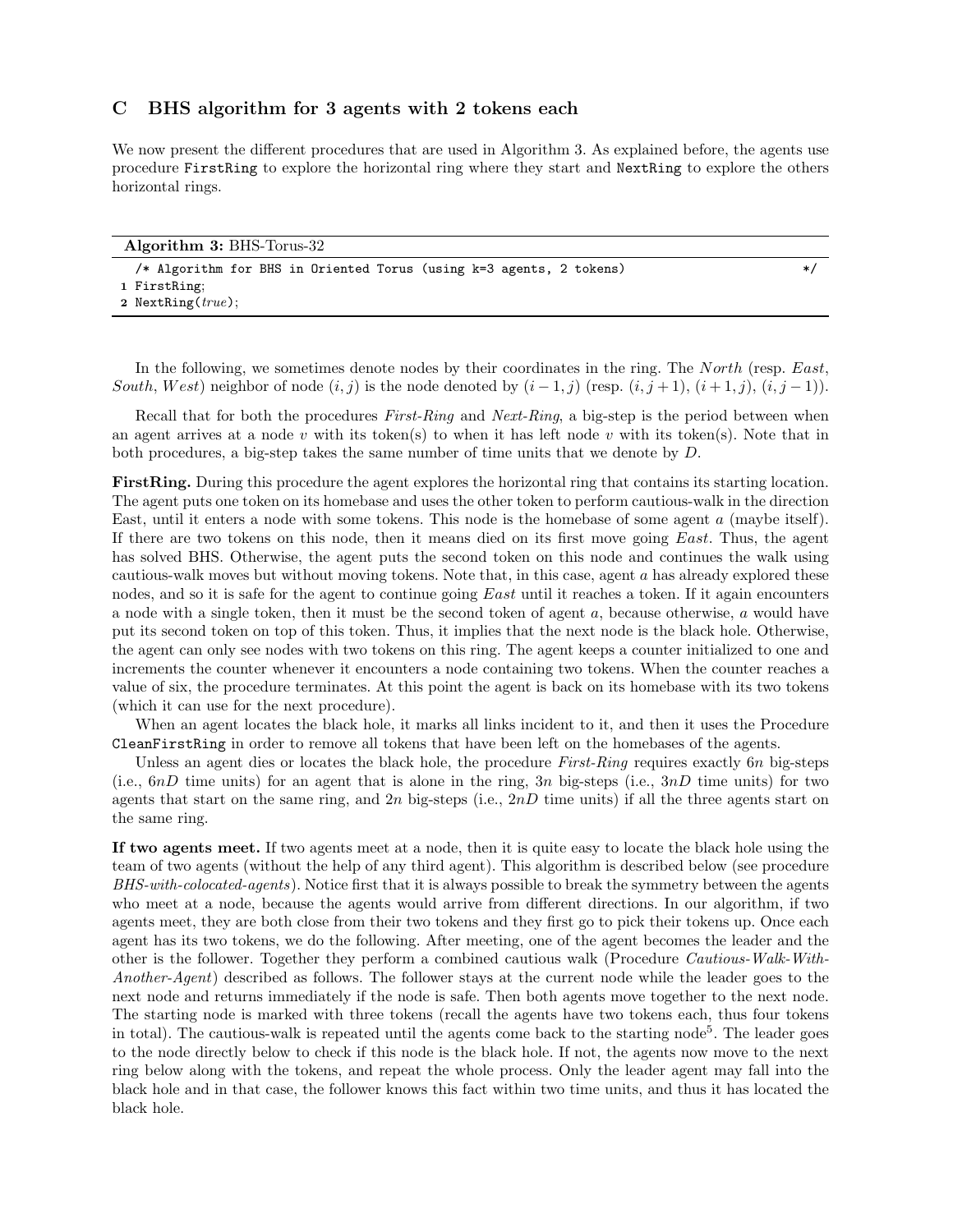## Algorithm 4: FirstRing

|    | /* Algorithm for the first horizontal ring. If two (or three) agents start in the horizontal                                                                                                                                                                                                     |  |
|----|--------------------------------------------------------------------------------------------------------------------------------------------------------------------------------------------------------------------------------------------------------------------------------------------------|--|
|    | ring where the black hole is located, the black hole is found.<br>*/                                                                                                                                                                                                                             |  |
|    | 1 Put 2 tokens;                                                                                                                                                                                                                                                                                  |  |
|    | 2 repeat                                                                                                                                                                                                                                                                                         |  |
| 3  | reset <i>clock</i> ;                                                                                                                                                                                                                                                                             |  |
| 4  | Go East;                                                                                                                                                                                                                                                                                         |  |
| 5  | $Go$ <i>West</i> ;                                                                                                                                                                                                                                                                               |  |
| 6  | pick up a token;                                                                                                                                                                                                                                                                                 |  |
| 7  | Go East;                                                                                                                                                                                                                                                                                         |  |
| 8  | $n :=$ the number of tokens you see;                                                                                                                                                                                                                                                             |  |
| 9  | if $n = 2$ then Mark-All( <i>East</i> ), CleanFirstRing and Exit;<br>/* The black hole is found $*/$                                                                                                                                                                                             |  |
| 10 | else Put a token;                                                                                                                                                                                                                                                                                |  |
| 11 | When which was the state of the state of the state of the state.                                                                                                                                                                                                                                 |  |
|    | 12 until $n > 0$ ;                                                                                                                                                                                                                                                                               |  |
|    | 13 <i>count</i> := 1;                                                                                                                                                                                                                                                                            |  |
|    | 14 repeat                                                                                                                                                                                                                                                                                        |  |
| 15 | reset <i>clock</i> ;                                                                                                                                                                                                                                                                             |  |
| 16 | Go East;                                                                                                                                                                                                                                                                                         |  |
| 17 | if you see 1 token then Mark-All(East); CleanFirstRing and Exit; /* The black hole is found */                                                                                                                                                                                                   |  |
| 18 | if you see 2 tokens then $count := count + 1$ ;                                                                                                                                                                                                                                                  |  |
| 19 | When $\mathbf{W}$ as $\mathbf{W}$ and $\mathbf{W}$ and $\mathbf{W}$ and $\mathbf{W}$ and $\mathbf{W}$ and $\mathbf{W}$ and $\mathbf{W}$ and $\mathbf{W}$ and $\mathbf{W}$ and $\mathbf{W}$ and $\mathbf{W}$ and $\mathbf{W}$ and $\mathbf{W}$ and $\mathbf{W}$ and $\mathbf{W}$ and $\mathbf{W}$ |  |
|    | 20 until <i>count</i> = 6;                                                                                                                                                                                                                                                                       |  |
|    | 21 Pick up 2 tokens;                                                                                                                                                                                                                                                                             |  |

### Procedure CleanFirstRing

/\* Procedure to use if the Black-Hole is in the first ring in order to remove all tokens from this ring except the one on the West of the Black-Hole \*/

repeat

 $2 \mid$  Go West;

- $\mathbf{3}$  if you see some tokens then pick them up;
- until until you see exactly one token or you meet an agent;

### Procedure BHS-with-colocated-agents

/\* Procedure for BHS in Oriented Torus using 2 colocated agents, \*/ Pick up any token;

- Go back to the home base of the first agent with both agents;
- Pick up any token;
- Go back to the home base of the second agent with both agents;
- Pick up any token;
- repeat
- Put 3 tokens;
- repeat
- 9 | Cautious-Walk-With-Another-Agent $(East);$
- 10 until three tokens found;
- Pick up 3 tokens;
- 12 | Cautious-Walk-With-Another-Agent  $(South)$ ;
- until until black hole is found;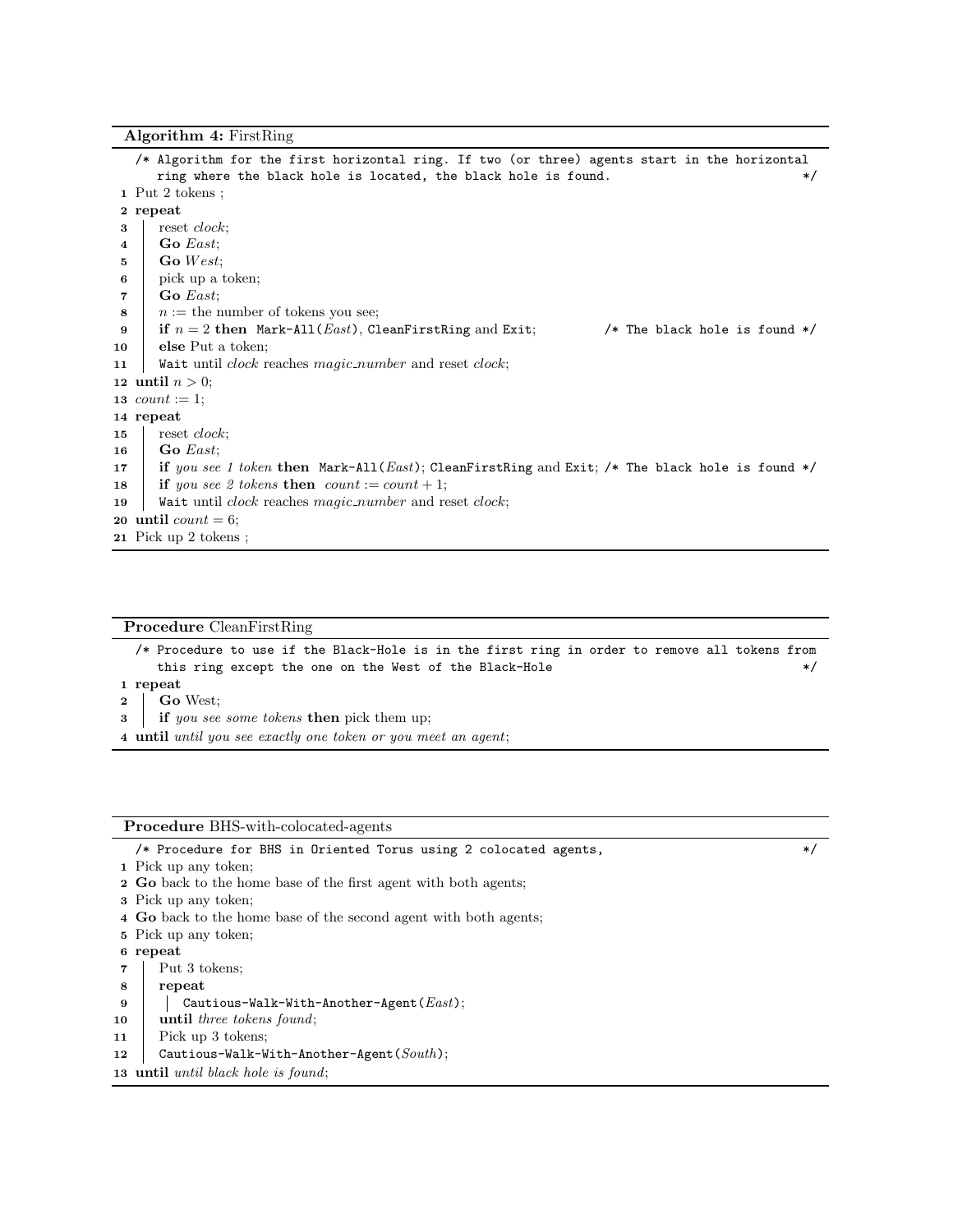#### Procedure Cautious-Walk-with-another-agent(direction)

- 1 first agent moves to direction and go back;
- 2 second agent  $Wait(2);$
- 3 if second agent does not see first agent then
- 4 | Mark-All(direction) and Exit;
- 5 both agents move to direction

Remark 1. In our algorithm, as soon as two agents meet, they execute BHS-with-colocated-agents. Note that, in this case, if the third agent sees tokens belonging to the two agents executing BHS-with-colocatedagents, it sees a tower of 3 tokens. Since in our algorithm, as long as no agents have met, there is at most two tokens on each node. Thus, the third agent can detect that the two other agents have met, and in this case, it stops the algorithm. We also assume that once two agents have met, if they meet the third agent while executing *BHS-with-colocated-agents*, then the third agent also stops executing the algorithm.

Remark 2. While executing the algorithm, if an agent visits a node which one of its incident links is marked as dangerous, then the agents stops executing the algorithm.

NextRing. Once an agent has finished exploring the horizontal ring where it started executing the algorithm, it uses Procedure NextRing to explore the other rings. An agent executing NextRing on ring  $i$ knows that ring i is safe, and it wants to explore the nodes of ring  $i + 1$ . To do so, the agent first executes InitNextRing that we describe below. If an agent a continues executing NextRing after it has executed InitNextRing, we know that if a is on node  $(i, j)$ , then there is no token on node  $(i + 1, j - 1)$ , and thus a can safely leave a token on  $(i, j)$  without creating a BHC with the node  $(i + 1, j - 1)$ . Then, the agent does a special cautious walk, i.e., it repeats the following moves until it meets a token on ring i: It leaves a token on its current node on ring i, goes South, goes North, picks up its token and goes East. If the agent dies, then it could have only died when it went *South*, and in this case, it has left a token on the node on the North of the black hole. In case the agent safely reaches the node on the South, if it sees some tokens, it remembers how many tokens it sees.

When agent a has reached a node v on ring i where there is one or two tokens, a remembers how many tokens it sees. Either v is the homebase of some agent b (that may be the same as  $a$ ), or the token (or the two tokens) on v indicates that the black hole is on the South or on the East of this node. However, if a is executing NextRing on ring i, it implies that ring i is safe and thus the black hole cannot be on ring i. Thus, either v is the homebase of an agent b, or the black hole is on the South of v.

If there are two tokens on  $v$ , then  $v$  is the homebase of some agent  $b$  and the black hole is on the South of v; in this case, a locates the black hole. If there is only one token on v, a cannot safely go South. However, we would like to check if the black hole is on the South of v. To do so, a goes West and then South with its token; let u be the node reached (note that u is on the South – West of v). If there is no token on u, a leaves its token, and then goes East. If the black hole is on the South of v, a dies leaving a black hole configuration. If the black hole is not on the South of v, a picks up its token and goes back to v.

If there is one or two tokens on  $u$ , it is a black hole configuration, and thus a cannot safely go East. If there are two tokens on u, then necessarily the black hole is on the South of v, and a locates it. However, if there is one token on  $u$ , and one token on  $v$ , it does not necessarily means that the black hole is on the South of v. Indeed, suppose that v is the homebase of a, that the black hole is on the South of u, and that an agent c has started executing NextRing on ring  $i + 1$  at the same time a started executing NextRing on ring i. After v has executed InitNextRing, there was no token on  $u$ , but c has died leaving its token on u later. Thus, if there is one token on v, and one token on v, a continues to execute NextRing.

If a has neither died, nor located the black hole at  $v$ , it continues to perform its special cautious walk until it sees some tokens on ring i twice. Each time it sees some tokens on ring  $i + 1$ , v remembers how many tokens it sees. Each time  $a$  sees some tokens on ring  $i$ , it remembers how many tokens it sees and checks if the black hole is on the South as explained above.

 $5$  Note that there can be at most one node in the torus that contains three tokens.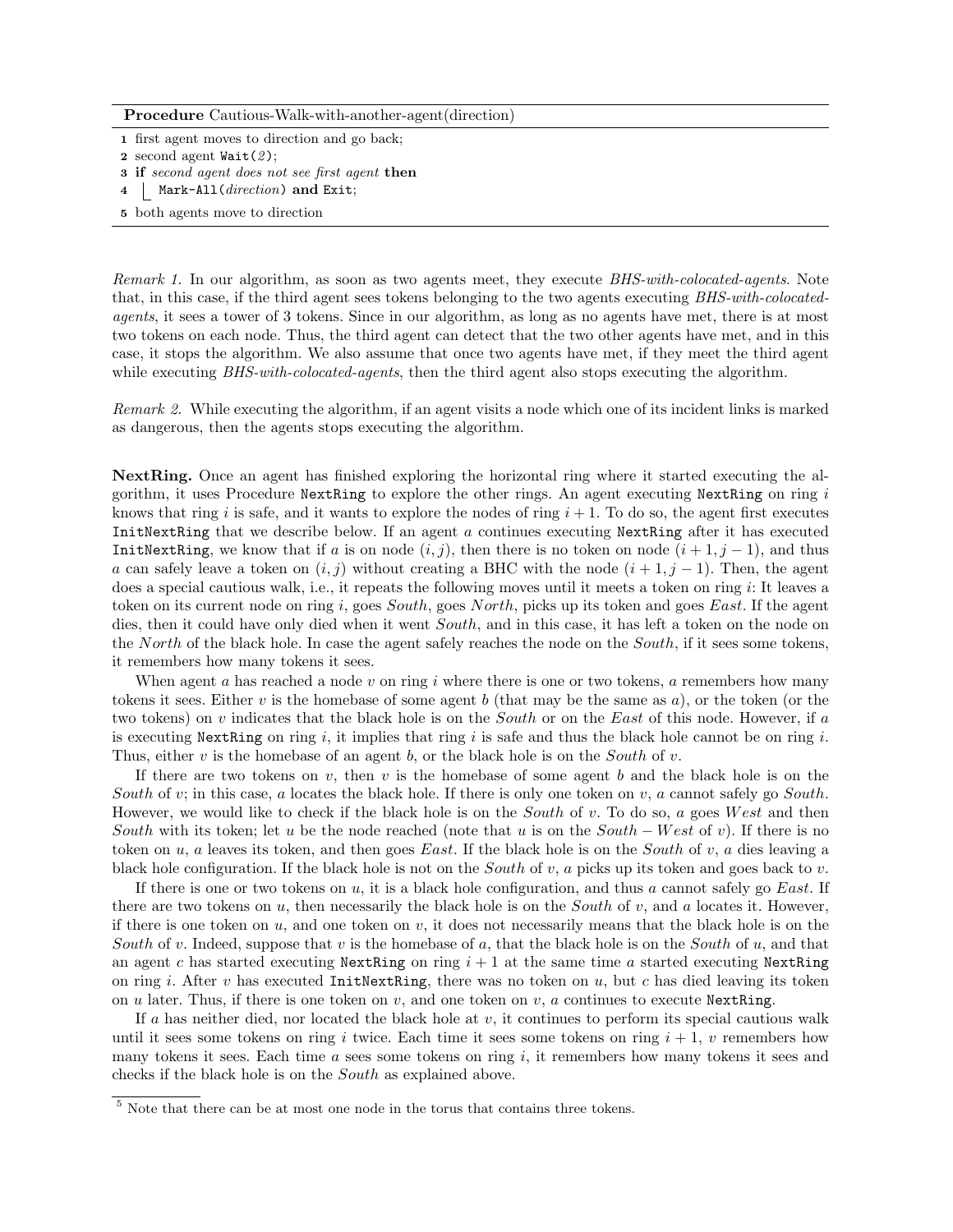Procedure NextRing(first\_time)

|          | /* At any time during the execution, if you meet an agent you call procedure<br>BHS-with-colocated-agents<br>*/ |
|----------|-----------------------------------------------------------------------------------------------------------------|
|          | $1$ reset <i>clock</i> ;                                                                                        |
|          | 2 if not first_time then Go South else Wait(1); /* to ensure all agents start InitNextRing at the               |
|          | same time. $*/$                                                                                                 |
|          | 3 InitNextRing;                                                                                                 |
|          | 4 count := 0; sequence := $\epsilon$ ; danger := false;                                                         |
|          | 5 repeat                                                                                                        |
| 6        | Wait(12);                                                                                                       |
|          | /* You wait to enable an agent executing InitNextRing on the ring above to meet you if                          |
|          | needed.<br>*/                                                                                                   |
| 7        | if <i>danger</i> then                                                                                           |
| 8        | Wait(2);                                                                                                        |
| 9        | $danger := false;$                                                                                              |
| 10       | else                                                                                                            |
| 11       | Go South;                                                                                                       |
| 12       | $w :=$ the number of tokens you see;                                                                            |
| 13       | if $w > 0$ then                                                                                                 |
| 14       | $sequence := sequence \oplus b_w;$                                                                              |
| 15       | <b>Go</b> North;                                                                                                |
| 16       | if count $<$ 3 then Pick up 1 token;                                                                            |
| 17       | $Go$ East;                                                                                                      |
| 18       | $n :=$ the number of tokens you see;                                                                            |
| 19       | if $count < 3$ then Put 1 token;                                                                                |
| 20       | if $n > 0$ then                                                                                                 |
| 21       | $count := count + 1;$                                                                                           |
| 22       | $sequence := sequence \oplus t_n;$<br>if $count \leq 3$ then                                                    |
| 23       | if $n = 2$ or $w = 2$ then Mark-All ( <i>South</i> ) and Exit;<br>/* The black hole is found $*/$               |
| 24<br>25 | else if $n = 1$ and $w = 1$ then danger := true;                                                                |
| 26       | else                                                                                                            |
| 27       | Pick up 1 token;                                                                                                |
| 28       | Go West, Go South;                                                                                              |
| 29       | Put 1 token;                                                                                                    |
| 30       | $Go\, East;$<br>/* If you die, there is a token North and West of the Black Hole */                             |
| 31       | $Go$ West;                                                                                                      |
| 32       | Pick up 1 token;                                                                                                |
| 33       | Go North, Go East;                                                                                              |
| 34       | Put 1 token;                                                                                                    |
| 35       | else                                                                                                            |
| 36       | if $w \geq 1$ then <i>danger</i> := <i>true</i> ;                                                               |
| 37       | Wait until <i>clock</i> reaches <i>magic_number</i> and reset <i>clock</i> ;                                    |
|          | 38 until $count = 6$ ;                                                                                          |
| 39       | Pick up all tokens;                                                                                             |
|          | 40 Analyze(sequence);                                                                                           |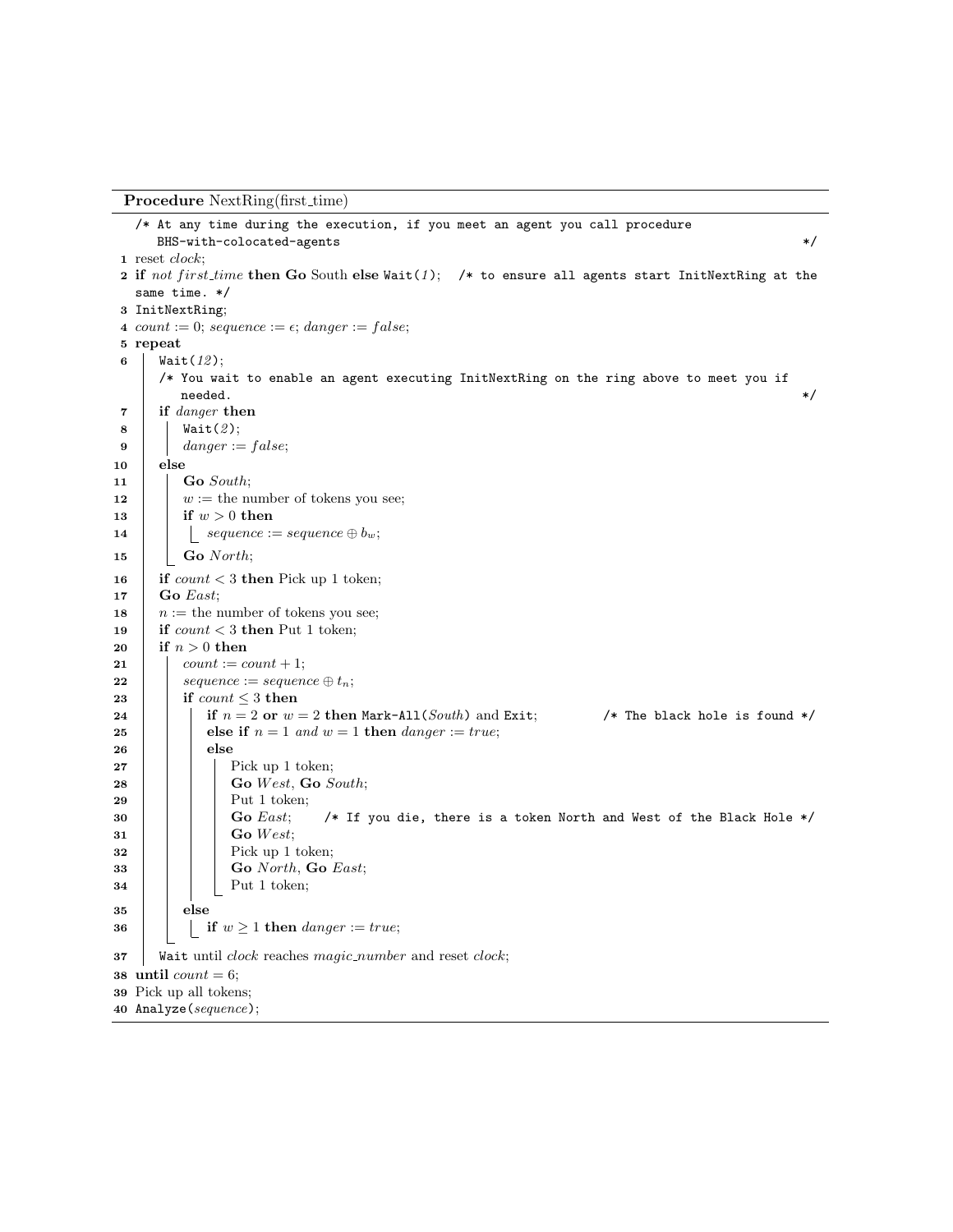Note that if the black hole is on ring  $i + 1$ , it implies that v is not the homebase of a, and that another agent died leaving a token on North of the black hole. Consequently, if  $v$  dies, it enters the black hole from the East.

Once a has seen three times some tokens on ring i, we can show that if the black hole is on ring i, either a died, or a located the black hole, or there is a BHC around the black hole. Thus, agent a leaves its second token on top of the token at its current node. Then it performs a special cautious walk, avoiding entering nodes marked by a BHC, until it sees tokens on ring  $i$  three more times. Again, while doing this, it remembers how many tokens it saw on nodes on rings  $i$  and  $i + 1$ . However, during this final traversal, whenever a reaches a node on ring  $i$  that contains one or two tokens, it does not check if the node on the South is the black hole.

Remark 3. In order to remember how many tokens it sees on the nodes of rings i and  $i+1$ , the agent builds a sequence over the alphabet  $\{b_1, b_2, t_1, t_2\}$ . Initially, its sequence is empty; each time the agent sees one (resp. two) token on ring  $i + 1$ , it adds a  $b_1$  (resp.  $b_2$ ) to its sequence; each time the agent sees one (resp. two) token on ring i, it adds a  $t_1$  (resp.  $t_2$ ) to its sequence.

We can show that when an agent sees some tokens on ring  $i + 1$ , these are either tokens left by dead agents, or homebase-tokens. This implies that the sequence is of length at most 24: an agent with finite memory can remember such a sequence.

In the description of the algorithm, the ⊕ symbol stands for the standard concatenation of string and  $\epsilon$  for the empty string.

How to use the sequence constructed during NextRing? At the end of Procedure NextRing, the agent a executing NextRing calls Procedure Analyze. This procedure enables an agent to distinguish which of the following cases happen (see Lemma 11).

- a does not see any tokens on ring  $i+1$  and ring  $i+1$  is safe; in this case a executes NextRing on ring  $i+1$ .
- there is no other agent on ring  $i$  and there is an agent that has executed NextRing without dying on ring  $i + 1$  when a was executing NextRing on ring i; in this case, a executes NextRing on ring  $i + 1$ .
- there were two other agents executing NextRing on ring i, the black hole is on ring  $i + 1$ , and a is the only agent that is still alive; in this case, a locates the black hole.
- there was another agent executing NextRing on ring i, the black hole is on ring  $i + 1$ , and a is the only agent that is still alive; in this case,  $a$  executes BlackHoleInNextRing on ring  $i$ .
- there is another agent on ring i, ring  $i + 1$  is safe and the tokens the agents see on ring  $i + 1$  enable the two agents to meet.
- there is no other agent on ring i, black hole is in ring  $i + 2$ , and there are the tokens of one or two dead agents on ring  $i + 1$ ; a executes BlackHoleInNextRing on ring  $i + 1$  with its two tokens.

InitNextRing. The aim of Procedure InitNextRing is to ensure that when an agent a start executing NextRing on ring i, the homebase of a does not form a BHC with a token on ring  $i + 1$ .

In Figure 1, we have shown the different possible trajectories for an agent executing InitNextRing. The figure can be read as follows:

- the double-circled node is the place where the agent starts executing InitNextRing.
- the black node, if any, represents the black hole.
- the numbers in black on top of each node represent the time units where the agents arrive on the node.
- the numbers in red in the node represent the number of tokens belonging to other agents that the agent sees when it visits the node. If the agent visits the node twice and if it does not see the same number of tokens, we write  $x/y$  that means that it sees x tokens the first time and it sees y tokens the second time.
- the intervals in green below each node represent the nodes where the agent left its own tokens; note that any agent executing InitNextRing always moves its two tokens together. If an interval  $[x - y]$  is written below a node, it means that the agent left its two tokens on this node between time units  $x$ and y. When an agent left its tokens on a node  $x$  time units after it started executing InitNextRing and that they are not moved before the end of InitNextRing, we write  $[x-]$ .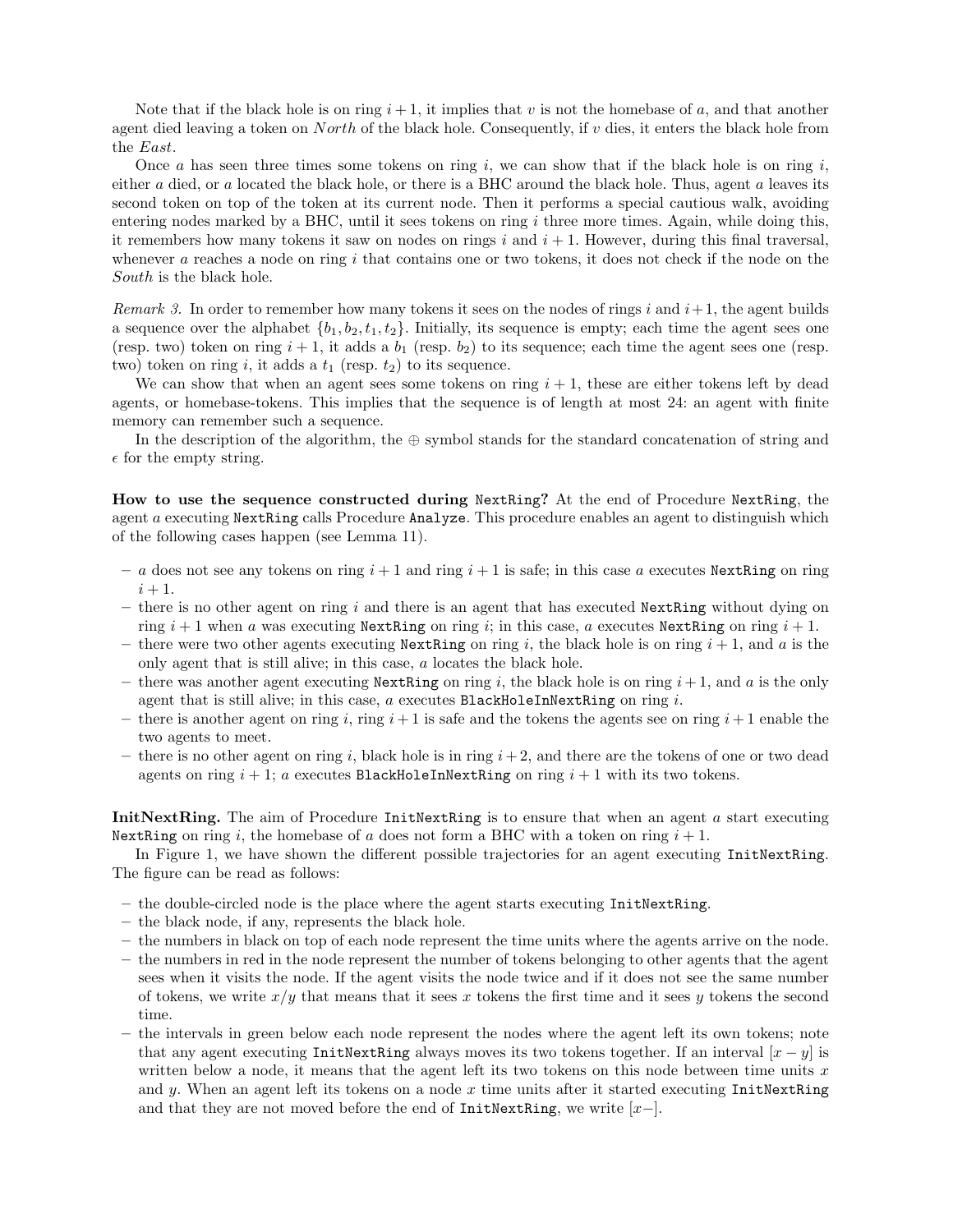## Procedure Analyze(sequence)

|          | <b>1 if</b> sequence $= b_1 t_1 b_1 t_1 b_1 t_1 b_2 t_2 b_2 t_2 b_2 t_2$ or sequence does not contain any b then |         |
|----------|------------------------------------------------------------------------------------------------------------------|---------|
|          | /* Either you have seen no tokens on the ring below or you are a single agent that has                           |         |
|          | seen tokens of another alive single agent                                                                        | $\ast/$ |
| $\bf{2}$ | Go South:                                                                                                        |         |
| 3        | NextRing $(false)$ ;                                                                                             |         |
|          | 4 else if <i>sequence contains less than</i> $3 t_2$ then                                                        |         |
| 5        | if you have only one token then                                                                                  |         |
|          | /* In this case, the two other agents were in the same ring as you, they both died,                              |         |
|          | and there is only one node in the ring containing two tokens: the node that is                                   |         |
|          | <i>North</i> of the black hole                                                                                   | */      |
| 6        | repeat                                                                                                           |         |
| 7        | Go East                                                                                                          |         |
| 8        | until you see two tokens;                                                                                        |         |
| 9        | Mark-All South and Exit;                                                                                         |         |
| 10       | else                                                                                                             |         |
|          | /* In this case, there was another agent in the ring with you, but you are the only                              |         |
|          | one that is still alive                                                                                          | */      |
| 11       | BlackHoleInNextRing;                                                                                             |         |
|          | 12 else if <i>sequence contains two consecutive t</i> then                                                       |         |
|          | /* You know that there is another active agent in the ring, and that your sequence is                            |         |
|          | different from the sequence of the other agent.                                                                  | */      |
| 13       | <b>if</b> sequence start with b then                                                                             |         |
| 14       | Wait until you meet an agent                                                                                     |         |
| 15       | else                                                                                                             |         |
| 16       | repeat                                                                                                           |         |
| 17       | Go East                                                                                                          |         |
| 18       | until you meet an agent;                                                                                         |         |
| 19 else  |                                                                                                                  |         |
|          | /* You know that the next ring is safe and that an agent dies exploring the ring below                           |         |
|          | it.                                                                                                              | */      |
| 20       | Go South;                                                                                                        |         |
| 21       | BlackHoleInNextRing;                                                                                             |         |
|          |                                                                                                                  |         |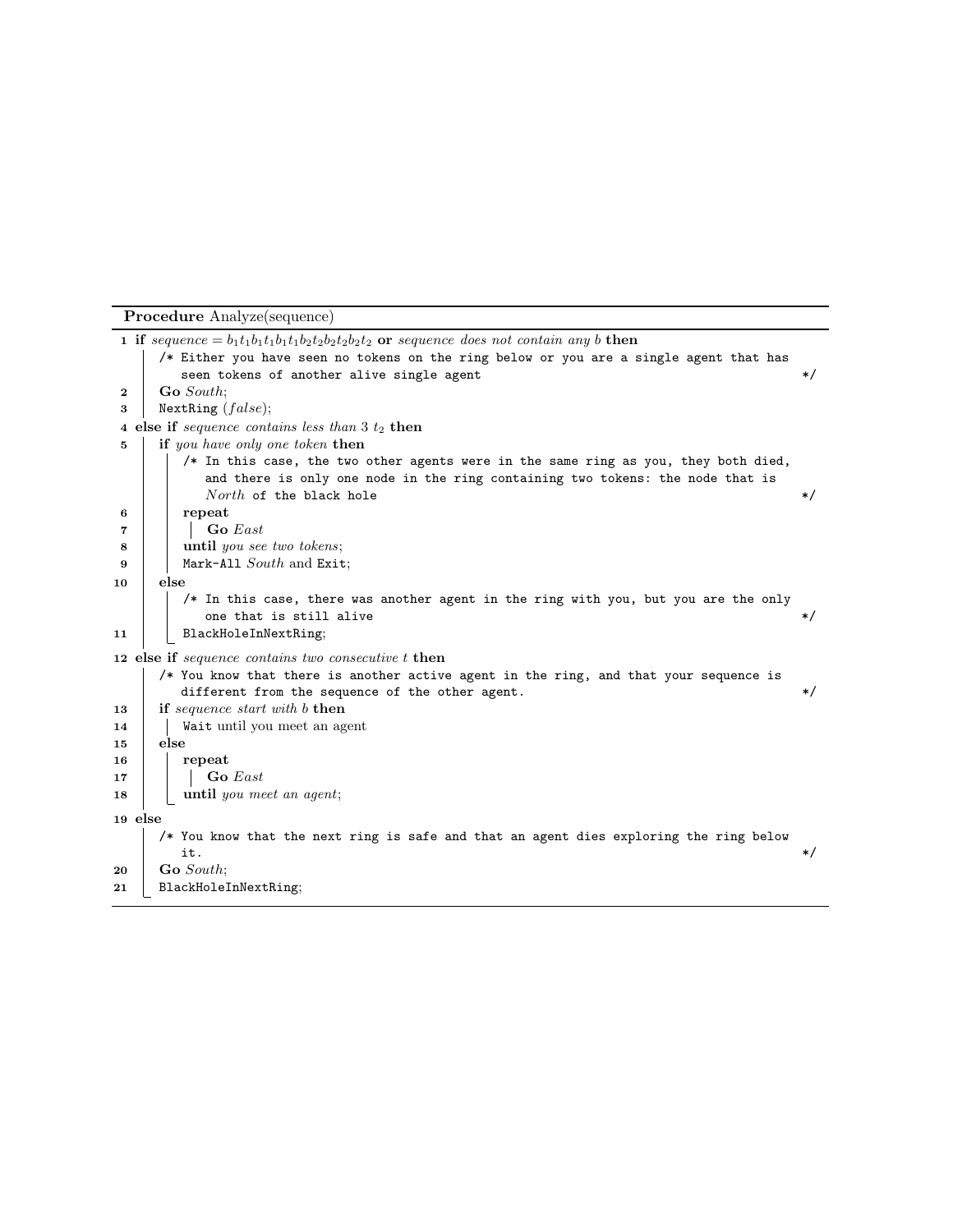

Fig. 1. The different trajectories an agent can follow while executing InitNextRing.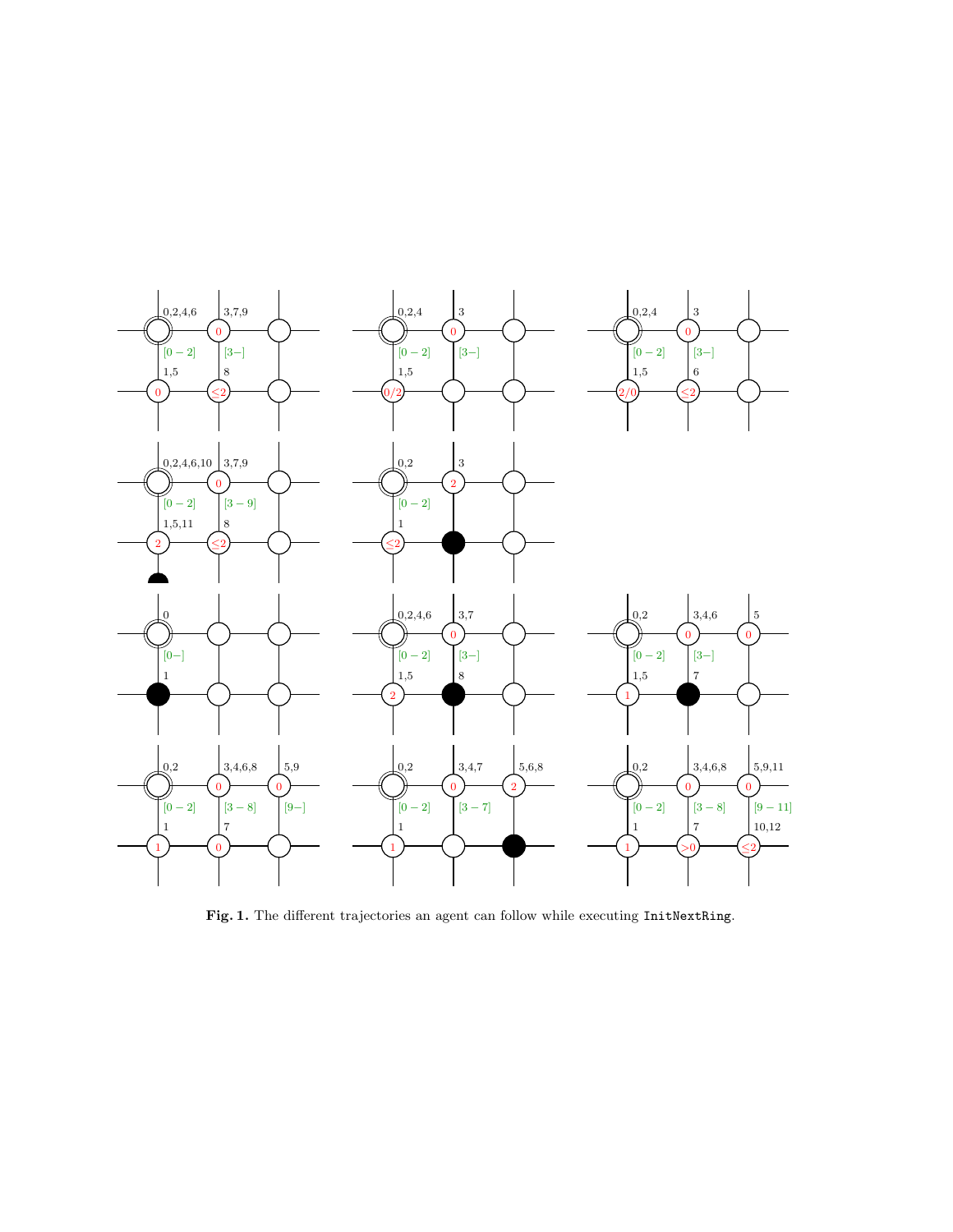First, a leaves its two tokens on the node  $(i, j)$  where it starts InitNextRing, and then it goes South on node  $(i + 1, j)$  and remembers how many tokens it sees. Then the agent moves its two tokens East on node  $(i, j + 1)$ . If the agent sees two tokens on node  $(i, j + 1)$ , then it implies that the black hole is on node  $(i+1, j+1)$  and agent a locates it.

Otherwise, if the agent has seen zero or two tokens on node  $(i + 1, j)$ , it goes back to the node and checks how many tokens it sees. If a has seen zero tokens both times, we know that no agent has started executing InitNextRing at the same moment as a did. In this case, a enters node  $(i + 1, j + 1)$  from the *North* (where it has left its two tokens) to meet an agent b that may be waiting there (if there is another agent in ring i, and if b is in the middle of the execution of  $NextRing$ ; if it does not meet an agent, it goes back on node  $(i, j + 1)$ .

If the agent has seen twice two tokens on node  $(i+1, j)$ , it means that the black hole is either on node  $(i+1, j+1)$ , or on node  $(i+2, j)$ . In this case, agent a enters node  $(i+1, j+1)$  from the North (where it has left its two tokens); if a dies, it leaves a black hole configuration, and otherwise, the black hole is on node  $(i+2, j)$  and a locates it.

If the agent has seen first zero (resp. two), and then two (resp. zero) tokens on node  $(i + 1, j)$ , then it implies that another agent b has started executing InitNextRing on node  $(i + 1, j - 1)$  (resp  $(i + 1, j)$ ) at the same moment as a did. In this case, a waits for b on the two tokens b left on node  $(i + 1, j)$  (resp.  $(i+1, j+1)$ .

The last case to consider is when agent a has seen one token on node  $(i + 1, j)$ ; in this case, agent a executes Procedure OneTokenBelow. Since the agents are synchronized, we can show that this token belongs to a dead agent b: the black hole is either in ring i, or in ring  $i + 1$ . In this case, agent a first enters node  $(i+1, j+1)$  from the North (where it has left its two tokens); if a dies, it leaves a black hole configuration, and otherwise, it remembers how many tokens it sees on node  $(i+1, j+1)$ . If it does not see any token on node  $(i + 1, j + 1)$ , then a moves its two tokens on node  $(i, j + 2)$ : it knows that its homebase-token will not form a BHC with a node on ring  $i + 1$ . If a sees at least one token on node  $(i + 1, j + 1)$ , it moves its two tokens on node  $(i, j + 2)$  and enters node  $(i + 1, j + 2)$  from the North. If a died, it leaves a black hole configuration. Otherwise, it knows that the tokens a saw on nodes  $(i + 1, j)$  and  $(i + 1, j + 1)$  are either homebase-tokens, or tokens indicating that the black hole is on ring  $i + 2$ . However, if the black hole is on ring  $i+1$ , then it implies that both tokens a saw were homebase tokens, and thus two agents have executed FirstRing on ring  $i + 1$ . But in this case, we know that the black hole has already been found and all homebase tokens of ring  $i+1$  have been removed. Consequently, if a sees one token on node  $(i+1, j)$ , and at least one token on node  $(i + 1, j + 1)$ , then the black hole is in ring  $i + 2$ . In this case, agent a executes BlackHoleInNextRing on ring  $i + 1$ .

BlackHoleInNextRing. When it executes InitNextRing, or NextRing, an agent may locate the ring containing the black hole without locating the black hole itself. In this case, it executes the procedure BlackHoleInNextRing. When an agent  $a$  executes BlackHoleInNextRing on ring  $i$ , agent  $a$  has its two tokens, it knows that ring i is safe and that the black hole is on ring  $i+1$ . First, agent a reaches a node on ring  $i$  that does not contain any token; this ensures that agent is not on the North of the black hole. Then, agent a traverses the ring i until it finds a token on node  $(i, j)$ . If there is a token on node  $(i + 1, j - 1)$  (a can check this safely by moving West and then South), i.e., agent a discovers a black hole configuration, then we can show that the black hole is on node  $(i, j)$ , and agent a locates it. If there is no token on node  $(i+1, j-1)$ , a leaves its two tokens on node  $(i+1, j-1)$  and enters node  $(i+1, j)$  going East. If a dies, it leaves a black hole configuration. Otherwise, agent a repeat this procedure until it dies or locates the black hole. Since we know that there is a token on the node located on the North of the black hole, we know that either a locates the black hole, or a dies entering the black hole from the East leaving a black hole configuration.

### D Proof of Correctness for Algorithm BHS-Torus-32

Remark 4. During the execution of our algorithm, once two agents have met, they execute BHS-with-co-located-agents, and they eventually find the black hole. We are mainly interested in showing that even if agents do not meet, our algorithm is correct.

In a lot of the following lemmas, we implicitly assume that each agent that is still alive has not met any other agent.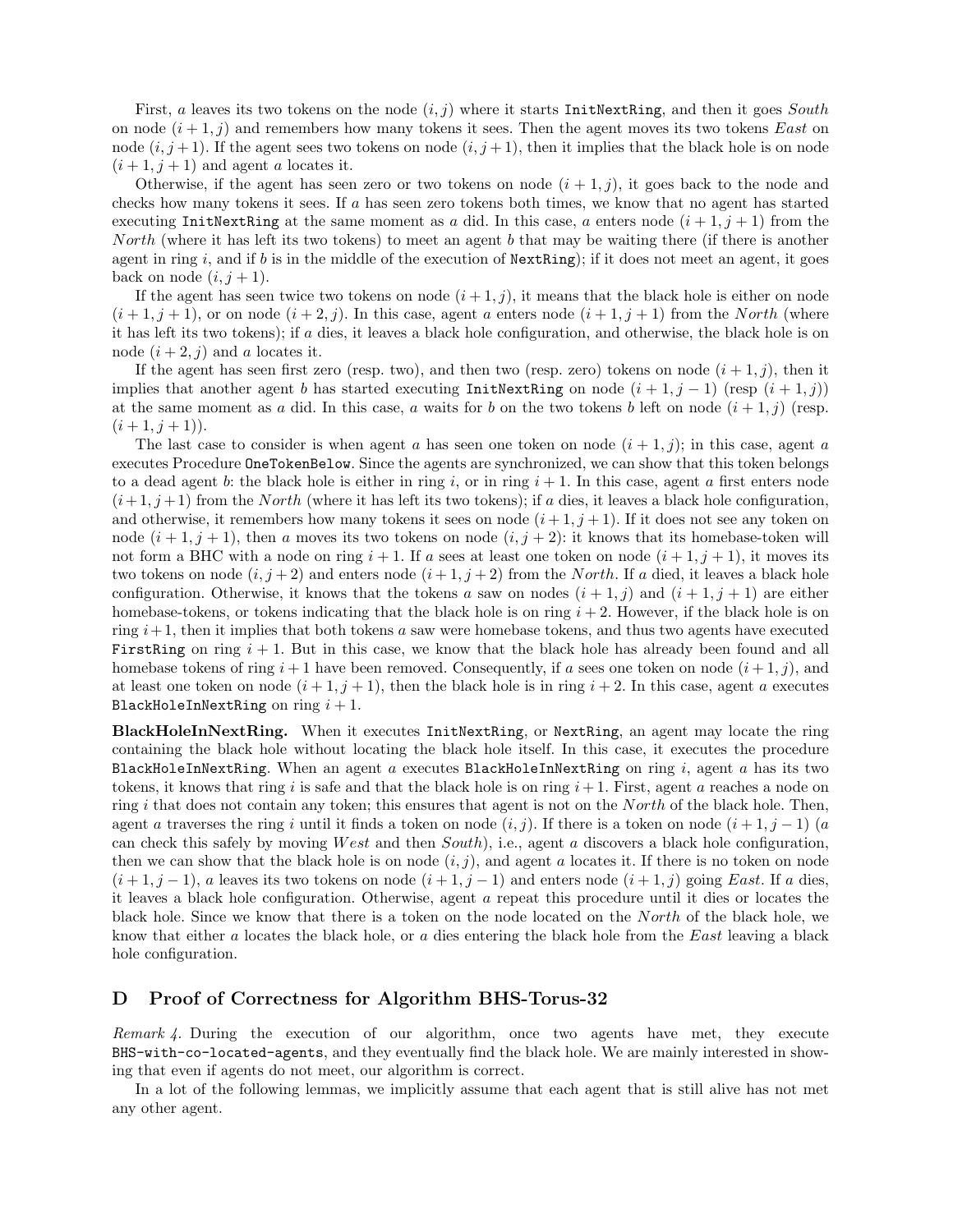Procedure InitNextRing

|    | /* Procedure used by the agent to proceed to the black hole search in the next ring.<br>*/<br>/* At any time during the execution, if you meet an agent you call procedure<br>*/<br>BHS-with-colocated-agents |
|----|---------------------------------------------------------------------------------------------------------------------------------------------------------------------------------------------------------------|
|    | 1 Put 2 tokens;                                                                                                                                                                                               |
|    | $2$ Go South;                                                                                                                                                                                                 |
|    | <b>3</b> $n_1 :=$ the number of tokens you see;                                                                                                                                                               |
|    | 4 Go North;                                                                                                                                                                                                   |
|    | 5 Pick up 2 tokens;                                                                                                                                                                                           |
|    | $6$ Go East;                                                                                                                                                                                                  |
|    | 7 if you see 2 tokens then Mark-All (South) and Exit;                                                                                                                                                         |
|    | 8 else Put 2 tokens;                                                                                                                                                                                          |
|    | 9 if $n_1 = 1$ then                                                                                                                                                                                           |
| 10 | OneTokenBelow;                                                                                                                                                                                                |
|    | 11 else                                                                                                                                                                                                       |
| 12 | Go West, Go South;                                                                                                                                                                                            |
| 13 | $n_3 :=$ the number of tokens found;<br>/* same place as for $n_1$ */                                                                                                                                         |
| 14 | switch the value of $(n_1, n_3)$ do                                                                                                                                                                           |
| 15 | case $(0,0)$                                                                                                                                                                                                  |
| 16 | Go North, Go East;<br>/* back to your new homebase */                                                                                                                                                         |
| 17 | Go South, Go North;<br>/* if you die, you leave 2 tokens on top of the Black-Hole $*/$                                                                                                                        |
| 18 | $\texttt{Wait}(\mathcal{Y});$<br>/* to ensure all agents finish InitNextRing at the same time */                                                                                                              |
| 19 | case $(0,2)$                                                                                                                                                                                                  |
|    | /* You know that there is someone in the ring below you that did exactly the same                                                                                                                             |
|    | thing as you did and it will come back to its homebase<br>*/                                                                                                                                                  |
| 20 | Wait until you meet an agent;                                                                                                                                                                                 |
| 21 | case $(2,0)$                                                                                                                                                                                                  |
|    | /* You know that there is someone in the ring below you that did exactly the same                                                                                                                             |
|    | thing as you did and it will go back to its home base at East<br>*/                                                                                                                                           |
| 22 | $Go$ East;                                                                                                                                                                                                    |
| 23 | Wait until you meet an agent;                                                                                                                                                                                 |
| 24 | case $(2,2)$                                                                                                                                                                                                  |
|    | /* An agent have died and have left two tokens next to the black hole<br>*/                                                                                                                                   |
| 25 | Go North, Go East, Go South;                                                                                                                                                                                  |
|    | /* If you die, you leave the good configuration indicating the black hole and the                                                                                                                             |
|    | third agent will find it<br>*/                                                                                                                                                                                |
| 26 | $Go$ North;                                                                                                                                                                                                   |
| 27 | Pick up 2 tokens;                                                                                                                                                                                             |
| 28 | $Go$ <i>West</i> ;                                                                                                                                                                                            |
| 29 | Go South;                                                                                                                                                                                                     |
| 30 | if no agent is waiting then Mark-All $(South)$ and Exit;                                                                                                                                                      |
|    |                                                                                                                                                                                                               |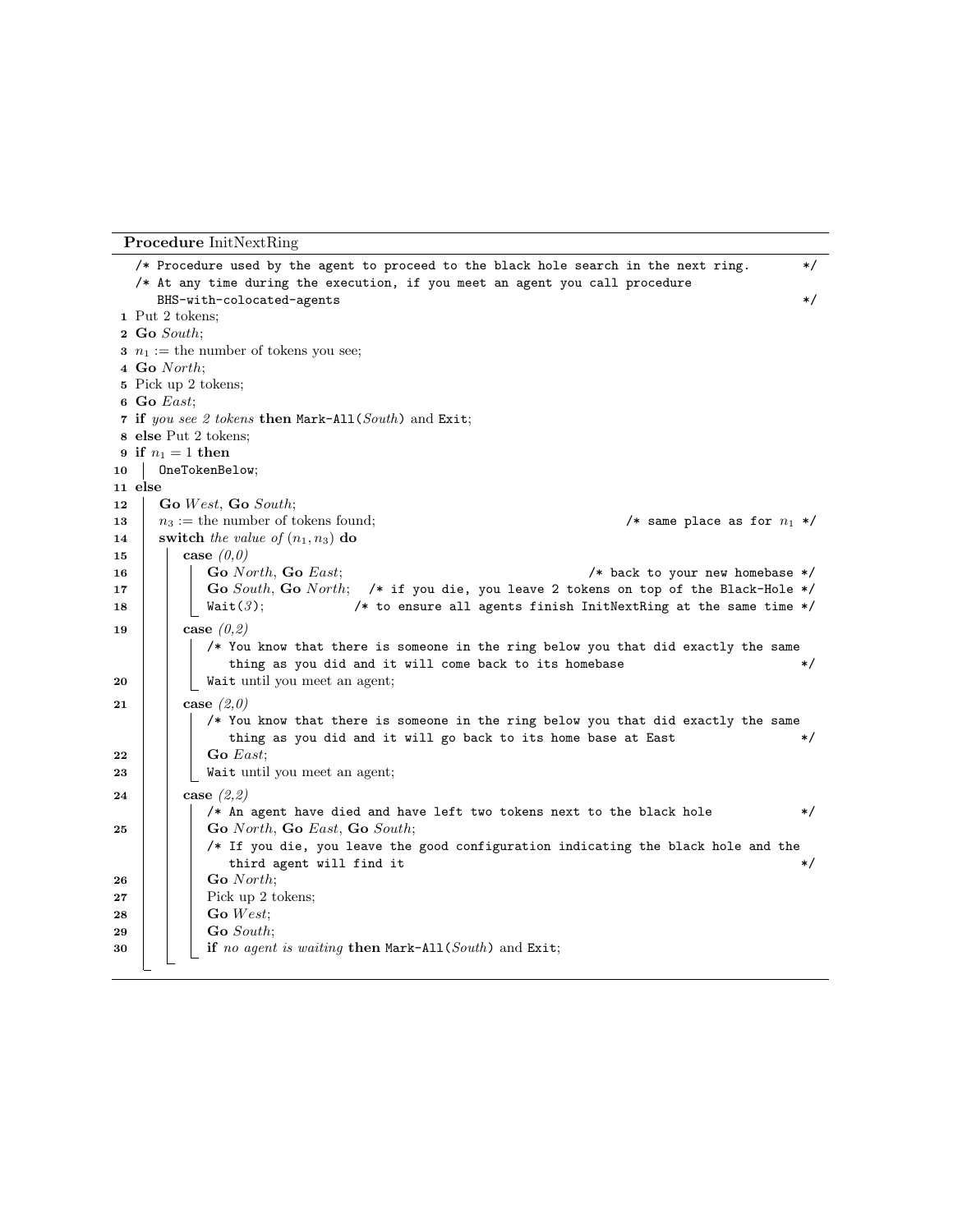| Procedure OneTokenBelow                                                                                                               |
|---------------------------------------------------------------------------------------------------------------------------------------|
| /* Procedure used by the agent that sees one token during InitNextRing. When the agent starts                                         |
| executing this procedure, it is one node east and one node north from the node containing<br>one token.<br>*/                         |
| /* At any time during the execution, if you meet an agent you call procedure                                                          |
| BHS-with-colocated-agents<br>*/                                                                                                       |
| 1 Wait $(1)$ :                                                                                                                        |
| $2$ Go East;                                                                                                                          |
| <b>3</b> if you see 2 tokens then                                                                                                     |
| Wait(1);<br>/* If an agent is doing the same thing, you wait for it. $*/$<br>$\overline{4}$                                           |
| Go <i>West</i> ; Pick up 2 tokens; Go <i>East</i> ;<br>5                                                                              |
| Mark-All $(South)$ and Exit;<br>6                                                                                                     |
| 7 else                                                                                                                                |
| $Go$ West, $Go$ South;<br>8                                                                                                           |
| /* if you died you leave the good configuration indicating the black hole and the third<br>agent will find it.<br>*/                  |
| $n_2 :=$ the number of tokens you see;<br>9                                                                                           |
| Go North;<br>10                                                                                                                       |
| Move 2 tokens to the East;<br>11                                                                                                      |
| if $n_2 > 0$ then<br>12                                                                                                               |
| Go South:<br>13                                                                                                                       |
| /* If you died you leave the good configuration indicating the black hole and the                                                     |
| third agent will find it.<br>$\ast/$                                                                                                  |
| Go North:<br>14                                                                                                                       |
| /* There are two nodes with tokens in the ring below you and for both marked                                                          |
| positions, the link to the East is safe. Thus, the ring below you is safe and the<br>black hole is on the ring below this ring.<br>*/ |
| Pick up 2 tokens;<br>15                                                                                                               |
| Go South;<br>16                                                                                                                       |
| BlackHoleInNextRing;<br>17                                                                                                            |
| else<br>18                                                                                                                            |
| /* to ensure all agents finish OneTokenBelow and InitNextRing at the same<br>Wait(3);<br>19                                           |
| time. $*/$                                                                                                                            |
|                                                                                                                                       |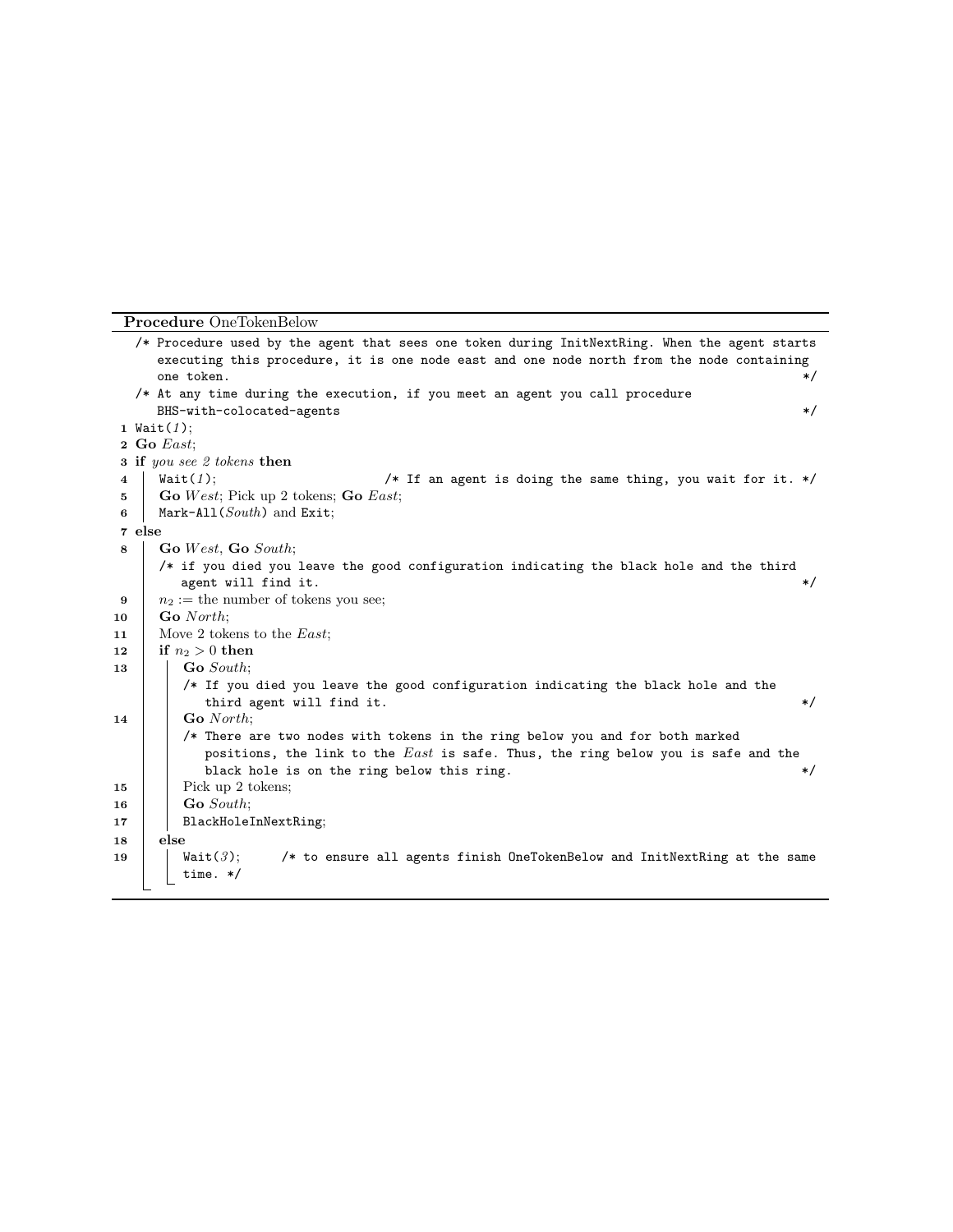Procedure BlackHoleInNextRing

|          | /* An agent executes this procedure when it knows that the ring it is moving in is safe, and |         |
|----------|----------------------------------------------------------------------------------------------|---------|
|          | that the Black Hole is in the ring below.                                                    | $\ast/$ |
|          | /* At any time during the execution, if you meet an agent you call procedure                 |         |
|          | BHS-with-colocated-agents                                                                    | $\ast/$ |
|          | 1 while you see some tokens do                                                               |         |
| $\bf{2}$ | Go East;                                                                                     |         |
|          | 3 repeat                                                                                     |         |
| 4        | repeat                                                                                       |         |
| 5        | $Go$ East;                                                                                   |         |
| 6        | <b>until</b> you see some tokens;                                                            |         |
|          | /* The Black Hole may be South; one needs to check this.                                     | $\ast/$ |
| 7        | $Go$ <i>West</i> ;                                                                           |         |
| 8        | Go South;                                                                                    |         |
| 9        | <b>if</b> you see some tokens <b>then</b>                                                    |         |
| 10       | $\texttt{Mark-All}(East);$                                                                   |         |
|          | /* You located the Black Hole since no agent had come back to pick the token.                | $\ast/$ |
| 11       | else                                                                                         |         |
| 12       | Put 2 tokens;                                                                                |         |
| 13       | $Go\, East:$<br>/* If you die, there are some tokens North and West of the Black Hole. */    |         |
| 14       | $Go$ <i>West</i> ;                                                                           |         |
| 15       | Pick up 2 tokens;                                                                            |         |
| 16       | Go North, Go East;                                                                           |         |
|          | 17 until you find the Black Hole;                                                            |         |

Lemma 1. Assume that when an agent starts executing InitNextRing on ring i, each other alive agent is either waiting with its two tokens on its homebases, or it starts executing InitNextRing, or it starts executing BlackHoleInNextRing. Moreover, assume that ring  $i$  is safe, and that on every node of ring  $i$ that contains tokens, there is an agent on its two tokens.

When an agent a is the only agent on a node v, if it leaves v to visit a node w that may be the black hole, the following holds:

- a always leaves v going East, or South,
- a always leaves ones or two tokens on v,
- all the tokens on v when a left belong to a,
- $-$  if w is not the black hole, the next move of a is to go back to v.

Proof. The only times that an agent that is alone goes to a node that maybe the black hole are during the execution of FirstRing, NextRing, BlackHoleInNextRing or InitNextRing. When an agent executes FirstRing, it can only enter the black hole from the East, and this can only happen before it has seen any token. When an agent executes the main loop of NextRing on ring i, agent a can die from the North only before it meets a token on ring  $i$ . Thus, the only moves where  $a$  can enter the black hole is when it executes Line 4 of Procedure FirstRing, Lines 10 (when  $count = 0$ ) and 29 of Procedure NextRing, Line 2, 17, 25 of Procedure InitNextRing, Lines 8 and 13 of OneTokenBelow, and Line 13 of Procedure BlackHoleInNextRing. One can check that in all these cases, all the properties hold.

Lemma 2. If two or three agents start in the horizontal ring containing the black hole, then the black hole is found during the exploration of the first ring.

Moreover, if two agents start in the horizontal ring containing the black hole, then the agent that locates the black hole removes all tokens left on the homebases of the agents before the third agent visits any node of this ring.

If one or more agents starts on a ring that does not contain the black hole, they finish executing FirstRing on the vertex where they start without marking any link.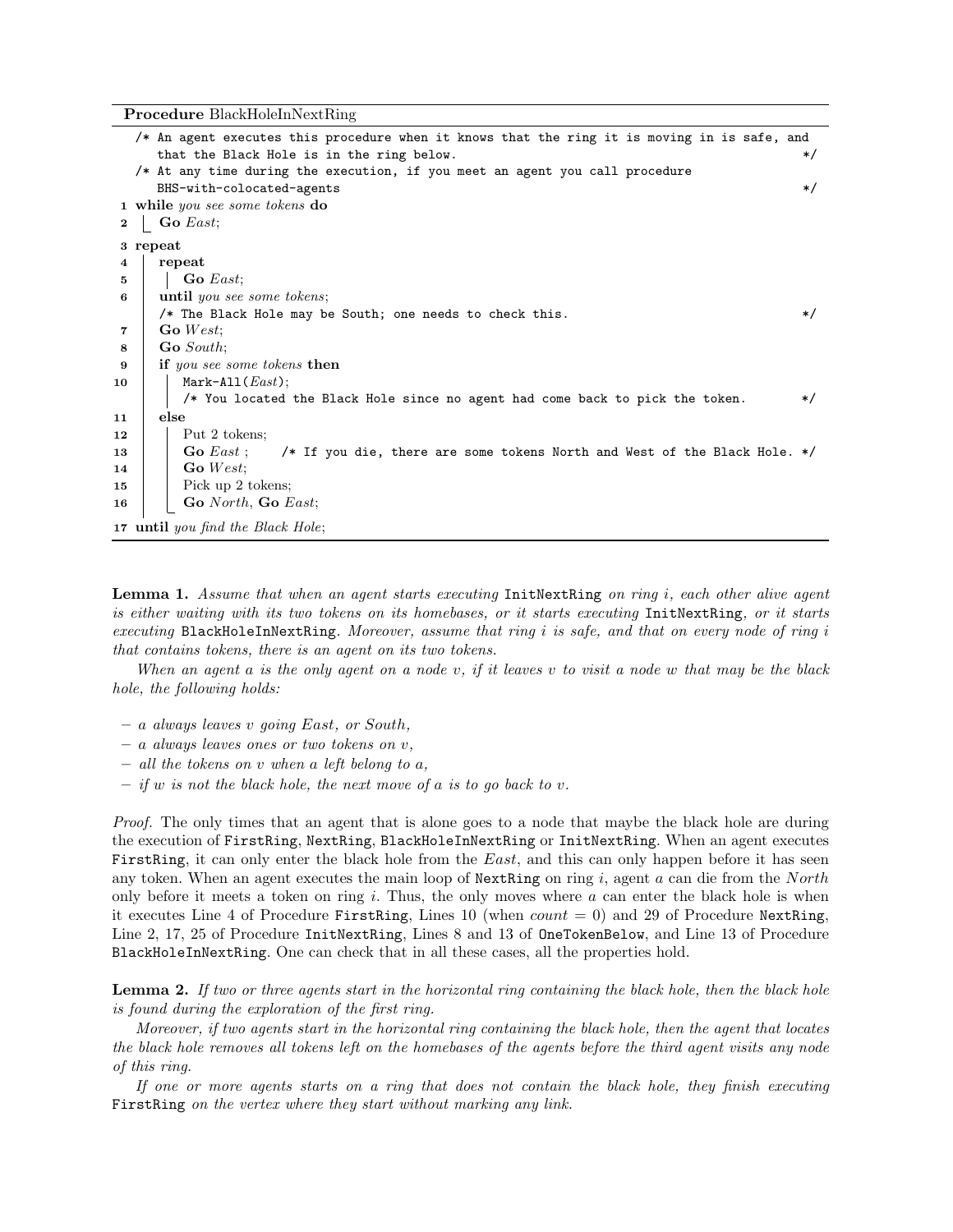Proof. Suppose first that two or three agents starts in the horizontal ring containing the black hole. Consider two agents a and b such that when moving East on the horizontal ring where the agents starts, a is the closer to the black hole, and b is the second closer.

Note that b cannot die while executing the loop between lines 2 and 11 of Procedure FirstRing, since it sees some tokens when it arrives on the homebase of a.

If a dies on its first move to the East, then a left two tokens on its homebase. Otherwise, a comes back and picks up a token before continuing its cautious walk, and thus b sees only one token when it arrives on the homebase of a. Consequently, the first time b sees some token, the black hole is located to the East of its current position if and only if b sees exactly two tokens.

Suppose the black hole is not located immediately on the East of the homebase of a. Agent a dies while executing the loop between lines 2 and 11 of Procedure FirstRing and leaves a token on the node on the West of the black hole. Thus, b first visits the homebase of a where it sees one token, and then visit a node with one token: it will mark the black hole links.

If there are three agents on the ring, let c be the third agent. Then it is easy to see that one of the following happens:

– either the third agent meets b while b is performing its cleaning phase, or once b has finished it,

– or c reaches the homebase of  $b$  before  $b$  has terminated its cleaning phase.

In the second case, c first visit a node with one token (the homebase of  $b$ ), puts a token on top of it and then continue going East, and thus  $b$  picks up all the tokens that have been left on the homebases of a, b and c. If c arrives on the homebase of a before b has picked up the tokens, then c sees two tokens on the node and continue going East to reach the node where b marked the East link as leading to the black hole. If c arrives on the homebase of a once b has picked up the tokens, then after it has visited the homebase of b, it continues going East and reach the node where b marked the East link as leading to the black hole.

Suppose now that there is one or more agents starting in a ring that does not contain the black hole.

If there is only one agent in the ring, each time the agent sees some token, it is back on its homebase: the first time, there is only one token on its homebase and it adds a token. All the other times, it sees two tokens. Thus, the agent performs 6 turns of the ring during the execution of FirstRing.

If there are two agents a and b in the ring, the first time a sees some tokens, it is on the homebase of b and sees only one token. The next time it sees some token, it is back on its homebase, but b has arrived there before and left its second token on the node. The next time a sees some tokens, it is successively on the homebases of b, a, b, and a. Consequently, a is back on its homebase and has performed 3 turns of the ring during the execution of FirstRing.

When there are three agents  $a, b, c$  starting in the same ring, let assume that when we traverse the ring going East starting from the homebase of  $a$ , we reach the homebase of  $b$  before the homebase of  $c$ . For the same reasons as before, no agent has marked any link as leading to the black hole. And when agent a successively sees some tokens, it is successively on the homebases of  $b, c, a, b, c$  and a. Consequently a is back on its homebases when  $count = 6$  and it has performed 2 turns of the ring during the execution of FirstRing.

When two agents start on the ring containing the black hole, it takes less than  $2n$  big-steps to the surviving agent to locate the black hole and to remove tokens left on homebases. An agent that is alone in its ring needs 6n big-steps to finish executing FirstRing if the black hole is not in its ring. Thus, if two agents start on the ring i containing the black hole, the only token the third agent can see on ring i is the token located on the West of the black hole. Note that when the third agent reaches this node, the link going East has been marked as leading to the black hole and thus the agent stops executing the algorithm.

Lemma 3. Consider two alive agents a and b and assume the black hole has not been found yet. When a starts the execution of InitNextRing on some ring i, either b is also starting the execution InitNextRing on some ring  $j$ , or  $b$  is starting the execution of BlackHoleInNextRing, or  $b$  is in the middle of the execution of NextRing, and is waiting on its homebase with its two tokens.

Proof. We prove the lemma by induction on the numbers of rings explored by agent a, and we distinguish different cases.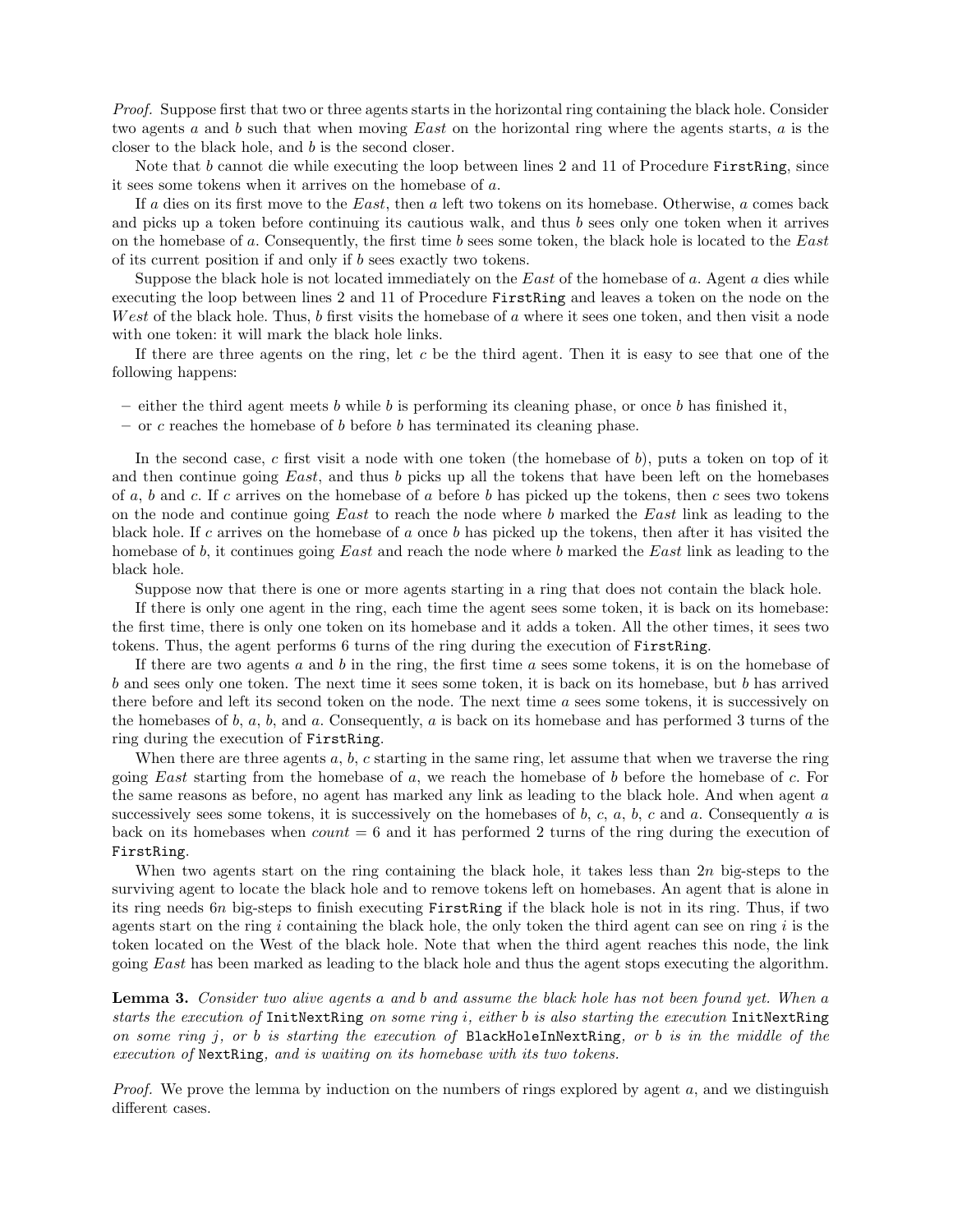First suppose that all agents have started in the same ring. If an agent dies during FirstRing, the black hole is found by the other agents. It takes exactly  $2n$  big-steps (i.e.,  $2nD$  time units) to each agent to execute FirstRing or NextRing on each ring. Consequently, while no agent is dead, all agents always start the execution of NextRing simultaneously. Note that if an agent dies while executing NextRing, it enters the black hole from the *North*, and either another agent find the black hole when it sees the tokens of the dead agent, or it dies entering the black hole from the East.

Now assume that all agents have started in different rings. As long as no agent is dead, it takes exactly 6n big-steps (i.e., 6nD time units) to each agent to execute FirstRing or NextRing on each ring. Thus, if agent  $a$  and  $b$  are neither dead, nor executing BlackHoleInNextRing, they starts executing NextRing simultaneously.

The last case to consider is when two agents  $a$  and  $b$  start in the same ring, while the third agent  $c$  is in another ring. We also show that the three agents will never execute NextRing in the same ring.

While agents a and b are not in the same ring as c, it takes exactly 3n big-steps (i.e.,  $3nD$  time units) to agents a and b to execute FirstRing or NextRing on each ring, while it takes 6n big-steps to agent c. Consequently, as long as all agents are not in the same ring, each time agent  $c$  starts NextRing, agents  $a$ and b start NextRing at the same time, unless they are dead, or executing BlackHoleInNextRing.

Suppose now that the three agents are not in the same ring and that  $a$  starts the execution of NextRing. If b is not dead, or executing BlackHoleInNextRing, b starts executing NextRing at the same time. Consider now agent c, and assume that it is still alive and that it is not executing BlackHoleInNextRing. Let  $q$ be the number of times a has executed FirstRing or NextRing so far, i.e., a has performed  $3nq$  big-steps since it has started executing the algorithm. If  $q$  is even, then agent c has executed FirstRing or NextRing  $q/2$  times, and starts executing NextRing at the same time as a. Otherwise, c has executed FirstRing or NextRing  $(q-1)/2$  times and has performed 3n big-steps of NextRing. In this case, since c is alone in its ring, it means  $c$  is back in its homebase with its two tokens, and waiting for  $D$  time units.

We now show that the three agents cannot be in the same ring when they start executing NextRing. Since agent  $a$  and  $b$  are twice as fast as  $c$ , and since the agents start in two different rings, there will be a big-step where agent c is executing NextRing on ring  $i+1$  while agents a and b are executing NextRing on ring i. Assume that agent c does not meet any other agent during InitNextRing. If c does not die while executing NextRing on ring  $i + 1$ , then assume without loss of generality that agent a sees the token c left on its base before agent b. If agent c starts NextRing on ring  $i+1$  at the same time as agents a and b start NextRing on ring i, agent c carries one of its token to perform a special cautious walk while it has left its other token on its homebase. If agent c is in the middle of executing NextRing on ring  $i + 1$  when agents a and b start NextRing on ring i, both tokens of agent c are on its homebase. In both cases, since the tokens of a and b always stay on ring i, agents a and b can see tokens on exactly one node of ring  $i + 1$ .

Then the sequence a builds while executing NextRing starts with  $b_1t_1t_1$  (or  $b_2t_1t_1$ ), while the sequence of b starts with  $t_1b_1t_1$  (or  $t_1b_2t_1$ ). Due to the design of Procedure Analyze, this implies that agents a and b will not execute NextRing on ring  $i + 1$ .

Lemma 4. When an agent starts NextRing on ring i, it knows that ring i is safe, and that on every node of ring i that contains tokens, there is an agent on its two tokens.

*Proof.* Consider an agent a that starts executing NextRing on ring i at time t. First assume that this is the first time agent a executes NextRing. From Lemma 2, we know that the black hole is not in ring  $i$ (otherwise, a is either dead or has located the black hole). In this case, we know that all agents in ring i are back on their homebases with their two tokens. Moreover, since the agents are synchronized, the only case to consider is when there are two agents b and c that started in ring  $i - 1$ . While a executed FirstRing, agents b and c have executed FirstRing and a first iteration of NextRing. However, during the execution of NextRing, the only tokens b and c see on ring i are the two tokens of a on its homebase and thus the sequence computed by b and c are  $b_2t_1t_1b_2t_1t_2b_2t_2t_2$  and  $t_1b_2t_1t_1b_2t_2t_2b_2t_2$ . In this case b and  $c$  have different sequences and they meet without leaving a unique token on ring  $i$ .

Assume now that agent a has already executed NextRing on ring  $i - 1$ . Suppose that there exists a unique token on a node. Since all agents are synchronized, all alive agents are with their two tokens at time t (either before starting NextRing, or in the middle of the execution of NextRing). Thus, agent a has executed NextRing on ring  $i - 1$ , and a has seen this token on ring i while executing NextRing on ring  $i-1$ . Thus, its sequence is different from  $t_1^3 t_2^3$ . Moreover, if the sequence of a at the end of the execution of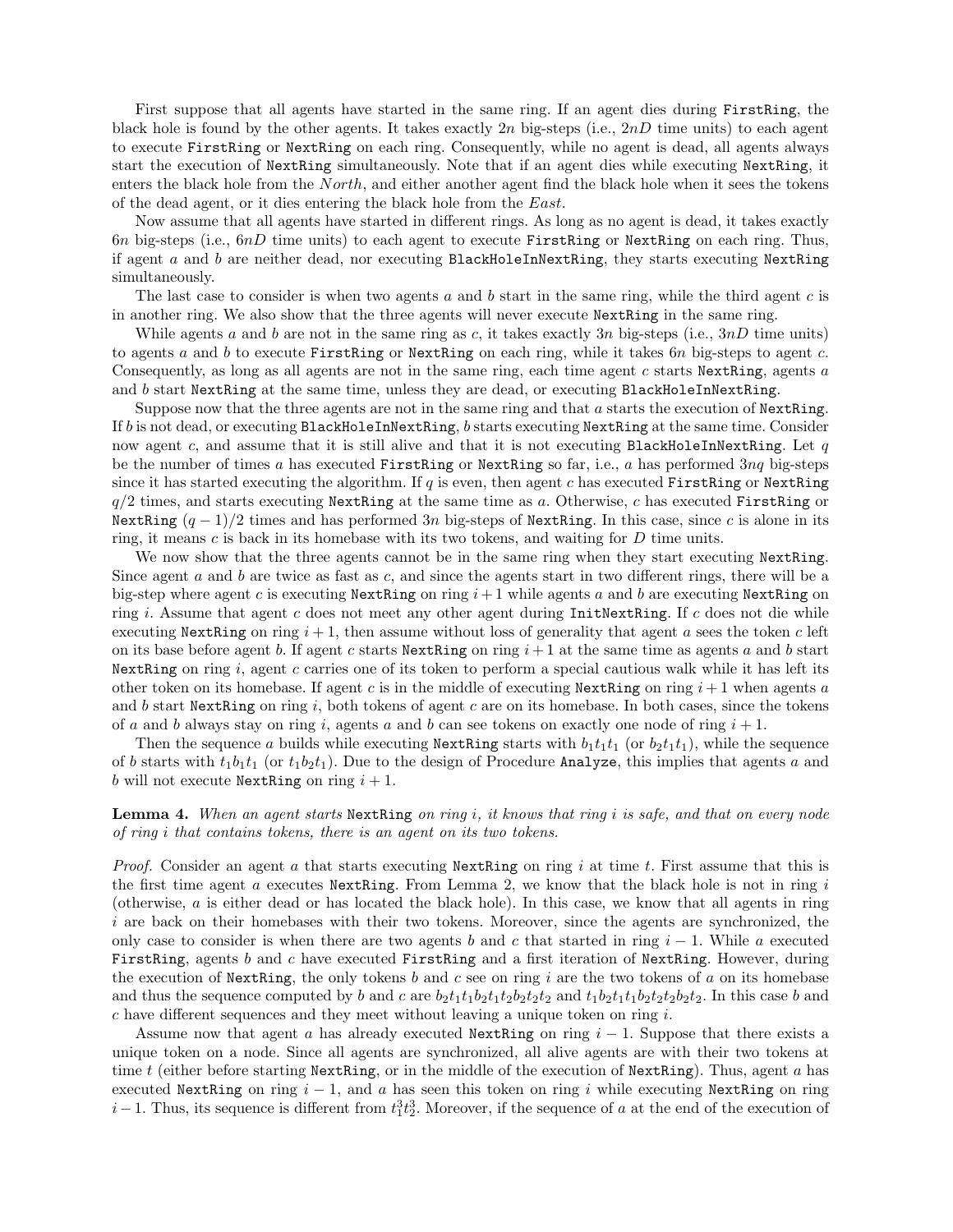NextRing on ring  $i-1$  is  $(b_1t_1)^3(b_2t_2)^3$ , it means that there are at least 6 other tokens on the ring  $i$  (three towers of 2) after it sees the token at position  $(i, j + 1)$ . Since we have only three agents, this is impossible.

**Lemma 5.** When executing InitNextRing on ring i, starting on node  $(i, j)$ , if an agent sees some tokens on node  $(i, j + 1)$  without meeting an agent, then the black hole is located on node  $(i + 1, j + 1)$ , and the agent sees 2 tokens on this node.

*Proof.* Consider an agent a executing InitNextRing in ring i, starting at position j and that sees some tokens at position  $j + 1$  on ring i (line 7 of Procedure InitNextRing).

We first prove that agent a sees two tokens on position  $(i, j + 1)$ . Suppose that there is only one token on position  $(i, j + 1)$ . Since the agent are synchronized, this token belongs to a dead agent b. Since an agent is moving its two tokens together during InitNextRing, agent b has died before a started InitNextRing. But, from Lemma 4, we know that this is impossible.

Thus, agent a sees two tokens at position  $(i, j + 1)$ . If these tokens belong to a dead agent, then the black hole is either East or South of this node. Since agent  $a$  is performing InitNextRing on ring  $i$ , it knows ring  $i$  is safe, and thus, if there is a black hole, it has to be the South node.

Suppose these tokens belong to an agent b that is still alive. Since the agents are synchronized, either the agent is waiting on its homebase, or the agent has started the execution of InitNextRing at the same moment as  $a$  did. In the first case, the two agents meet. In the second case, it would mean that agent  $b$ and a started the execution of InitNextRing on the same node; which is impossible.

Consider an agent that starts executing InitNextRing on node  $(i, j)$ . While executing InitNextRing, if the agent sees two (resp. zero) tokens the first time it goes to node  $(i + 1, j)$  and sees zero (resp. two) tokens the second time it visits node  $(i + 1, j)$ , we say that the agent sees two tokens appearing (resp. disappearing).

Lemma 6. During InitNextRing, if an agent sees tokens appearing or disappearing, then two agents meet, or the black hole is located.

*Proof.* Suppose that an agent a executing InitNextRing on ring i at position j, sees 0 tokens (resp. 2 tokens) the first time it goes on ring  $i + 1$  at position j and 2 tokens (resp. 0 tokens) the second time it goes at position  $(i + 1, j)$ . Since the agents are synchronized, all alive agents are either waiting at their homebases with their two tokens, or executing InitNextRing. Since the tokens have appeared (resp. disappeared), we know that there was an alive agent b that executes the lines 1 to 6 of Procedure InitNextRing. Consequently, we know that ring  $i+1$  is safe and thus agent a can move East if the tokens have disappeared.

Thus, we know that 5 (resp. 6) time units after the beginning of the execution of InitNextRing, agent a is waiting on the two tokens located at the East of the homebase of agent b. These two tokens can be the two tokens of a dead agent, or the tokens of b that b moved during InitNextRing. In the first case, agent b locates the black hole (see Lemma 5).

Otherwise, if when going South, agent b sees either twice 0 tokens, or twice 2 tokens, then b is back on its two tokens 7 time units after the beginning of InitNextRing. If when going South, agent b sees 1 token, then b cannot die before the 8 time units after the beginning of InitNextRing. Moreover, either agent b meets the third agent at time 6 on the node located at the East of the node where a is waiting, or b is back on its two tokens at time 6 or 7. Thus the two agents meet.

Suppose now that agent b sees first  $2$  (resp. 0) tokens the first time it goes South and 0 (resp. 2) the second time. In this case, it means that there is an agent c executing InitNextRing. Consequently, we know that ring  $i+2$  is safe. Thus, a, b and c are the three agents executing the algorithm, and they are located on lines i,  $i + 1$ ,  $i + 2$ . If, when executing InitNextRing, agent c sees tokens appearing, or disappearing, then it means that these tokens are the tokens of agent a (since there is only 3 agents executing the algorithm). Thus the torus has three horizontal lines and all of them are safe, which is impossible. Consequently, agent c does not see tokens appearing, or disappearing, while it executes InitNextRing, and thus agents b and c meet.

**Lemma 7.** When executing InitNextRing on ring  $i$  at position  $j$ , if an agent sees twice two tokens on ring  $i+1$  at position j, then one of the following holds: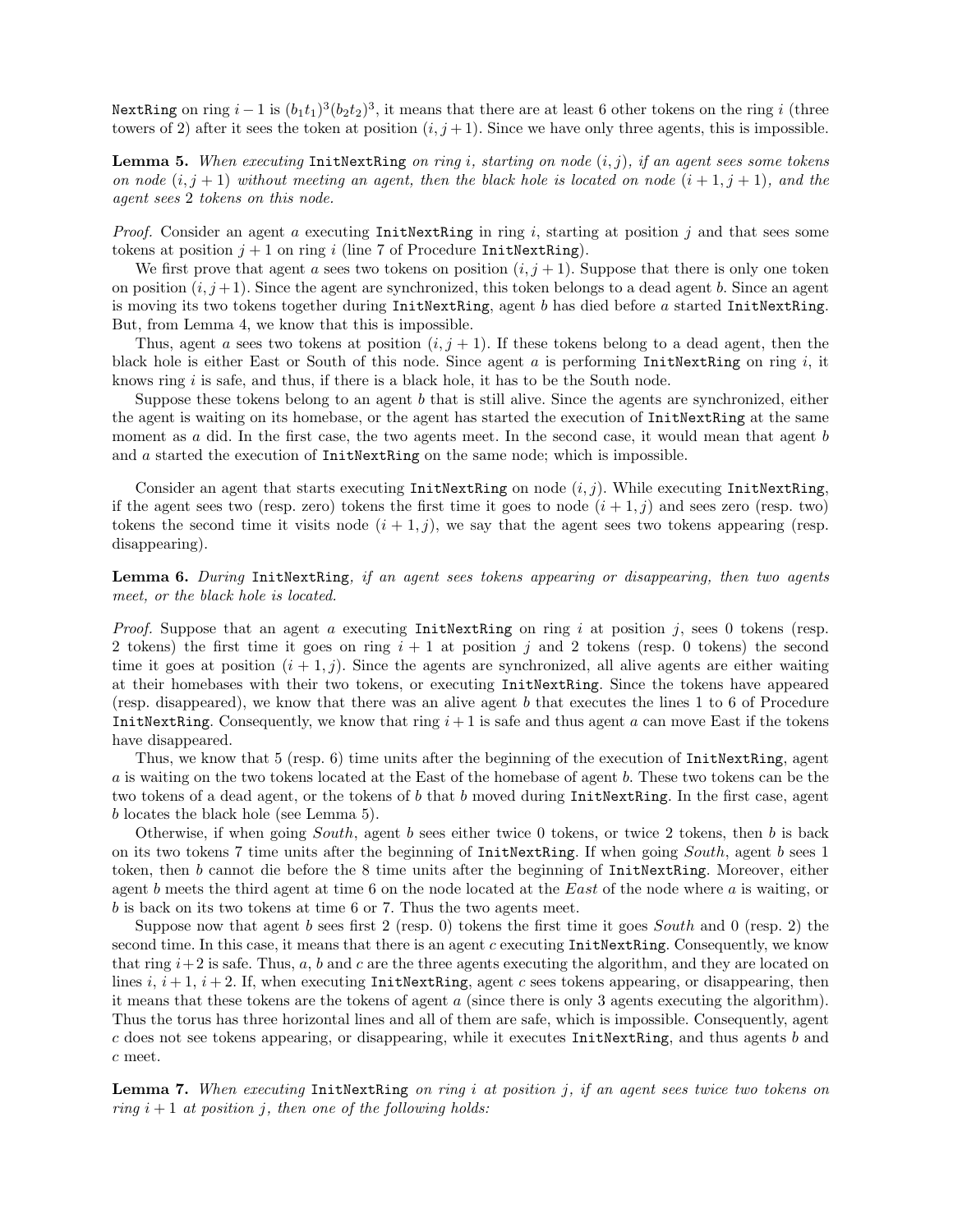- $-$  either, the black hole is on ring i+1 at position j+1, and the agent dies leaving a black hole configuration,
- or the black hole is on ring  $i + 2$  at position j and the agent locates it,
- or two agents meet.

*Proof.* Suppose that an agent a executing InitNextRing on ring i at position j, sees 2 tokens the two times it goes on ring  $i + 1$  at position j.

There are two cases to consider: either the two tokens that a sees the first time have not been moved, or an agent  $b$  picked up these two tokens, while an agent  $c$  moved its two tokens to this node.

In the second case, it means that agents b and c are alive when agent a starts InitNextRing. Since the agents are synchronized, both agents are also executing InitNextRing and thus ring  $i + 1$  is safe. Since the three agents are located on ring i and  $i + 1$ , agents b and c do not see any token on ring  $i + 2$  and since they both moved their tokens to the East of their starting positions, none of them died going South. Thus, they are back on their tokens 7 time units after the beginning of Procedure InitNextRing. Since ring  $i+1$  is safe, agent a is back on ring  $i+1$  at position j, 11 time units after it started executing Procedure InitNextRing: a meets another agent.

Suppose now that the two tokens seen by agent a the second time are the same as the two tokens it sees the first time. Since the agents are synchronized, all agents that are still alive are either waiting on their two tokens, or are executing InitNextRing and have picked up their tokens 2 time units after they started InitNextRing. If a does not meet another agent the first time it goes South, it implies that the agent that put these two tokens is dead. From Lemma 1, we know that the black hole is located either on ring  $i + 2$  at position j, or on ring  $i + 1$  at position  $j + 1$ .

Assume that agent a does not meet any agent while it executes InitNextRing. If the black hole is located at position  $j + 1$  on ring  $i + 1$ , agent a dies while going to this node, after it left its two tokens on ring i at position  $j + 1$ . Thus, its two tokens and the two tokens on ring  $i + 1$  at position j form a black hole configuration. Otherwise, agent a does not die while executing InitNextRing and locates the black hole that is on ring  $i + 2$  at position j.

**Lemma 8.** When executing InitNextRing in ring i, if an agent sees one token the first time it goes South, it knows another agent is dead, and one of the following holds.

- either it meets another agent,
- or it locates the black hole,
- or it dies leaving a black hole configuration,
- or it knows ring  $i + 1$  is safe and the black hole is in ring  $i + 2$ , and executes BlackHoleInNextRing on ring  $i+1$ ,
- or it continues executing NextRing without leaving a black hole configuration with a token on ring  $i+1$ .

*Proof.* Consider an agent a executing InitNextRing on ring i, starting at position j. Since the agents are synchronized, when agent  $a$  executes InitNextRing, all alive agents are either waiting on their homebases, or executing InitNextRing and moving their two tokens together. Thus, if agent a sees a token on the node, then it is the token of a dead agent. This token may be the homebase token of the dead agent, or a token indicating that the black hole is located at the South or at the East of this token. In any case, the black hole is in ring  $i + 1$ , or in ring  $i + 2$ .

Claim. If an agent b starts InitNextRing on ring  $i-1$ , at position j,  $j+1$  or  $j+2$ , a and b meet.

If an agent b starts at position j, or  $j + 1$ , the claim follows from Lemma 6. Suppose now that an agent starts at position  $j + 2$  on ring i. From Lemma 4, we know that b cannot see a unique token on ring i at position  $j + 2$ . Since ring i is safe, agent b does not see two tokens on ring  $i - 1$  at position  $j + 3$ , and thus, agent b goes back at position  $(i, j + 2)$  5 time units after it started InitNextRing. Since agent a is on position  $(i, j + 2)$  at this moment, the two agents meet.

Assume now that no agent starts InitNextRing on ring  $i - 1$ , at position j,  $j + 1$ , or  $j + 2$ .

*Claim.* If an agent b starts on ring i at position  $j + 1$ , either the black hole is at position  $(i + 1, j + 1)$  and a locates it, or a and b meet.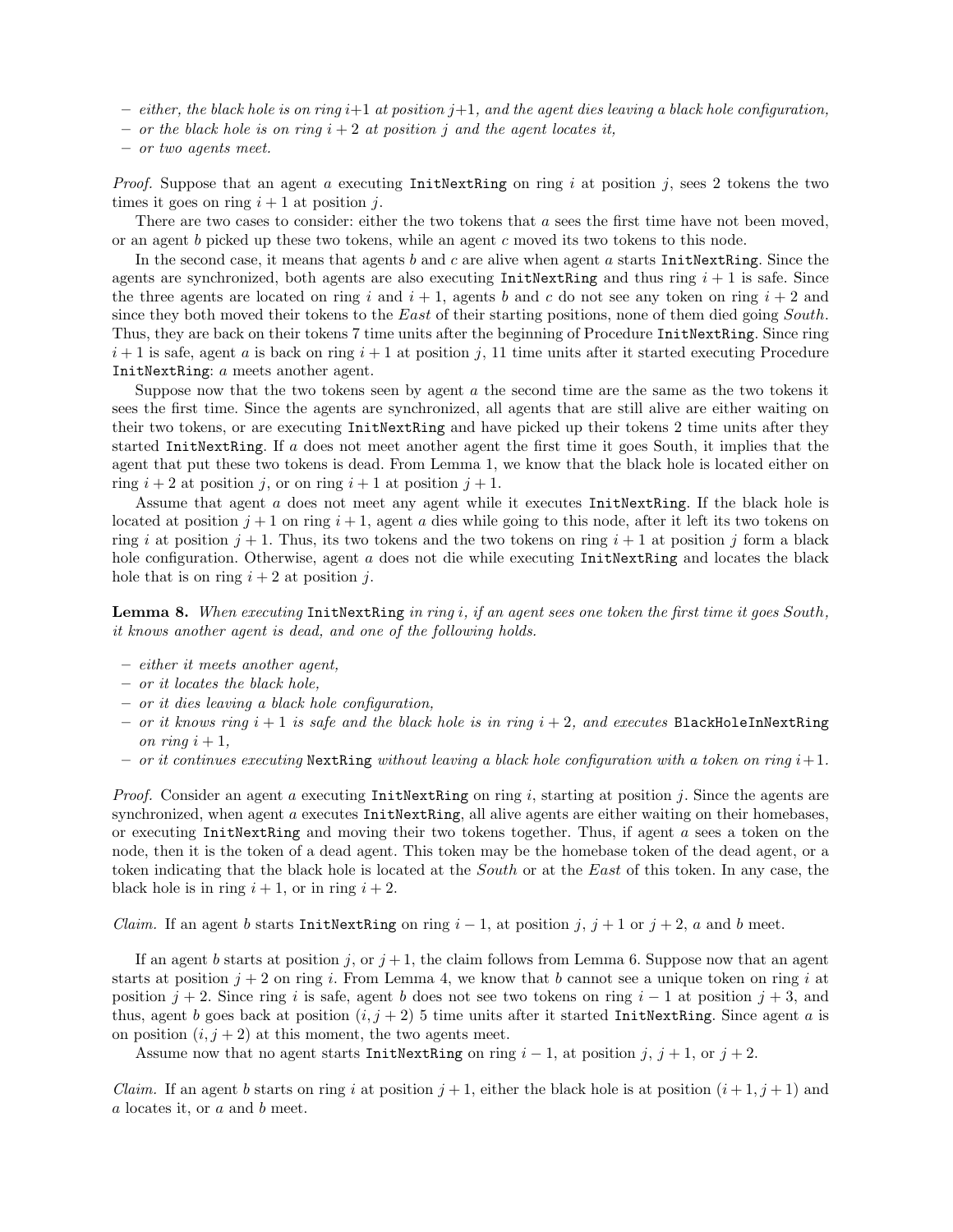If the black hole is at position  $(i + 1, j + 1)$ , then b dies leaving its two tokens on node  $(i, j + 1)$ . From Lemma 5, a locates the black hole.

Suppose now that the black hole is not at position  $(i+1, j+1)$ . First note that since both a and b have their tokens with them when they start InitNextRing, and since there is one token on node  $(i+1, j)$ , from Lemma 5, agent b cannot see any token at position  $(i, j + 2)$ . Moreover, b can either see 0 or 1 token at position  $(i+1, j+1)$ . If b does not see a unique token on node  $(i+1, j+1)$ , then b is at position  $(i, j+1)$ 4 time units after it started InitNextRing; Since at this moment, a is also on this node, the two agents meet. Suppose now that b sees one token at position  $(i + 1, j + 1)$ . Since b cannot see any token on node  $(i, j + 3)$ , b is at position  $(i, j + 2)$  6 time units after it started InitNextRing. Since a sees 2 tokens on node  $(i, j + 2)$  5 time units after it started InitNextRing, it waits there one time unit, and thus the two agents meet on this node.

Assume now that agent  $a$  does not meet any agent while executing InitNextRing.

*Claim.* If agent a sees some tokens at position  $(i, j + 2)$ , then a sees 2 tokens, the black hole is located at node  $(i + 1, j + 2)$ , and a locates it.

For the same reasons as in the proof of Lemma 5, since agent  $a$  is executing InitNextRing,  $a$  can either see 0 or 2 tokens on node  $(i, j + 2)$ .

Suppose the two tokens located at node  $(i, j + 2)$  belong to an agent b that is still alive. Since the agent are synchronized, either  $b$  is waiting on its two tokens, or agent  $b$  has started executing InitNextRing at the same moment  $a$  did. In the first case,  $a$  meets  $b$ . In the second case, agent  $b$  has picked up its two tokens and moved to the East 3 time units after it started InitNextRing. Consequently, it implies that agent b started on node  $(i, j + 1)$ , but in this case, we know from the previous claim that a and b meet.

Thus, the two tokens a sees on node  $(i, j + 2)$  belong to a dead agent. From Lemma 1, the black hole is either located at the South or at the East of this node. Since a is executing NextRing on ring i, we know that ring i is safe, and thus the black hole is located at node  $(i + 1, j + 2)$ . Since a does not meet any other agent, it locates the black hole.

Assume now that agent a does not meet any other agent, and does not see any token on nodes  $(i, j + 1)$ and  $(i, j + 2)$ .

*Claim.* If the black hole is located on node  $(i + 1, j + 1)$  or  $(i + 1, j + 2)$ , a dies leaving a black hole configuration.

If the black hole is on node  $(i + 1, j + 1)$ , agent a dies 7 time units after it started InitNextRing leaving its two tokens on node  $(i, j + 1)$ . With the unique token on node  $(i + 1, j)$ , this leaves a black hole configuration.

If the black hole is on node  $(i+1, j+2)$ , then the token a sees on node  $(i+1, j)$  is a homebase token of some dead agent b. From Lemma 1, b left a token on node  $(i + 1, j + 1)$  that a sees at time 7. Thus, agent a dies at time 10 after it left its two tokens on node  $(i, j + 2)$ . Consequently, with the token on node  $(i + 1, j + 1)$ , a dies leaving a black hole configuration.

Assume now that while it executes InitNextRing, agent a does not meet any other agent, and does not see any token on ring i. Furthermore, assume that the black hole is neither on node  $(i + 1, j + 1)$ , or  $(i+1, j+2)$ .

*Claim.* If agent a sees one or two tokens on node  $(i+1, j+1)$ , then the black hole is in ring  $i+2$ , and ring  $i+1$  is safe.

We already know that the black hole is either on ring  $i + 1$ , or in ring  $i + 2$ . Since nodes located at position  $(i + 1, j + 1)$  and  $(i + 1, j + 2)$  are safe, we know that each of these tokens is either a homebase token, or a token indicating that the black hole is South.

Suppose that the black hole is on ring  $i+1$ . Then, the tokens left on both nodes are homebase tokens, and consequently either two agents have started in the ring and at least one of them found the black hole, or two agents died. If two agents have started executing the algorithm on ring  $i + 1$ , then by Lemma 2, the black hole has been found, and while executing NextRing on ring  $i - 1$  (or FirstRing on ring i), agent a visited a node such that the link to the South was marked as leading to the black hole; i.e., a is not executing the algorithm any more. Otherwise, at least one agent has executed NextRing on node i before leaving its homebase on ring  $i + 1$ , and thus it died leaving its homebase token on ring i, and not on ring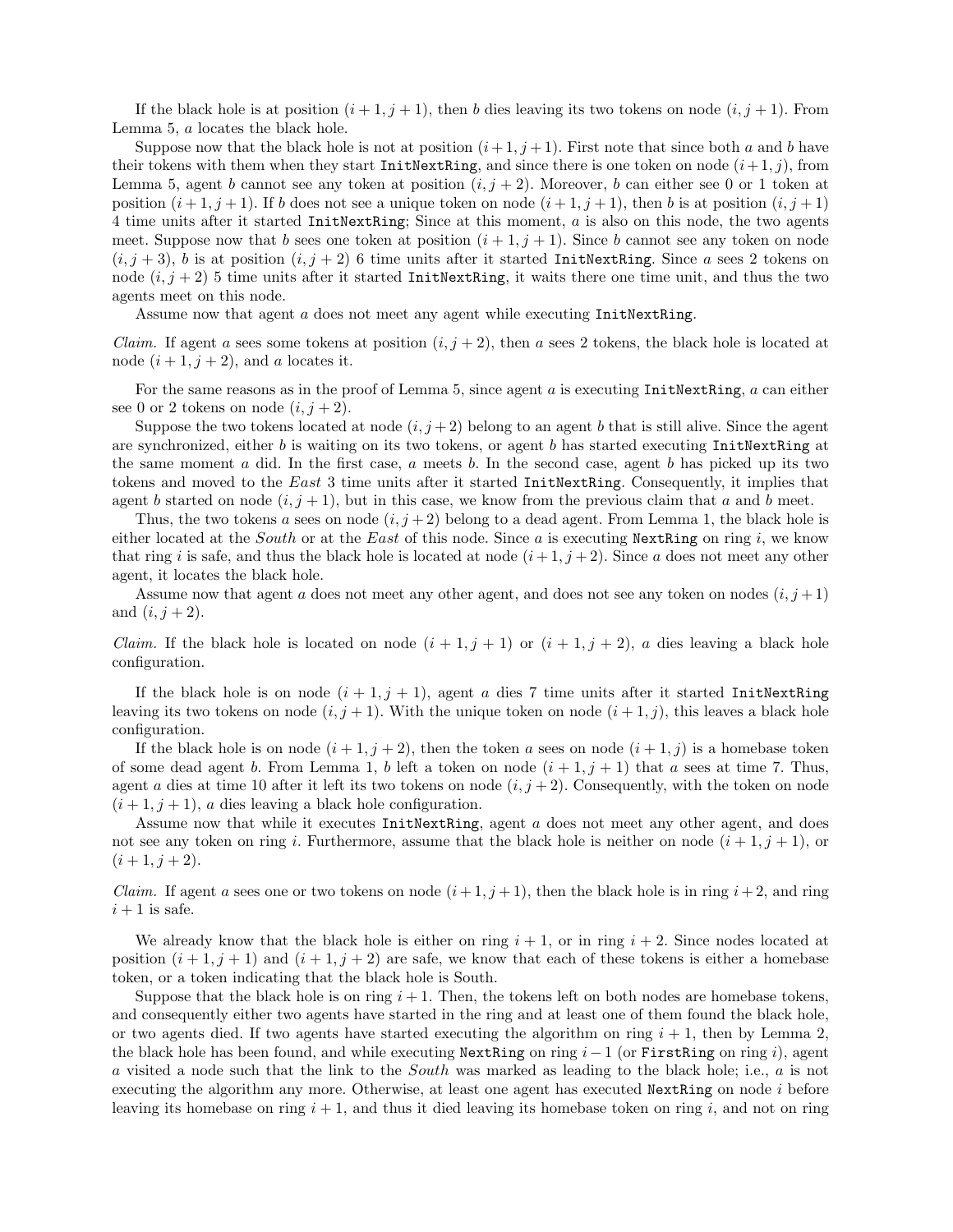$i+1$ . Consequently, only one of the two tokens on positions  $(i+1, j)$  and  $(i+1, j+1)$  can be a homebase token, and consequently, the black hole is on ring  $i + 2$ , and thus ring  $i + 1$  is safe. In this case, a executes BlackHoleInNextRing on ring  $i + 1$ .

Claim. If agent a continues the execution of NextRing, then its homebase token is not part of a black hole configuration with a token on ring  $i + 1$  when it terminates InitNextRing.

If agent  $a$  continues the execution of NextRing, then it means that  $a$  does not meet any agent, does not see tokens on nodes  $(i, j + 1)$ ,  $(i, j + 2)$ , or  $(i + 1, j + 1)$ , and that it leaves a homebase token on node  $(i, j + 2)$ . Suppose that its token is part of a homebase configuration.

Suppose that an agent b leaves a token on node  $(i+1, j+1)$  after agent a visited it. Then it means that agent  $b$  is still alive when agent  $a$  starts InitNextRing. Since the third agent is dead,  $b$  is either executing BlackHoleInNextRing on node  $i + 1$ , or InitNextRing on ring  $i + 1$ . In the first case, b does not leave any token on ring  $i + 1$ . In the second case, the agent is executing InitNextRing on ring  $i + 1$  and it means agent b has visited node  $(i+1, j+1)$  ans has seen a unique token on the node; which is impossible from Lemma 5.

Lemma 9. When executing InitNextRing in ring i, if an agent does not see any token and does not meet any agent, then it continues executing NextRing without leaving a black hole configuration with a token on ring  $i+1$ .

Proof. Consider an agent a that does not see any token and does not meet any agent while executing InitNextRing. If agent a starts the execution on node  $(i, j)$ , then it leaves its homebase token on node  $(i, j + 1)$ , and there was no token on ring  $(i + 1, j)$  when agent a visited it. If a token appears on node  $(i + 1, j)$ , then there is an agent b executing InitNextRing on ring  $i + 1$  that has started on node  $j - 1$ or  $j-2$ . In the first case, agent a has seen the two tokens on agent b the first time it went South. In the second case, agent b moves its two tokens to node  $(i + 1, j)$  only if it has seen a unique token on node  $(i+2, j-1)$ . But in this case, from Case D of Lemma 8, both agents have met.

In the following lemma, we show that when an agent executes NextRing, if it has not meet any other agent during InitNextRing, then there cannot be an agent that is located just below it. This implies that while executing InitNextRing, an agent cannot see the token another agent uses for its special cautious walk.

Lemma 10. Once an agent has finished executing InitNextRing and continues the execution of NextRing (i.e., it is not dead, it has not meet any other agent, it is not executing  $BlackHoleInNextRing$ ), it knows that there is no alive agent located immediately below it that executes NextRing.

*Proof.* Consider an agent a that started executing InitNextRing on node  $(i, j)$  at time t. Once a has finished executing InitNextRing, it continues to execute NextRing only if it has seen no token on node  $(i+1,j)$ , or if it sees one token on node  $(i+1,j)$  and no token on node  $(i+1,j+1)$ . In the first case, a is on node  $(i, j + 1)$ . Since a did not see any token on node  $(i + 1, j)$  and did not meet any agent, we know from Lemma 6 that no agent has started executing InitNextRing on node  $(i+1, j-1)$ , or  $(i+1, j)$ at time t. Thus, any agent that has started executing InitNextRing at time t cannot continue executing NextRing and be on node  $(i + 1, j + 1)$ . Since the agents are synchronized, we know that only an agent that was waiting on its homebase with its two tokens can be on node  $(i+1, j+1)$ ; but in this case, agent a meets it at time  $t + 8$ .

Suppose now that agent a has seen exactly one token on node  $(i + 1, j)$ . In this case, a is on node  $(i, j + 2)$  when it has finished executing InitNextRing, and we know that the token on node  $(i + 1, j)$ belongs to an agent b that dies before a started executing InitNextRing. Assume there is an agent c that has finished executing InitNextRing on node  $(i + 1, j + 2)$  and that neither c has met any other agent, nor c has located the black hole, nor c has started executing BlackHoleInNextRing. Note that this implies that c has started executing InitNextRing on ring  $i+1$ . If this is the first time a performs InitNextRing, then b died while performing FirstRing on ring  $i+1$ , and c also executed FirstRing on ring  $i+1$ . From Lemma 2, this implies that c locates the black hole while executing FirstRing. Consequently, a and c have already respectively executed NextRing on ring  $i-1$  and on ring i. But in this case, c saw the token left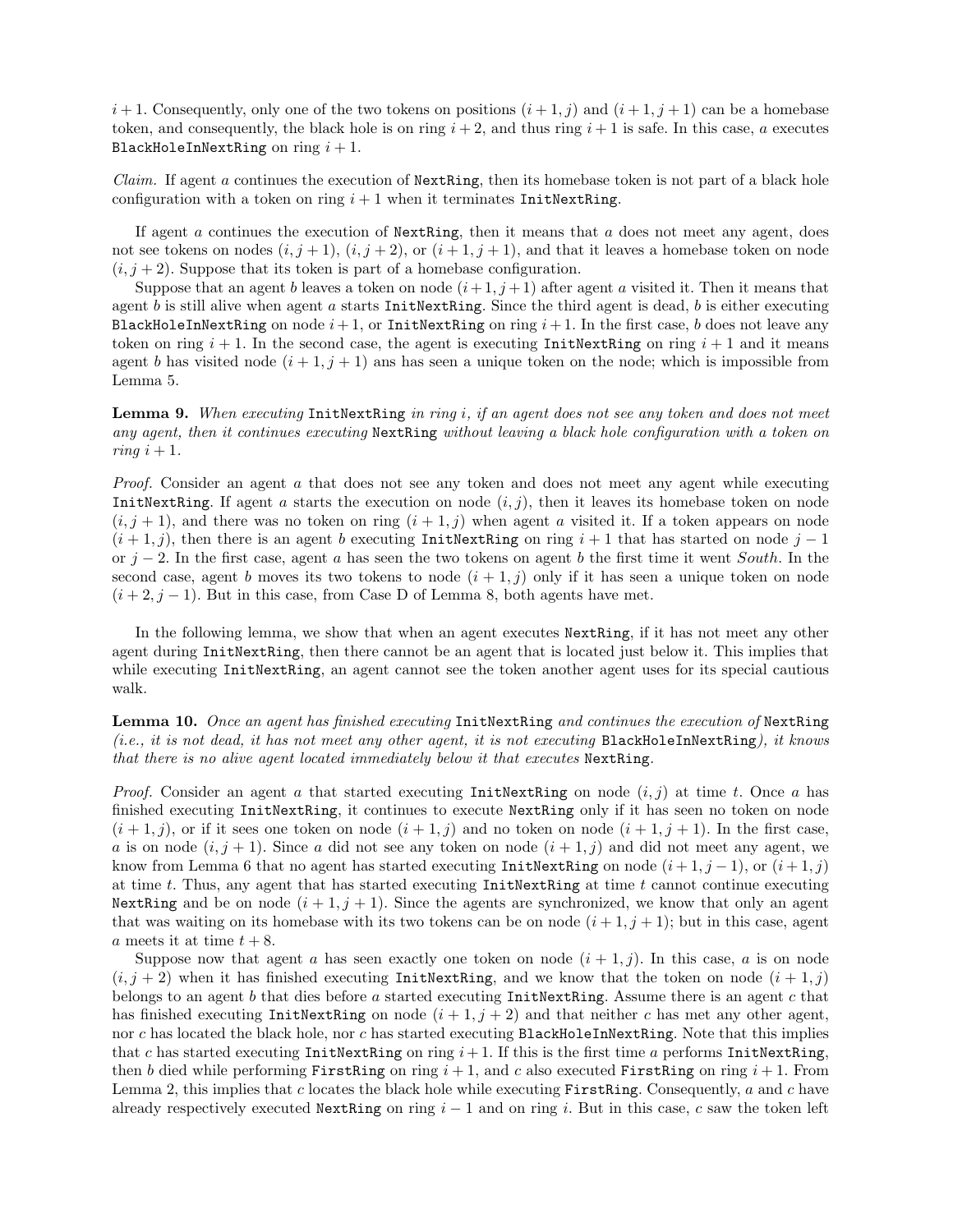by b on ring  $i+1$  while executing NextRing on ring i. Thus the sequence computed by c contained at least one  $b_1$ . Since c has executed NextRing on ring i, its sequence should have been  $(b_1t_1)^3(b_2t_2)^3$ . But this means that c saw at least 6 other tokens on the ring  $i$  (three towers of 2) after it sees the token at position  $(i + 1, i)$ . Since we have only three agents, this is impossible.

Lemma 11. When an agent a continue executing NextRing on ring i after it has finished InitNextRing, either a dies entering the black hole, or a locates the black hole, or a does not see any token on ring  $i + 1$ , or a has seen some token on ring  $i + 1$  (i.e., sequence contains  $b_1$  or  $b_2$ ), and then a is in one of the following case and it can detect in which case it is if from the sequence it constructed.

- there were two other agents executing NextRing on ring i, the black hole is on ring  $i + 1$ , and a is the only agent that is still alive; a locates the black hole.
- there was another agent executing NextRing on ring i, the black hole is on ring  $i + 1$ , and a is the only agent that is still alive; a executes BlackHoleInNextRing on ring i.
- there is another agent on ring i, ring  $i + 1$  is safe and the tokens the agents see on ring  $i + 1$  enable the two agents to meet.
- there is no other agent on ring i and there is an agent that has executed NextRing without dying on ring  $i + 1$  when a has executed NextRing on ring i; a executes NextRing on ring  $i + 1$ .
- there is no other agent on ring i, black hole is in ring  $i + 2$ , and there are the tokens of one or two dead agents on ring  $i + 1$ ; a executes BlackHoleInNextRing on ring  $i + 1$  with its two tokens.

*Proof.* Consider an agent a that starts executing NextRing on ring i at time t; note that from Lemma 4, ring i is safe. If a does not see any token on ring  $i + 1$ , and if ring  $i + 1$  is safe, a executes NextRing on ring  $i + 1$  once it has terminated executing NextRing on ring i.

Case 1. The three agents start executing NextRing on ring i at time t and the black hole is on ring  $i + 1$ .

Let v be the node on the North of the black hole, and u the node on the East of the black hole. Without loss of generality, assume that c visits v before b, and that b visits v before a. Then, c dies leaving one or two tokens on v, and b dies leaving one token on u. When a arrives at v, if c left two tokens on v, b has located the black hole. Otherwise,  $v$  continues the execution of NextRing without entering the black hole (it has set its variable *danger* to true). During the execution of NextRing on ring i, a visits successively the homebase of b, the homebase of c, u, v, the homebase of a, the homebase of b, the homebase of c. It puts its second token on v when it arrives in v the first time, leaving a black hole configuration. Thus the sequence a has constructed is  $t_1, t_1, t_1, t_1, t_1, t_1, t_1, t_1$ . In this case, a goes to v (this is the only node with two tokens) and locates the black hole.

Case 2. Ring  $i + 1$  is safe, two agents a and b start executing NextRing on ring i at time t.

Note that  $a$  and  $b$  cannot die while executing NextRing on ring  $i$ .

First, assume that ring  $i+2$  is also safe. Then the tokens a and b see on ring  $i+1$  belong to agent c that is alive all along the execution of NextRing on ring i by agent a and b. Since rings  $i + 1$  and  $i + 2$  are safe, agent  $c$  is either executing FirstRing or NextRing. Suppose first that  $a$  and  $b$  are executing NextRing for the first time, i.e., they have just finished executing FirstRing and thus they have performed exactly  $3n$ big-steps. During these first  $3n$  big-steps c has visited its homebase three times and it has put a second token on its homebase when  $a$  and  $b$  start executing NextRing. Moreover, it takes  $3n$  big-steps to  $a$  and  $b$ to execute NextRing. During these  $3n$  more big-steps, c visits its homebase 3 times and put a second token on its homebase at the end of these 3n big-steps. Consequently, during the whole execution of NextRing by a and b, c does not move its tokens. Suppose that c is in the middle of the execution of NextRing on ring  $i + 1$  when a and b start the execution of NextRing on ring i. Then c has just put two tokens on its homebase, and during the next  $3n$  big-steps its tokens will not move. If c has started executing NextRing on ring  $i + 1$  when a and b start the execution of NextRing on ring  $i + 1$ , then during the 3n big-steps it takes a and b to perform NextRing on ring i, c visits its homebase exactly three times and does not put a second token on its homebase before the moment a and b have finished executing NextRing on ring i.

Without loss of generality, assume that  $a$  visits the homebase of  $c$  before  $b$ . Consequently, when executing NextRing, a visits successively the homebases of c, b, a, c, b, a, c, b, a, while b visits successively the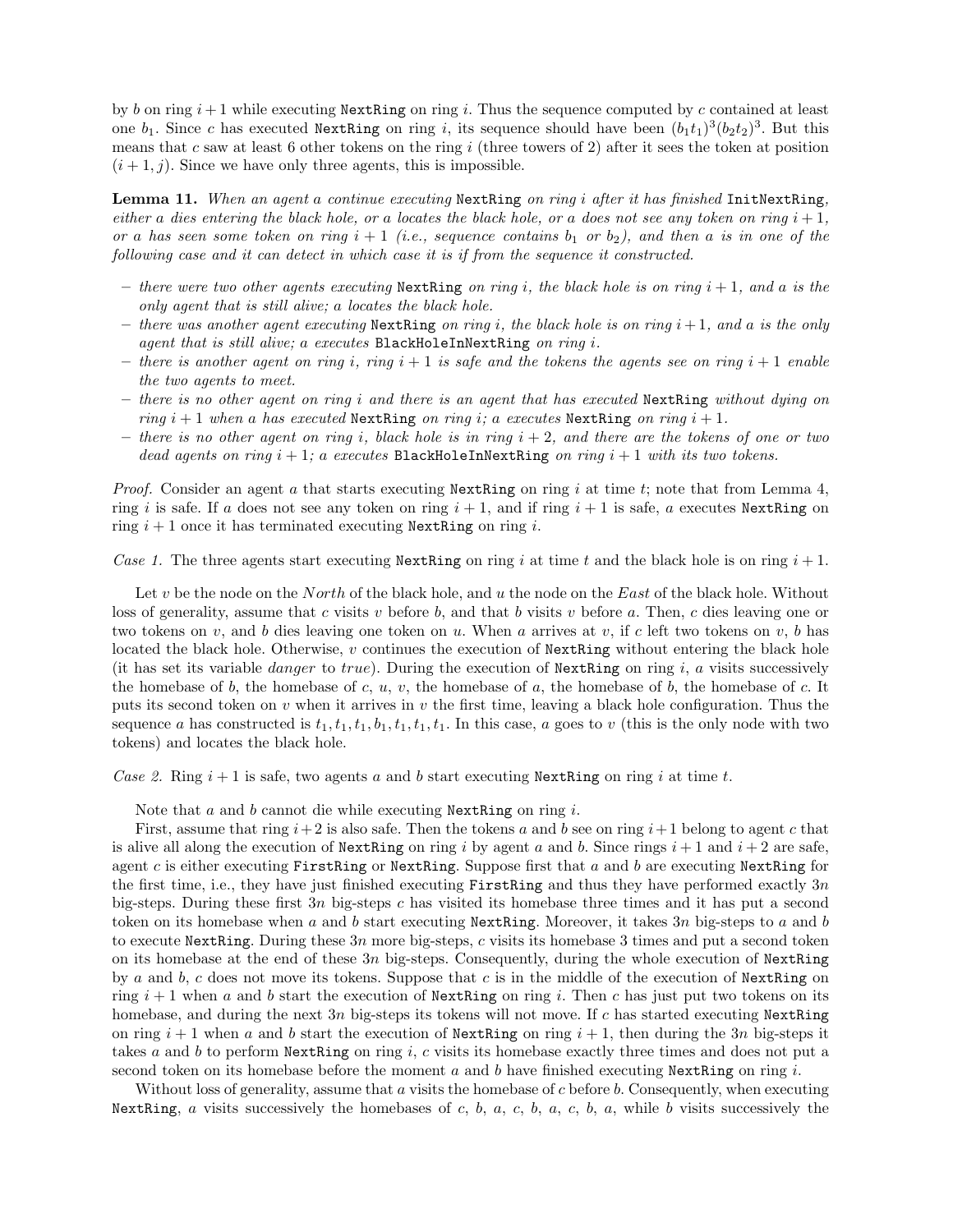homebases of  $a, c, b, a, c, b, a, c, b$ . Each time  $a$  or  $b$  visits the homebase of  $c$ , they either always see one token, or always see two tokens.

The first three homebases on ring i that a or b sees contains one token, and both a and b add a token on the third homebase on ring  $i$  they see. Thus, the last third homebases  $a$  and  $b$  visit on ring  $i$  contain two tokens. Consequently, the sequence of a is  $t b_1 b_1 t b_1 b_2 t b_2 b_2$ , while the sequence of b is  $b_1 t b_1 b_1 b_2 b_2 t b_2$ where t is either  $t_1$  or  $t_2$ . In this case, b waits on its homebase while a moves along ring i to meet b on its homebase.

Suppose now that the black hole is in ring  $i + 2$ . Since the agents a and b some tokens on ring  $i + 1$ , it implies that c has executed NextRing on ring  $i + 1$ . We know that c has started executing NextRing on ring  $i + 1$  at time t or before. In any case, c is either dead before time t, or it dies during the first n big-steps of NextRing, i.e., before it comes back to its homebase. Once c is dead, there are two tokens left on ring  $i+1$  (they may be both on the homebase of c if the black hole is the node below). Without loss of generality, assume that  $a$  visits the homebase of  $c$  before  $b$ . Let  $v$  be the node where is the second token of c, i.e., the node on top of the black hole.

If a visits v before it visits the homebase of b, then c is dead before a and b visit c and the sequence of a is  $b_1^2t_1^2b_1^2t_1t_2b_1^2t_2^2$  (or  $b_2t_1^2b_2t_1t_2b_2t_2^2$  if v is the homebase of c) while the sequence of b is  $t_1b_1^2t_1^2b_1^2t_2^2b_1^2t_2$  (or  $t_1b_2t_1^2b_2t_2^2b_2t_2$  if v is the homebase of c). In this case, b waits on its homebase, while a moves on ring i to meet b on its homebase.

If a visits v after it visits the homebase of b, then the sequence of a is  $(b_1t_1)^3(b_1t_2)^3$ . Note that if c has started NextRing on ring i at time t, the first time b visits  $v, c$  is not yet dead. Thus, the sequence of b is either  $(b_1t_1)^3(b_1t_2)^3$ , or  $t_1(b_1t_1)^2(b_1t_2)^3$ . In this case, both agents execute BlackHoleInNextRing.

Case 3. The black hole is in ring  $i + 1$ , two agents a and b start executing NextRing on ring i at time t.

Let v be the node on the North of the black hole and assume without loss of generality that b visits  $v$ before a.

First suppose that no agent has explored ring  $i + 1$  yet. If b has started NextRing on v, b dies after its first move of NextRing. In that case, the first time  $a$  sees some tokens while executing NextRing is on  $v$ and it sees two tokens: a locates the black hole. Otherwise, a first sees the homebase token of  $b$ , and then the token b left on v. In this case, a dies entering the black hole from the West.

Let c be the third agent and assume that c has already executed FirstRing on ring  $i+1$ , or NextRing on ring i. If c has executed NextRing on ring i, it died leaving its tokens on ring i; but in this case,  $a$  and b have executed NextRing on ring  $i-1$  and they have seen the tokens c left. Thus, it implies that c died while executing FirstRing.

If c died on its first move, then it left its two tokens on its homebase, and thus b dies entering the black hole from  $v$ , but it leaves a black hole configuration, and  $a$  will locate the black hole while executing NextRing. Otherwise, let  $u$  be the node on the West of the black hole. Then  $b$  dies entering the black hole from  $v$  and  $a$  sees one token on  $u$  and one token on  $v$  and thus it does not enter the black hole. If we consider the tokens a sees on ring i while executing NextRing, a visits successively the homebase of b,  $v$ , the homebase of a, the homebase of b, v and the homebase of a. It adds a second token on its homebase the first time it visits it. Thus, the sequence a computed contained less than three  $t_2$ , and in this case, a will execute BlackHoleInNextRing.

Case 4. Ring  $i + 1$  is safe, a is alone in its ring and ring  $i + 2$  is safe.

Note that there cannot be two agents executing NextRing on ring  $i + 1$  while a is executing NextRing on ring i. Indeed, suppose a has executed NextRing q times, i.e., a has performed  $6(q+1)n$  big-steps, then if two agents have started in the same ring, they have executed FirstRing once and NextRing  $(12q + 1)$ times, and thus they cannot be in the ring below a.

Since both rings  $i + 1$  and  $i + 2$  are safe, the tokens a sees on ring i are homebase tokens. If there is an agent b that has executed NextRing on ring  $i+1$  while a is executing NextRing on ring i, then between two times a goes back to its homebase, it sees the base of b. Since the agents are synchronized, the third time a is on its homebase, b is also on its homebase and both of them put a second token on their homebases. Moreover, from previous lemmas, we know that the two homebases of  $a$  and  $b$  do not form a black hole configuration. Thus the sequence computed by a is  $(b_1t_1)^3(b_2t_2)^3$ . In this case, a executes NextRing on ring  $i + 1$ .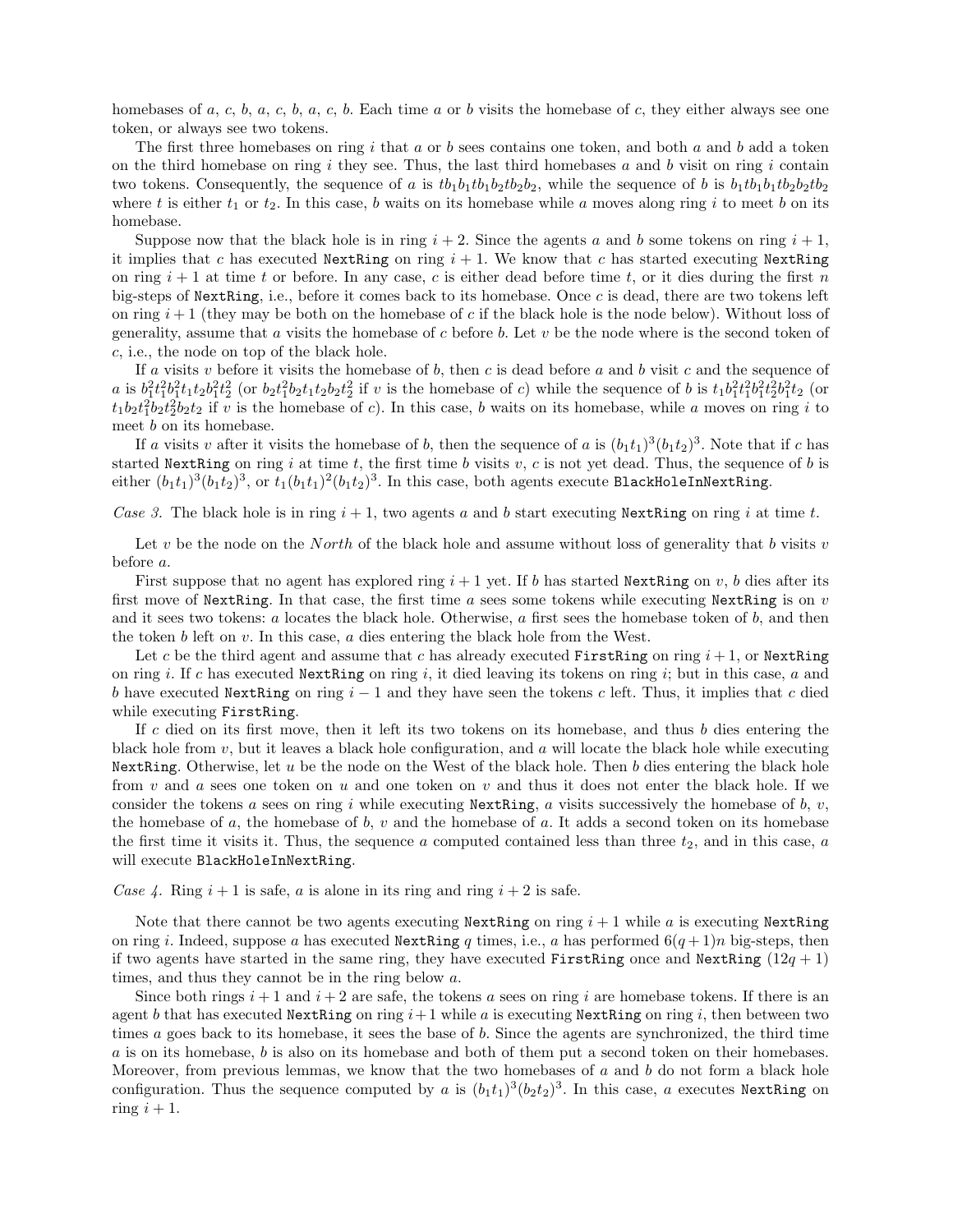Case 5. The black hole is in ring  $i + 1$  and a is alone in its ring.

If a is the first agent to explore ring  $i + 1$ , a dies entering the black hole from the North.

If an agent b has explored ring  $i + 1$  before a, then b explored the ring using FirstRing, because otherwise, b would have left tokens on ring i, and a would have seen them while executing NextRing on ring  $i - 1$ . In any case, a dies entering the black hole from the North.

If two agents b and c have already explored ring  $i + 1$ , they have explored it using FirstRing and the black hole has been found.

Case 6. Ring  $i + 1$  is safe, a is alone in its ring, and the black hole is in ring  $i + 2$ .

As before, we know it is not possible that two agents start executing NextRing on ring  $i + 1$  at time t. Since a sees some tokens on ring  $i+1$ , we know that at least one agent has started executing NextRing

on ring  $i + 1$  at time t or before.

First suppose that there is exactly one agent b that has started executing NextRing on ring  $i+1$  before time t, i.e, b died while a was executing NextRing on ring  $i-1$  or before. From the previous case, we know that b died entering the black hole from the *North*, leaving one or two tokens on the node v on *North* of the black hole. If b died leaving its two tokens on  $v$ , then during the execution of NextRing, a visits  $v$ and its homebase six times, and the sequence computed by v is  $(b_2t_1)^3(b_2t_2)^3$ . If b died leaving only of of its tokens on  $v$ ,  $a$  visits  $v$ , the homebase of  $b$  and its homebase six times, and the sequence it computes is  $(b_1b_1t_1)^3(b_1b_1t_2)^3$ . In any case, a executes BlackHoleInNextRing on ring  $i+1$  once it has finished executing NextRing on ring  $i$ .

Suppose now that no agent executed NextRing on ring  $i + 1$  before time t, and that exactly one agent b starts executing NextRing on ring  $i + 1$  at time t. First suppose that b dies leaving two tokens on a vertex v; then it implies that the black hole is on the node on South of v. Note that in this case, b dies while executing InitNextRing, and we know that if a starts InitNextRing on node  $(i, j)$  and b starts InitNextRing on node  $(i + 1, j - 1)$ , or  $(i + 1, j)$ , a and b meet. Moreover, since b is dead when a finished InitNextRing, we know from previous lemmas that the two tokens of b and the homebase token of a do not form a black hole configuration. In this case, when executing NextRing, a never sees a black hole configuration, a visits six times v and its homebase, and the sequence it computes is  $(b_2t_1)^3(b_2t_2)^3$ . In this case, a executes BlackHoleInNextRing on ring  $i + 1$  once it has finished executing NextRing on ring i.

Suppose now that b does not die while it executes  $InitNextRing$ , i.e., when b dies, it has left one token on its homebase, and one token on the node  $v$  that is *North* of the black hole. Note that the first time a visits v, b may still be alive (if a visits v before it visits the homebase of b), but the second time a reaches  $v, b$  is dead and a sees two tokens on v. During the execution of NextRing, a visits successively six times  $v$ , the homebase of  $b$ , and its homebase, or the homebase of  $b$ ,  $v$ , and its homebase. In the first case, the sequence computed by a is  $b_1t_1(b_1b_1t_1)^2(b_1b_1t_2)^3$  while in the second case, the sequence of a is  $(b_1b_1t_1)^3(b_1b_1t_2)^3$ . Moreover, from previous lemmas, we know that the homebase tokens of a and b do not form a black hole configuration. However it is possible that the homebase token of a and the token left on v form a black hole configuration. But in this case, there is one token on a, one token on v and thus, a does not visit the node u below its homebase and continues executing NextRing. Note that there cannot be a token on node  $u$ , because, it can only be the homebase token of  $b$ , but this is impossible from Lemma 10. Thus, a executes completely NextRing on ring i, and then it executes BlackHoleInNextRing on ring  $i+1$ .

Suppose now that two agents b and c have already NextRing on ring  $i + 1$ , starting at time t or before. Since a sees some tokens on ring  $i+1$ , at least one of these two agents has executed NextRing on ring  $i+1$ . Again, we distinguish different cases: either b and c started executing NextRing on ring  $i + 1$  at the same time  $t' \leq t$ , or b has executed NextRing on ring i at time  $t' < t$  while c has started executing NextRing on ring  $i + 1$  at time  $t'' \leq t$ .

Suppose that b and c started executing NextRing on ring  $i + 1$  at the same time  $t' \leq t$ . For the same reasons as before, we know that  $t' < t$ . From Case 3, we know that either the black hole has been found, or both agents are dead. If the black hole has been found, the first time a visits the node on North of the black hole, it sees that the link going South has been marked, and it stops the algorithm. If both agents are dead, we know that there is one token on ring  $i + 2$  that is on the node on the West of the black hole, and there are three tokens on ring  $i + 1$ : the homebase of b, the homebase of c, and the node on the North of the black hole. From Lemma 10, we know a cannot see a black hole configuration while executing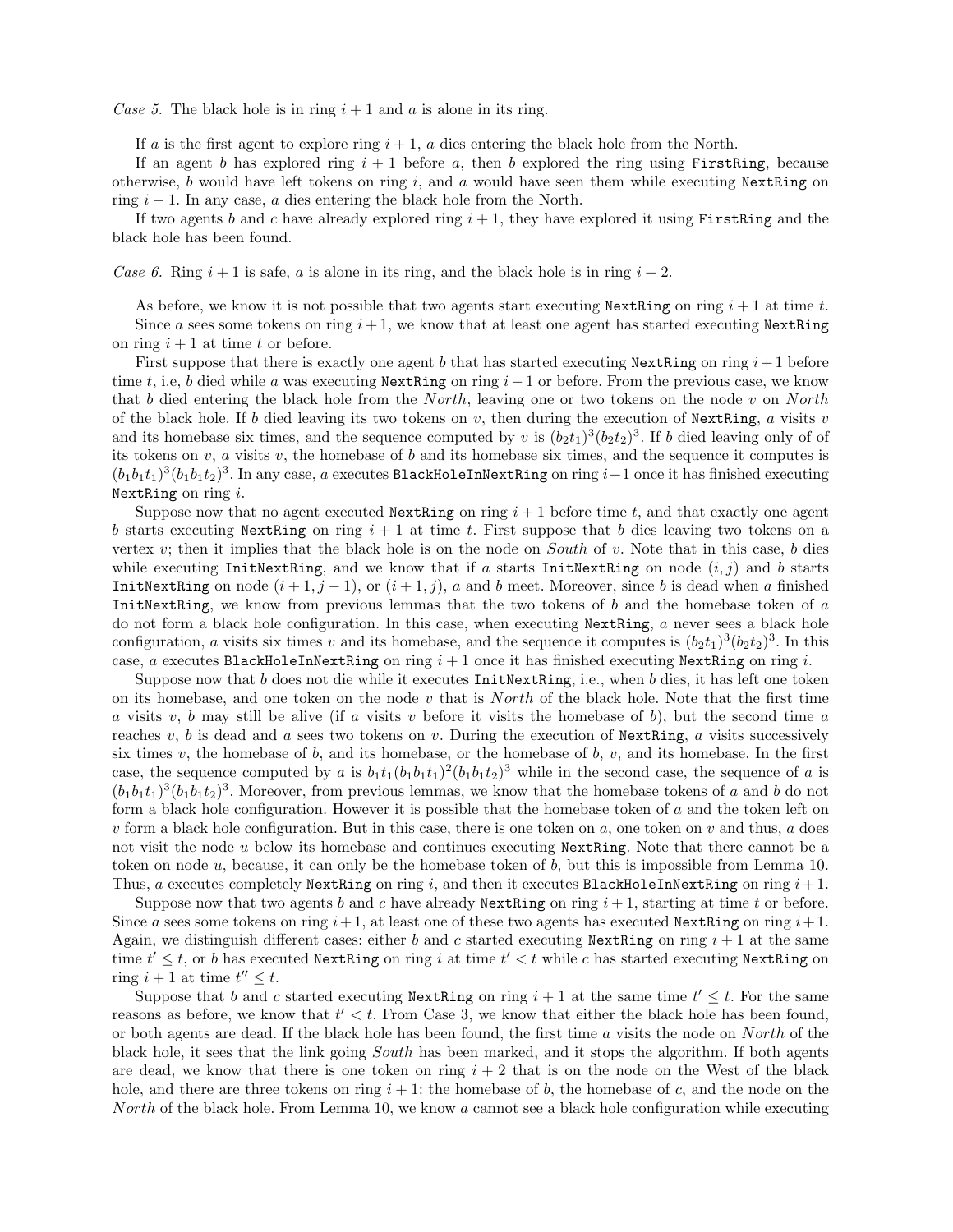NextRing on ring *i*. The sequence computed by *a* is then  $(b_1^3t_1)^3(b_1^3t_2)^3$  and once *a* has finished executing NextRing, it executes BlackHoleInNextRing on ring  $i + 1$ .

Suppose now that b has executed NextRing on ring i at time  $t' < t$  while c has started executing NextRing on ring  $i+1$  at time  $t'' \leq t$ . In this case c dies while executing NextRing on ring i, and we know that b start executing BlackHoleInNextRing on ring  $i + 1$  at time  $t^* \leq t$ . In this case, c has left either one or two tokens on the node  $v$  on the North of the black hole, and  $b$  does not leave any token on ring  $i + 1$ , and dies leaving its two tokens on the node u on the West of the black hole, thus leaving a black hole configuration. In this case, the only tokens a sees on ring  $i + 1$  while executing NextRing on ring i are the homebase token of c and the token left by c on v. Since c is already dead when a starts executing InitNextRing on ring  $i$ , we know from previous lemmas that  $a$  cannot see any black hole configuration when executing NextRing on ring i. Thus the sequence computed by a is  $(b_1b_1t_1)^3(b_1b_1t_2)^3$ , and a executes BlackHoleInNextRing on ring  $i + 1$  once it has finished executing NextRing on ring i.

An agent executing BlackHoleInNextRing first moves to find a place where there is no token. In the following lemma, we prove that in any ring there is always such a place.

Lemma 12. If the black hole has not been found yet, when an agent a starts executing BlackHoleInNextRing on ring  $i$ , then there exists a node on ring  $i$  where there is no token.

Proof. Recall that an agent a is carrying its two tokens when it starts BlackHoleInNextRing on ring i and it knows that ring  $i$  is safe.

Note that on ring  $i$ , there can be at most 3 nodes containing tokens: two homebases, and one indicating the black hole is South. Thus if the size of ring  $i$  is at least 4 we are done.

Suppose now that the ring is of size 3. Since a is executing BlackHoleInNextRing, we know that either a has executed NextRing on ring i, or on ring  $i-1$ .

Suppose first that a has started executing  $NextRing$  on ring i at time t. Then we know from Lemma 11 that either the three agents have executed NextRing on ring i at time t, or that another agent b have executed NextRing on ring i at time t and that the third agent c was dead before time t. In the first case, since the ring is of size 3, one agent died on its first move when executing InitNextRing, and in this case, the black hole has been found from Lemma 5. In the second case, we know from the proof of Case 2 of Lemma 11 that c died while executing FirstRing, and thus its homebase token cannot be on ring i.

Consequently, a has executed NextRing on ring  $i - 1$  at time t. It implies that a saw tokens of one or two dead agents during InitNextRing, or during the execution of NextRing. Let b and c be the two dead agents and assume that c died before b. Since both b and c left their tokens on ring i, both b and c died while executing NextRing on ring i. First suppose that b and c did not execute NextRing on ring i simultaneously. Then, when c died, b has not finished executing NextRing on ring  $i - 1$ , and from Lemma 11, b saw the tokens left by  $c$ , and  $b$  has not executed NextRing on ring  $i$ , but BlackHoleInNextRing on ring  $i$ . This implies that b did not leave its homebase token on ring i. Suppose now that b and c start simultaneously the execution of NextRing on ring i. If c died on its first move of InitNextRing, then from Lemma 5,  $b$ has located the black hole. Otherwise, since the ring is of size 3, c died leaving its two tokens on its new homebase, and then b locates the black hole when it arrives in c.

Lemma 13. When an agent a executes BlackHoleInNextRing on ring i, at least one agent is dead and the black hole is on ring  $i + 1$ , and either a locates the black hole, or a died entering the black hole leaving a black hole configuration.

Proof. We know that if a executes BlackHoleInNextRing on ring i, it has executed NextRing on ring i, or on ring  $i-1$ , and we know from Lemmas 8 and 11 that ring i is safe, that the black hole is in ring  $i+1$ and that a saw tokens of dead agents on ring i. Thus, at least one agent died while executing NextRing on ring  $i$ , and thus it left a token on top of the black hole.

Each time a sees a token on node  $(i, j)$ , it goes to node  $(i + 1, j - 1)$ . If a does not see some tokens, it leaves its two tokens on the node an enter node  $(i + 1, j)$  from the East. Thus, if a dies, it leaves a black hole configuration. If a sees some tokens on node  $(i+1, j-1)$ , a marks all links leading to the node  $(i+1, j)$ as leading to the black hole.

Since we know that there is a token on the node on the North of the black hole, we are sure that either a dies, or a marks links as leading to the black hole.